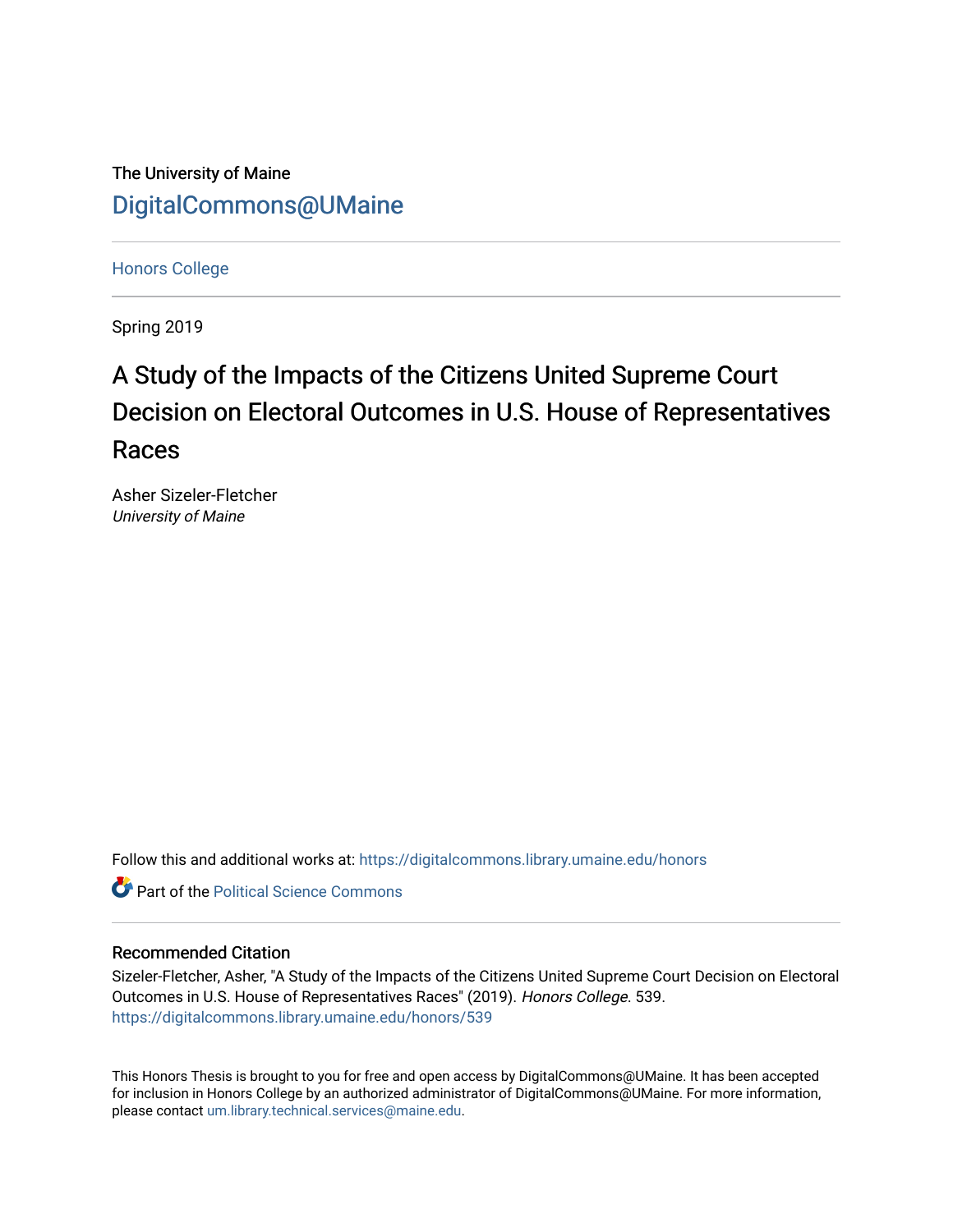# A STUDY OF THE IMPACTS OF THE CITIZENS UNITED SUPREME COURT

# DECISION ON ELECTORAL OUTCOMES IN U.S. HOUSE OF

## REPRESENTATIVES RACES

by

Asher B. Sizeler-Fletcher

A Thesis Submitted in Partial Fulfillment of the Requirements for a Degree with Honors (Political Science)

The Honors College

University of Maine

May 2019

Advisory Committee:

Mark Brewer, Professor of Political Science and Preceptor in the Honors College, Advisor Kathleen Ellis, Lecturer in English and Preceptor in the Honors College Amy Fried, Professor of Political Science Solomon Goldman, Adjunct Professor of Political Science Richard Powell, Professor of Political Science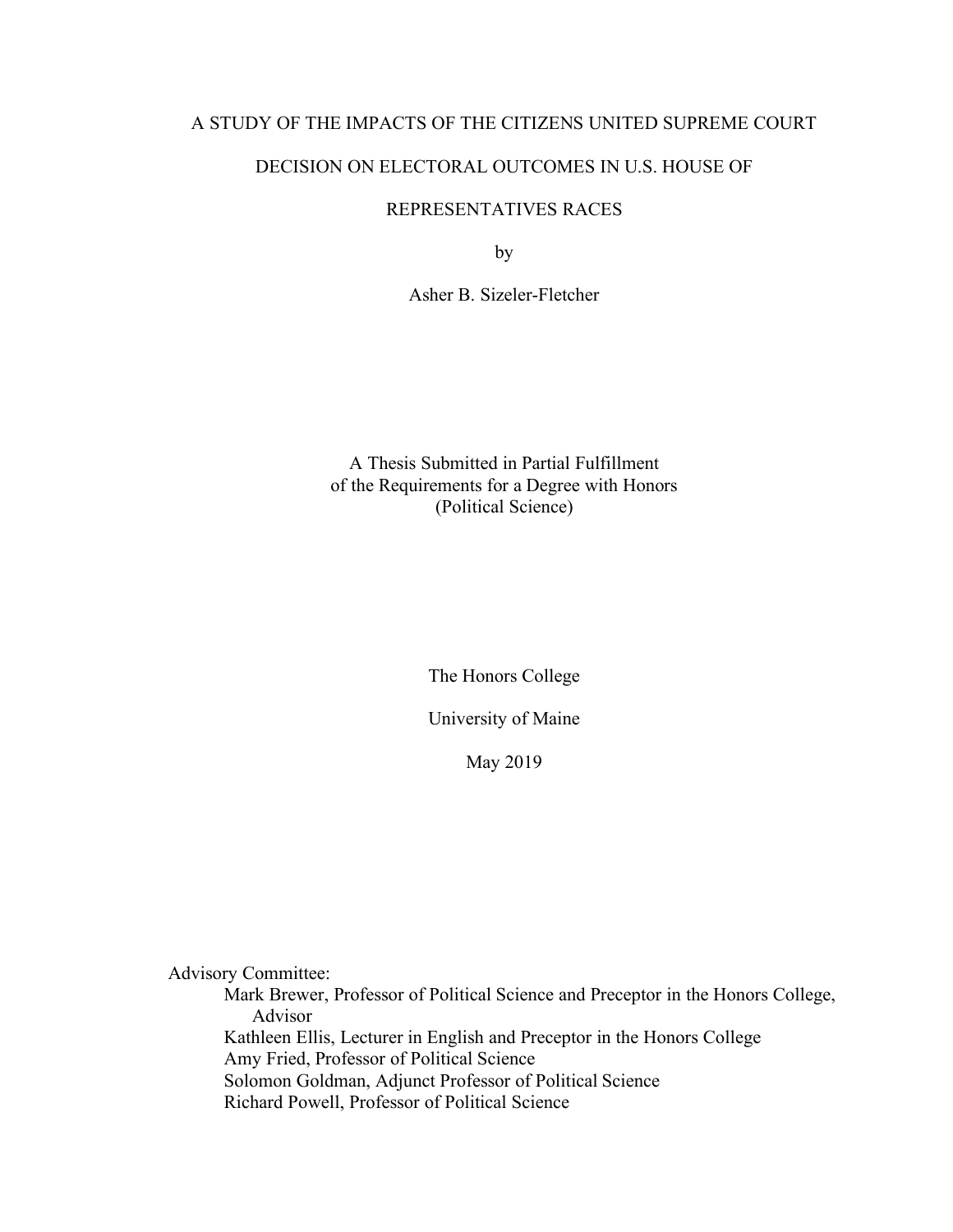#### ABSTRACT

 The 2010 Supreme Court decision in the case *Citizens United v. FEC* brought about major changes in U.S. Campaign finance law, most infamously the creation and proliferating of Super PACs, a new vehicle for outside spending. In this thesis, I investigate the impacts of the *Citizens United* decision on electoral outcomes in U.S. House of Representatives races. I analyzed campaign finance data from the 2006, 2014, 2016, and 2018 election cycles for three categories of House races: open seats, competitive seats, and seats that fall within a specific spending ratio between the top two vote getters. I conducted a number of comparisons of the winning percentages of candidates with more PAC support (in individual races) and more outside support (in individual races), between election cycles and seat categories. I also compared incumbent-party winning percentages to PAC and outside-spending winning percentages, to look for differences between the impact on incumbents and challengers. I found that outside spending is more aligned with winning candidates in the competitive seats categories than PAC spending. However, in the other categories there is no substantial difference between PAC support and outside support. I also found that the *Citizens United* decision appears to be helping challengers try to unseat incumbents by making it easier to inject large sums of outside money into races. When two candidates are very evenly matched, having more outside spending can help a challenger unseat an incumbent, but if the incumbent has numerous factors favoring them, having more outside support will not substantially help the challenger.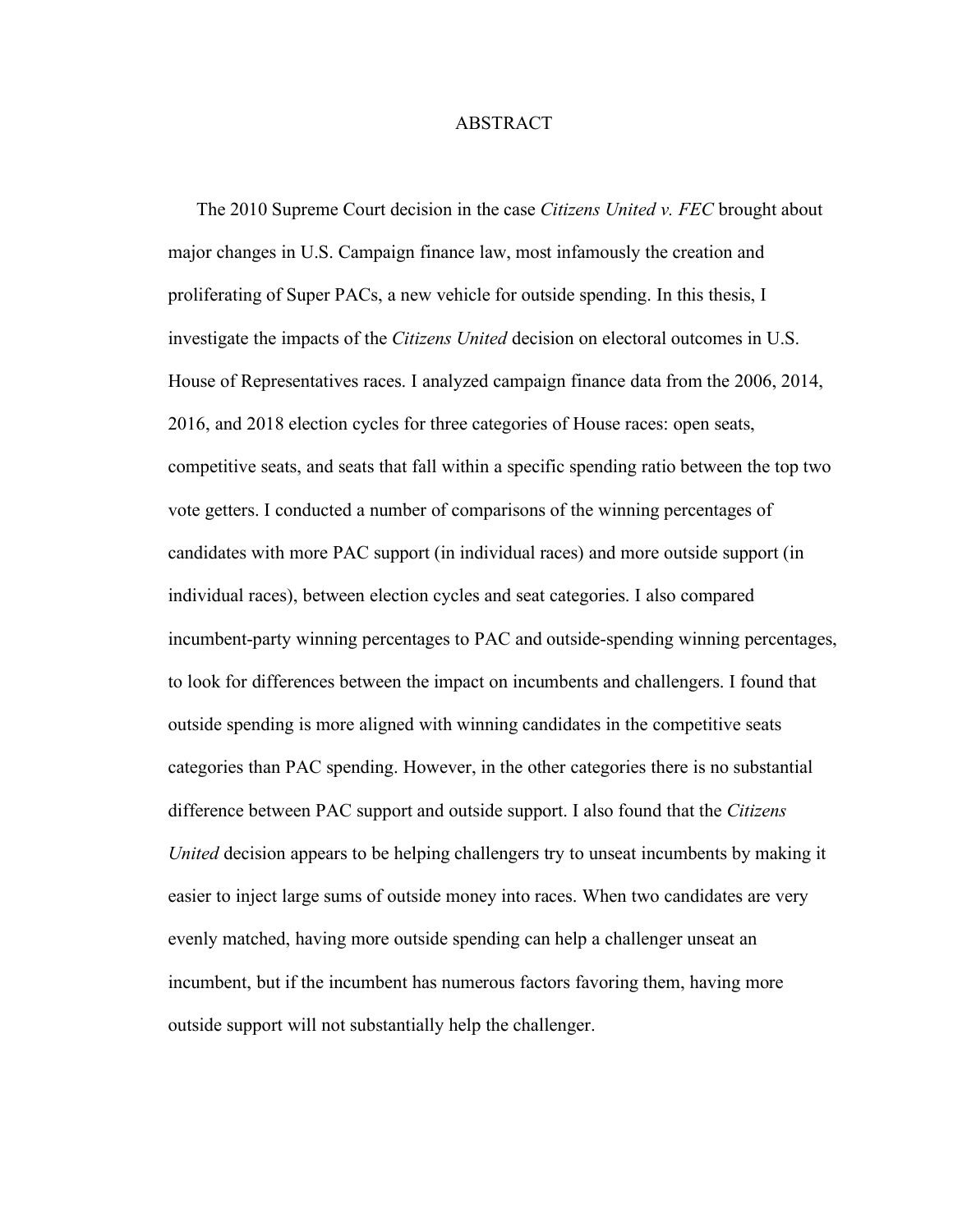# ACKNOWLEDGEMENTS

 I would like to thank my thesis advisor professor Mark Brewer for guiding me through the Honors thesis process.

 I would like to thank my thesis committee members for their help throughout the Honors thesis process.

 I would like to thank the Honors College program for helping me improve my writing abilities.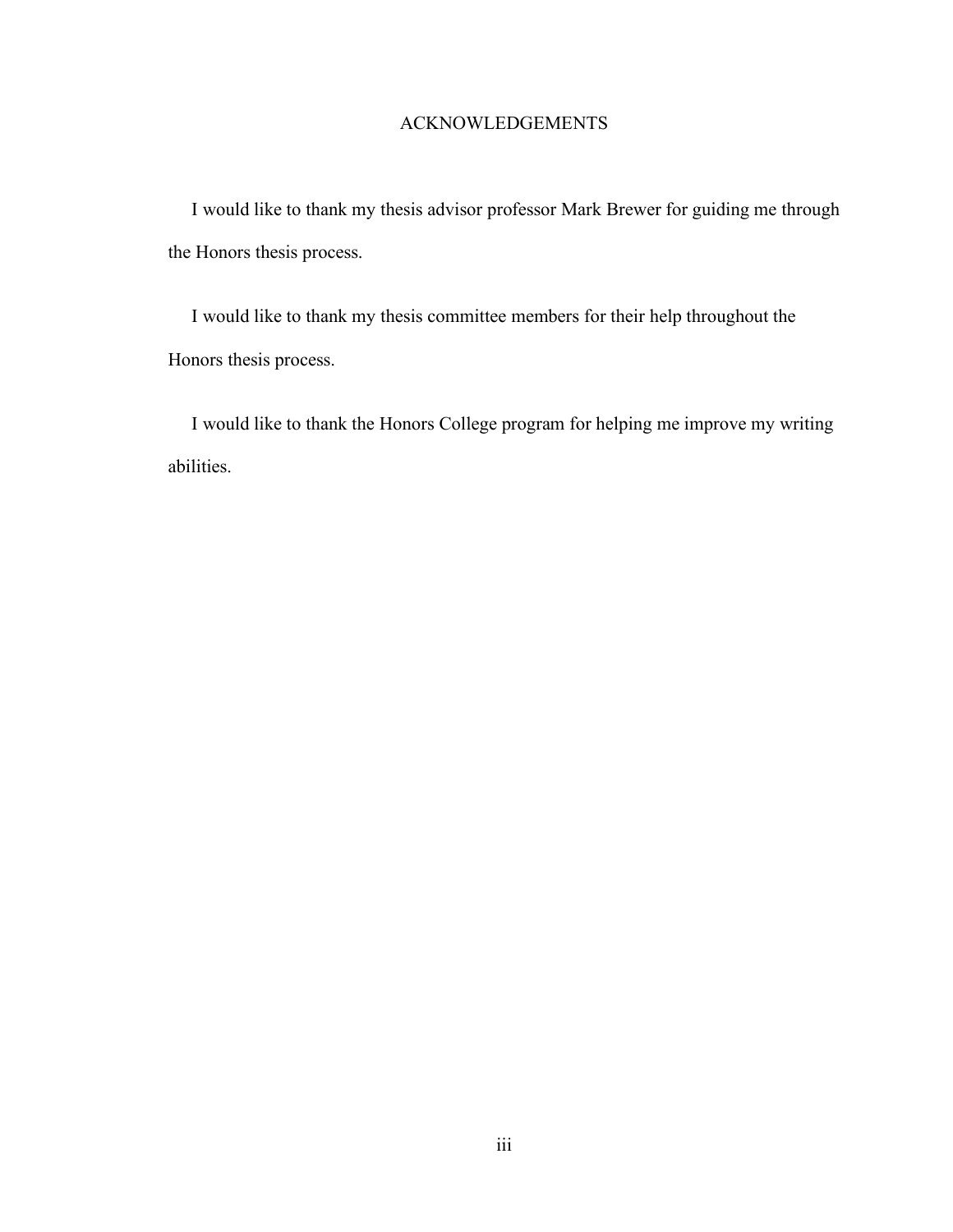# TABLE OF CONTENTS

| $\mathbf{I}$ . |                                                                    |     |
|----------------|--------------------------------------------------------------------|-----|
| II.            |                                                                    |     |
|                |                                                                    |     |
|                | Citizens United's Place Among Other Supreme Court Campaign Finance |     |
|                |                                                                    |     |
|                |                                                                    |     |
|                |                                                                    |     |
|                |                                                                    |     |
|                |                                                                    |     |
|                |                                                                    |     |
| III.           |                                                                    |     |
| IV.            |                                                                    |     |
|                |                                                                    |     |
|                |                                                                    |     |
|                |                                                                    |     |
|                |                                                                    | .64 |
|                |                                                                    |     |
| V.             |                                                                    |     |
|                |                                                                    |     |
|                |                                                                    |     |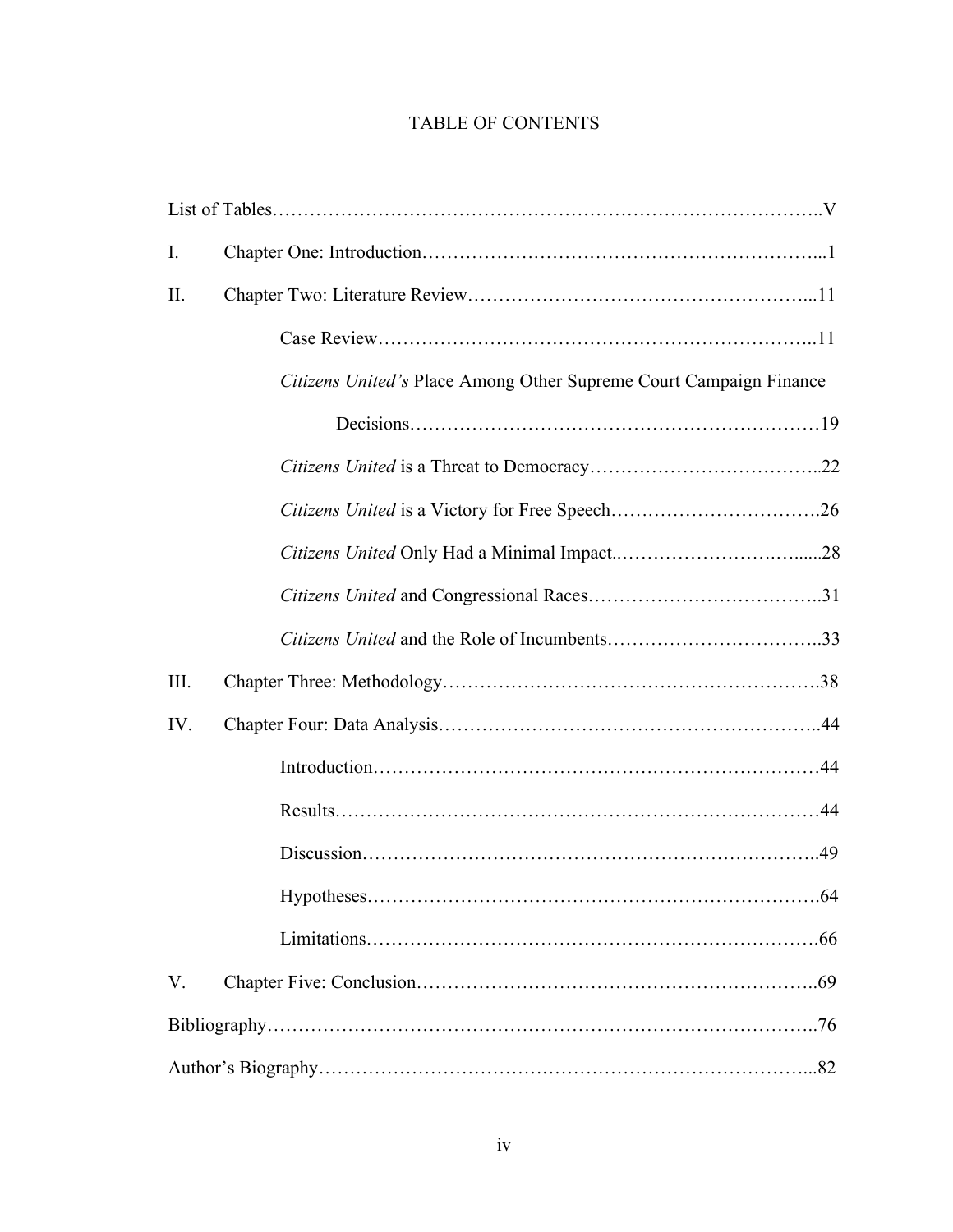# **LIST OF TABLES**

| Table 1   | $\overline{4}$ |
|-----------|----------------|
| Table 2   | .47            |
| Table 3   | .47            |
| Table 4   |                |
| Table 5   |                |
| Table 6.  |                |
| Table 7.  |                |
| Table 8   |                |
| Table 9   |                |
| Table 10. |                |
| Table 11  |                |
| Table 12  |                |
| Table 13. |                |
| Table 14  | .50            |
| Table 15  | .52            |
| Table 16. |                |
| Table 17. |                |
| Table 18  | - 57           |
| Table 19  | .58            |
| Table 20  |                |
| Table 21  |                |
| Table 22  | .62            |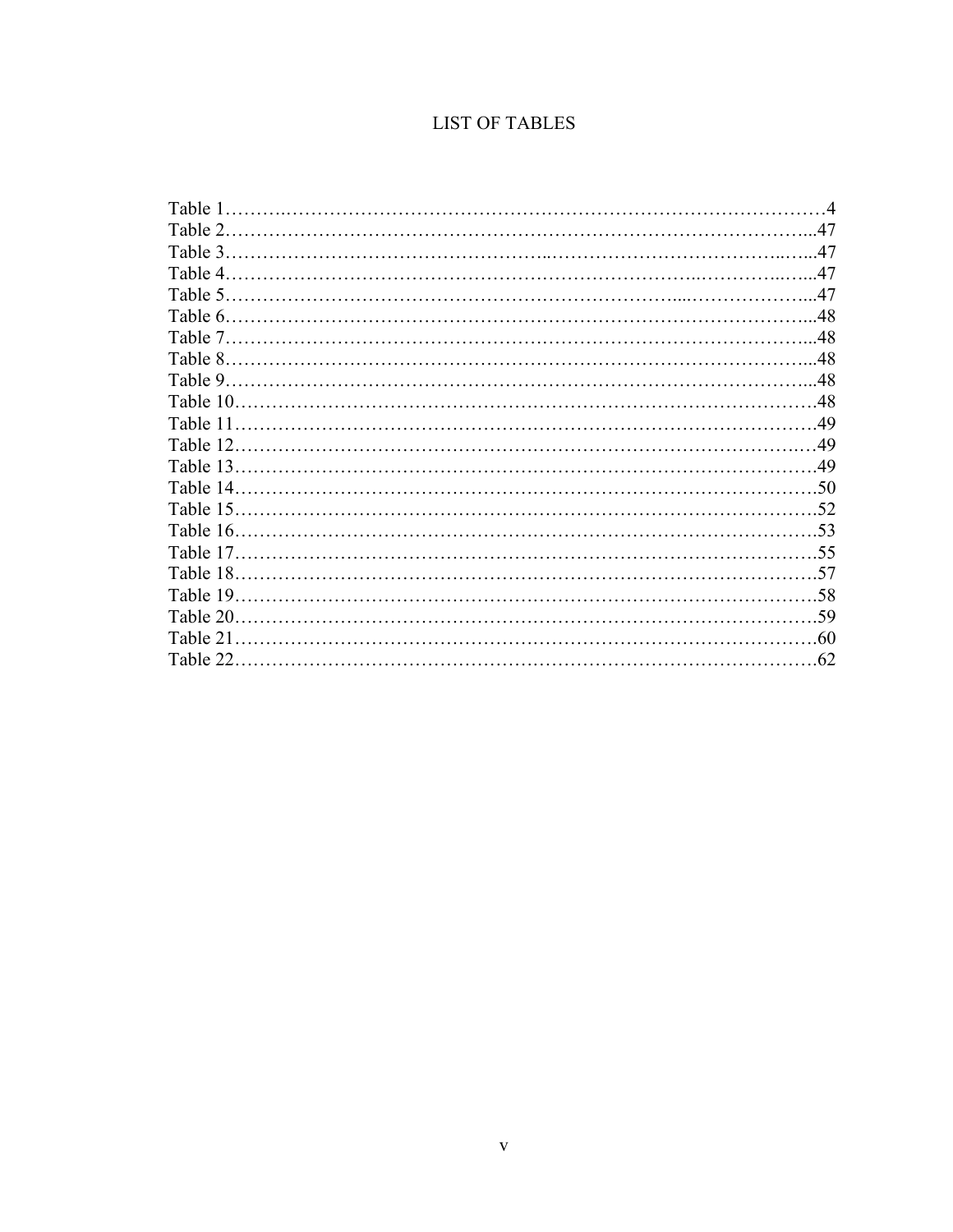#### CHAPTER 1

## **INTRODUCTION**

 On January 21, 2010, the United States Supreme Court announced its decisions in one of the most famous/infamous Supreme Court cases of the twenty-first century, *Citizens United v. Federal Elections Commission.* At issue was the legality of independent expenditures by corporations, labor unions, and nonprofits to attack or support political candidates. The Bipartisan Campaign Reform Act of 2002 placed restrictions on corporations, labor unions, and nonprofits attacking or promoting candidates with independent expenditures. The *Citizens United* organization sought an injunction against the FEC from using the BCRA to stop the broadcasting of its film *Hillary: The Movie*. The case eventually reached the Supreme Court, where, in a 5-4 decision, the Court held that the First Amendment allows corporations, and presumably non-profits and labor unions, to provide independent expenditures to promote or attack political candidates without government restrictions. The *Citizens United* decision overturned previous Supreme Court campaign finance regulation precedent, namely *Austin v. Michigan Chamber of Commerce* and sections of *McConnell v. FEC*, redefining campaign finance regulation in America.

 The *Citizens United* decision has been contentiously debated ever since it was issued. Some people applaud the decision as a victory for free speech. Others condemn the decision as a threat to democracy, arguing that it will lead to unlimited campaign contributions by corporations which will have a powerful (negative) impact on American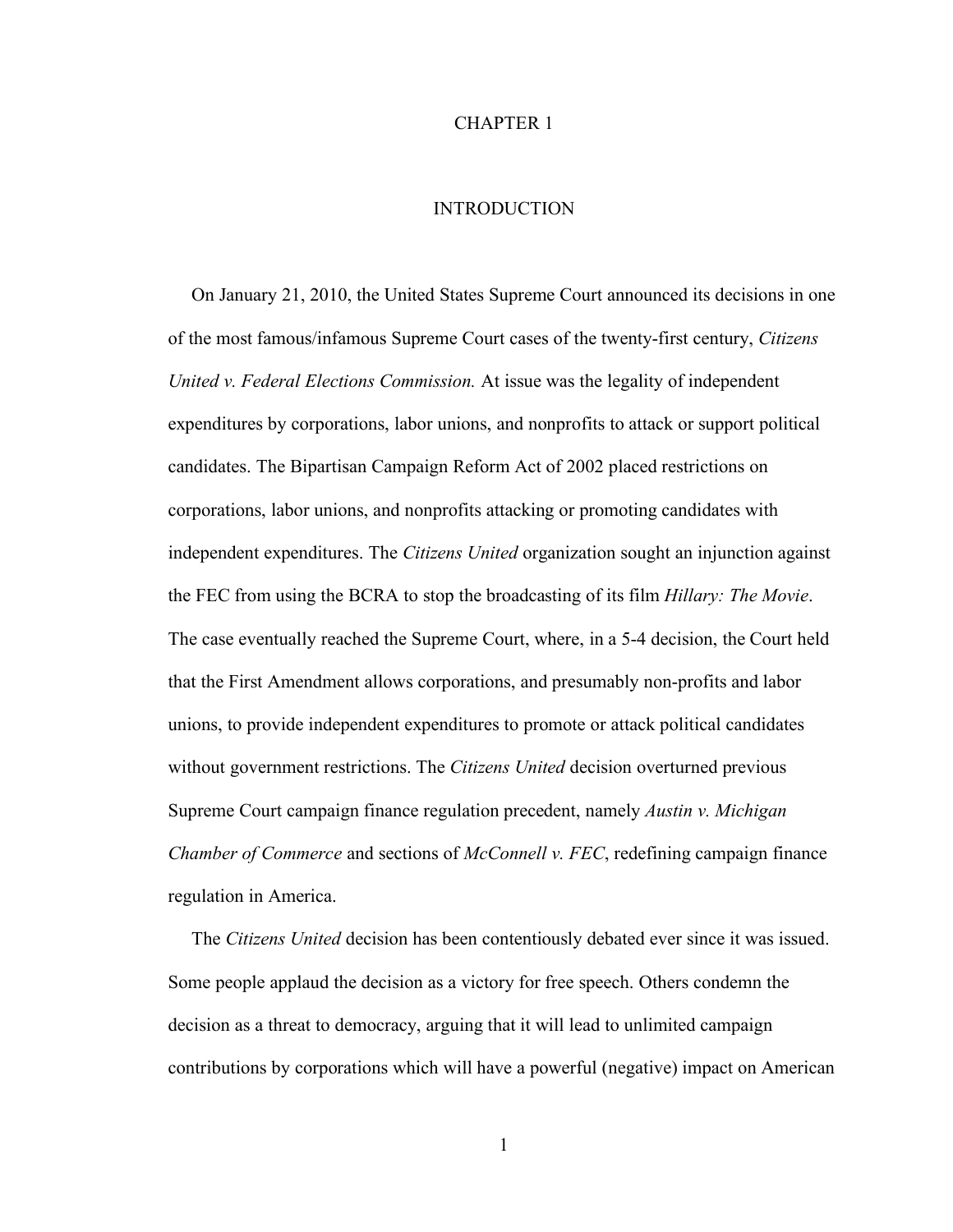politics. It is well known that in a congressional race the candidate with more financial support wins much more often than the candidate with less financial support. *Citizens United* opened the floodgates to money from corporations (and also labor unions, and nonprofits) to be added to the political arena to pay for electioneering communications to attack or promote political candidates.

 What I investigate in my thesis is how the changes allowed by the *Citizens United* decision affected electoral outcomes in House of Representatives races. In this thesis, I analyze and compare campaign finance data from one election cycle before the *Citizens United* decision (2006) to one election cycle after the *Citizens United* decision (2014). I compare the success of U.S. House candidates with the most PAC support (in individual U.S. House of Representatives races) to the success of U.S. House candidates with the most Super PAC, 501 (c) nonprofits, and 527 group support (in individual U.S. House of Representatives races), comparing 2006 to 2014. My thesis question is, in U.S. House of Representatives races since the *Citizens United* decision, are the candidates with the most Super PAC, 501 (c) nonprofits, and 527 groups support (in individual races) winning more often than the candidates with the most traditional PAC funding in House of Representatives races before the *Citizens United* decision.

 Political Action Committees (PACs) are political organizations that raise money and then give that money directly to candidates and party committees, or spend it on independent expenditures. PACs often represent business, labor, or ideological interests. There are limits on how much money a PAC can give to candidate committees, national party committees, other PACs, and how much money they can receive from individuals, party committees, and other PACs (opensecrets.org). The first PAC was formed in 1944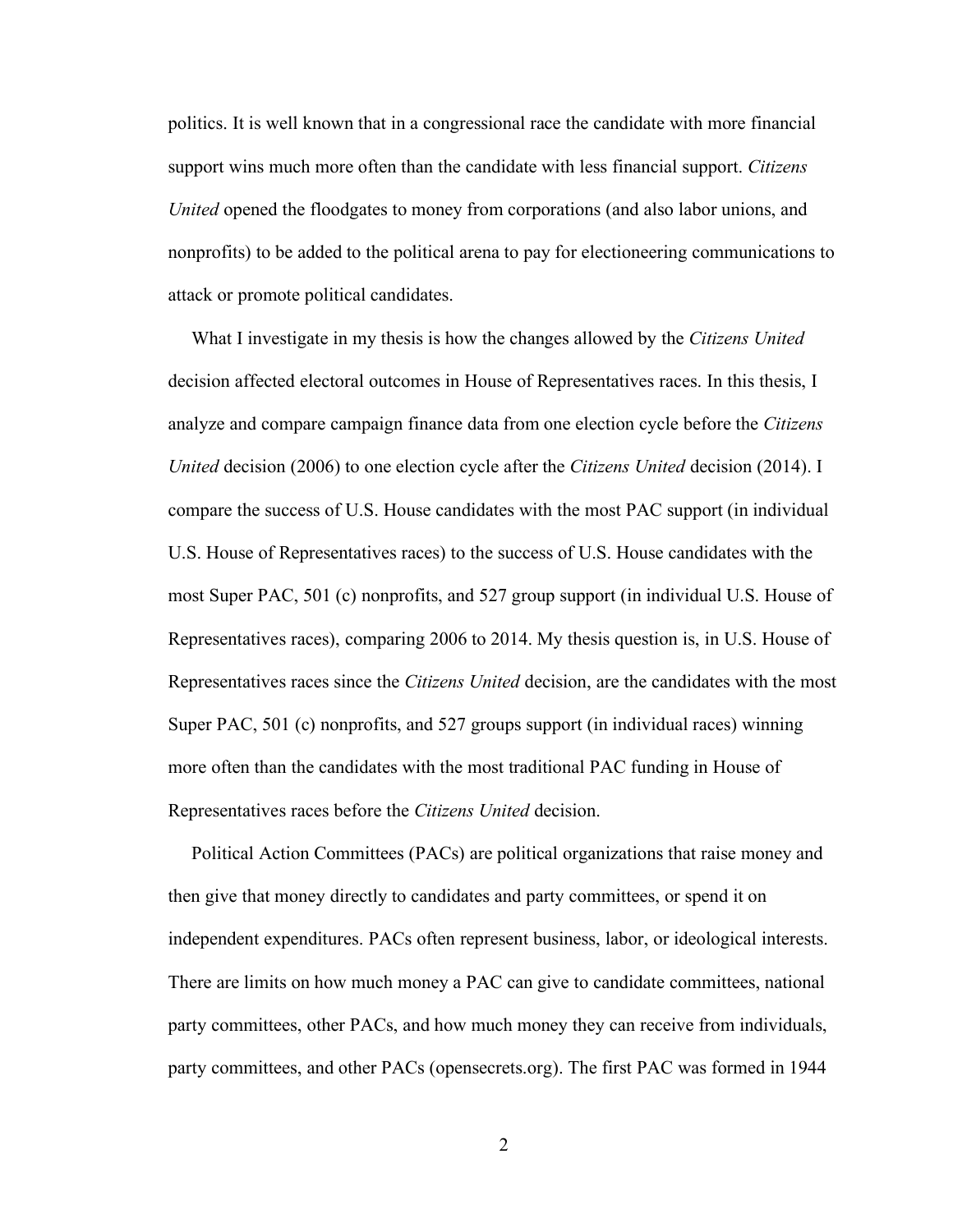by the Congress of Industrial Organizations to support Franklin D. Roosevelt's reelection bid.

 The *Citizens United* decision applied to SuperPACs (created not long after the *Citizens United* decisions by the *Speechnow.org v. FEC* decision) 501 (c) organizations, and 527 groups. Super PACs are organizations that can raise an unlimited amount of money from corporations, unions, non profits, and individuals to spend on elections advocating for or against candidates. Super PACs cannot donate directly to a campaign or work with a campaign. The central differences between standard PACs and SuperPACs are that Super PACs can receive unlimited funding from a particular source; however, unlike standard PACs, Super PACs cannot contribute directly to or coordinate with campaign committees in any way.

 The second type of political organizations are 501 (c) groups, which are tax-exempt non-profit organizations that can engage in varying degrees of political activity based on the type. However, political activity cannot be the foremost activity of any type of 501 (c) group. 501 (c) groups can receive unlimited donations from corporations, or individuals, and do not have to disclose the source of their funding. 501 (c) nonprofits cannot work with campaigns, and cannot expressly tell voters who to vote for. The most common type of 501 (c) group is the 501 (c) (4) also called a "social welfare organization," which can engage in political activity as long as political activity is not its primary purpose (irs.gov).

 The third type of political organizations are 527 groups, which are organizations whose purpose is to influence political issues, candidate elections, policy debates, or political appointments. 527 groups can raise unlimited amounts of money from corporations, unions, and individuals, but they must disclose their contributors. Like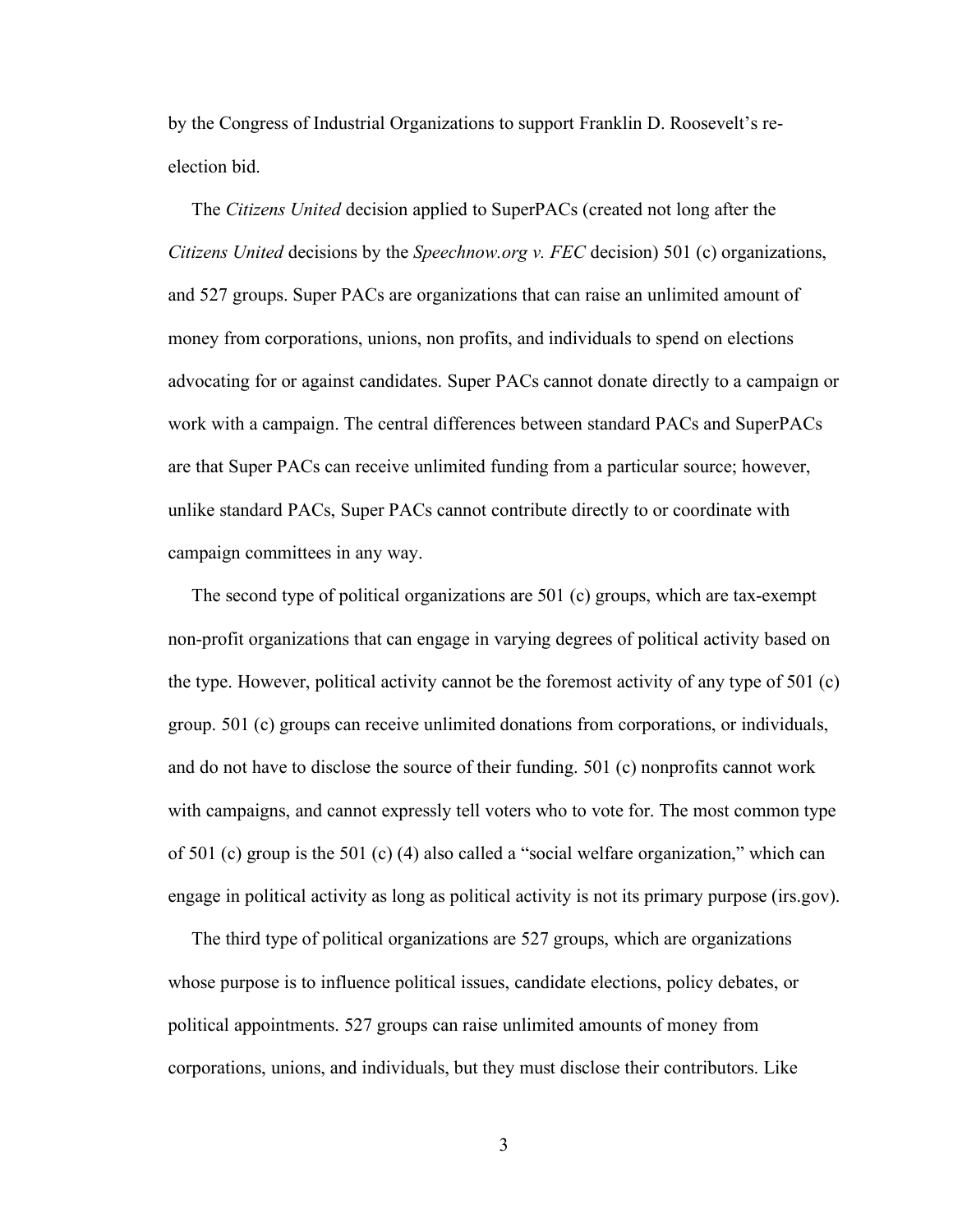Super PACs and 501 (c) s, 527 groups cannot coordinate with candidates or party committees. 527 groups can be tax exempt if the follow IRS guidelines (irs.gov). The data I analyzed for my thesis from the 2014 races is a combination of funds from Super PACs,  $501(c)$  nonprofits, and 527 groups.

#### Table 1

Political Organizations Table (NALC, 2015)



Source: Bloomberg Politics, July 31, 2015; Opensecrets.com: Center for Responsive Politics.

 I chose the topic of campaign finance and more specifically *Citizens United* and how it has impacted the electoral outcomes in House of Representatives races, because campaign finance is a very important aspect of the American political system. Campaign finance is important because political donors can have influence over politicians. It is very expensive to run a political campaign for national office in the U.S. Campaigns are constantly asking for donations.

 According to the Center for Responsive Politics in 2016, the average amount of money spent by a winning House of Representatives candidate was \$1.3 million while the average cost of a winning Senate candidate was \$10.4 million (Kim, 2016). The \$1.3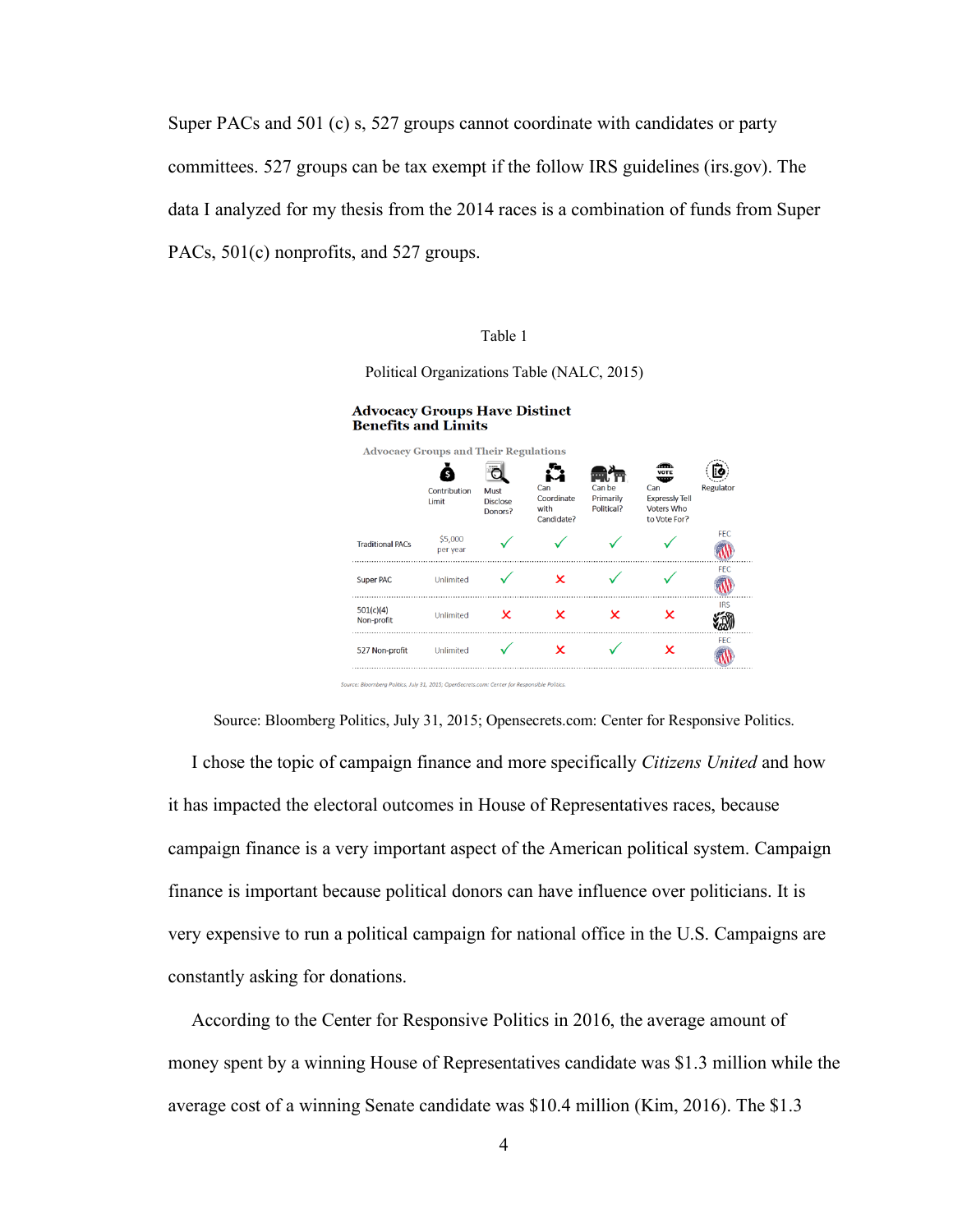million and \$10.4 million are only the amount spent by the campaigns, therefore those numbers do not include outside spending form organizations like PACs, Super PACs etc. The same is true of non campaign affiliated political groups like Super PACs, 501(c) nonprofits, and 527 groups who are looking for funding to run advertisements for or against certain candidates or issues. Super PACs can receive unlimited contributions from a singular person or corporation. While not affiliated with a specific campaign, candidates can find out who is supporting them through advertisements, which gives the donors who write the large checks some influence. Additionally, Super PACs are often run by former staffers (or even family members a candidate that they are supporting (opensecrets.org, 2017).

 The *Citizens United* decision changed campaign finance regulation in America, leading to the proliferation of Super PACs (which were created by *Speechnow.org v. FEC* decision). Super PACs have, in turn, led to a substantial increase in the amount of money in politics and the amount of secret money in politics (Overby, 2012). In the American republican system, the voters trust that politicians will represent their interests in Washington, D.C. Yet, that is not always the case, because a donor can often be a louder voice in a politician's ear than their constituents. Donors can persuade politicians to put their interests first, though it is important to note that there are plenty of situations where the interest of the donor will coincide with the interests of the majority of constituents. When/if the top donors are able to influence how politicians behave while in office, democracy is weakened. A system in which politicians foremost represent the interest of the highest bidder(s) sounds like an idea from a dystopian book or movie.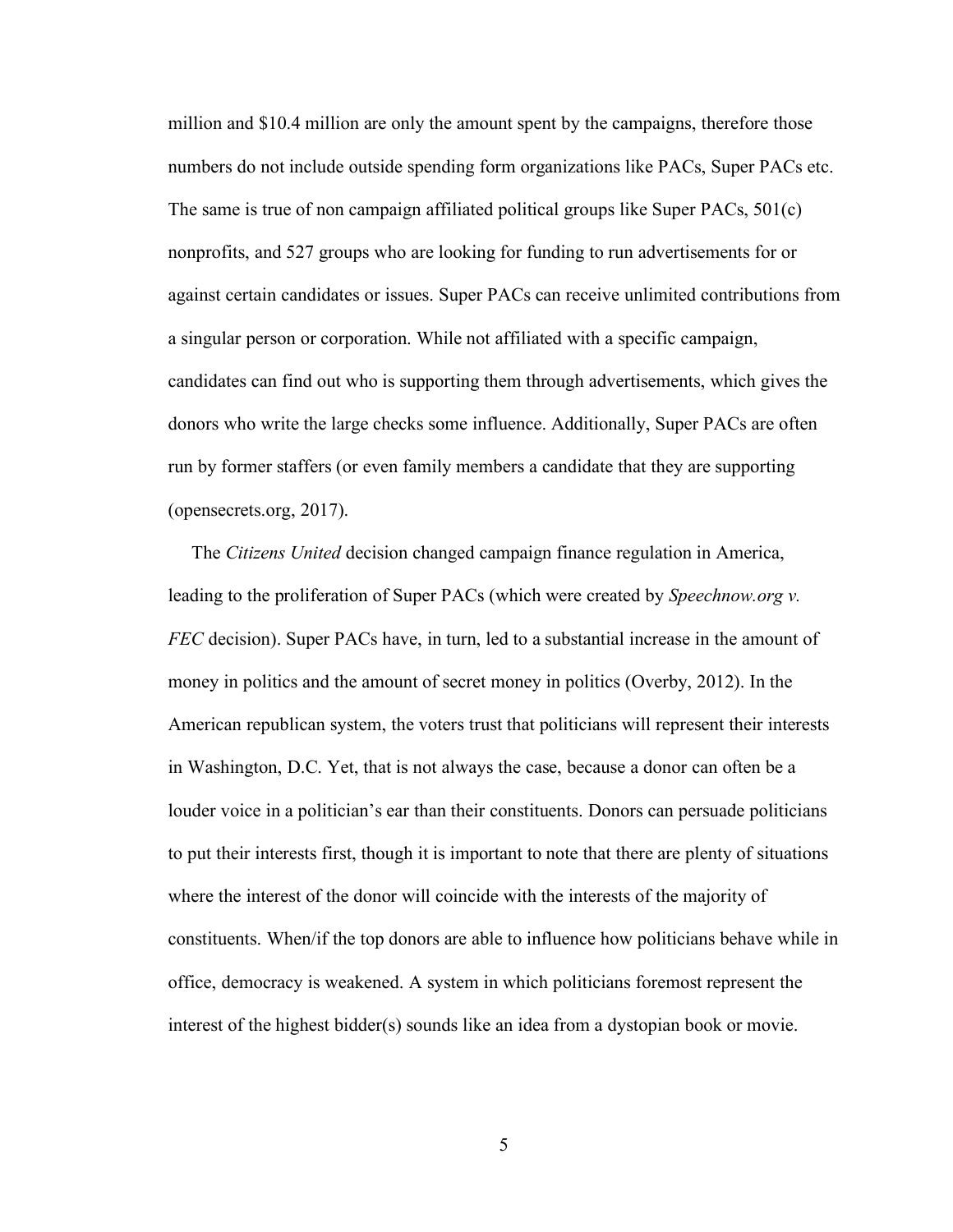The second reason that I am interested in campaign finance is that it is a behind-thescenes aspect of political campaigns. It takes a lot of money to run a political campaign, but it is not a topic candidates like to discuss. Last summer, I had an internship with a Senate campaign, it really opened my eyes to how expensive it can be to run a political campaign. Even with scores of unpaid interns and volunteers, the costs quickly add up. Candidates will often apologize for asking for money when asking for money. But without funding, a candidate has very little chance of being able to successfully advertise themselves to the voters.

 The data analyzed in this thesis comes from the Federal Election Commission by way of the Center for Responsive Politics. The data are from the 2006, 2014, 2016, and 2018 election cycles. I started with the data analysis with data from 2006 and 2014, and later analyzed data from 2016 and 2018 upon recommendation from my thesis committee. I chose the 2006 and 2014 election cycles because they are the two full election cycles closest before and after the *Citizens United* decision without a presidential race. I compare the PAC funds of the House of Representatives in 2006 to the Super PAC, 501 (c) organizations, and 527 groups (the data from these three types of groups are combined into one category) for the 2014 House races. For the Literature Review chapter, I use journal articles and book chapters have found on JSTOR and WPSA, along with reports from nonprofits organizations, including: Center for Responsive Politics, Brennan Center, Sunlight Foundation, Center for Public Integrity, Committee for Economic Development, Bipartisan Policy Center.

 The data analyzed are reported to the Federal Election Commission by candidate campaigns, party committees, PACs, Super PACs, 501 (c) nonprofits, 527 groups etc…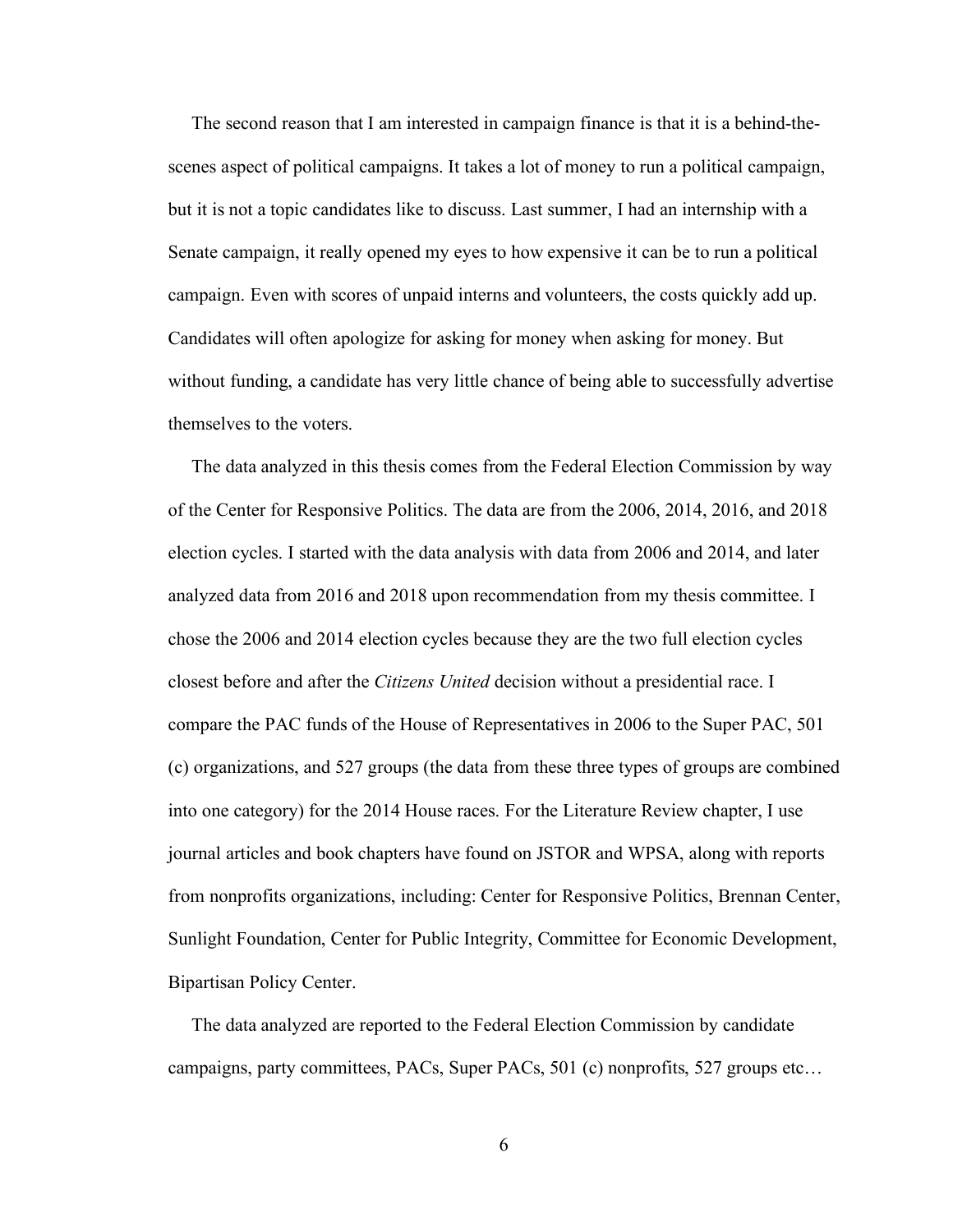and then made available for public access by the FEC. The data are reported to FEC because it is required by U.S. campaign finance regulations. U.S. campaign finance regulations are an extensive set of laws that regulate the financial side of political campaigns. Campaign finance laws cover three main areas. First, the raising of money by campaigns and non campaign affiliated organizations to be spent on campaigns. Second, the spending of money for and against campaigns. Third, the disclosure of funds to be spent on campaigns (though the disclosure aspect does not apply to all organizations that raise and spend money for political campaigns). There are two major pieces of campaign finance regulation in the United States, the Federal Election Campaign Act of 1971 (plus the 1974 amendments) and the Bipartisan Campaign Reform Act (2002).

 The passage of the Federal Election Campaign Act (1971) marked the beginning of the modern era of campaign finance regulation in the United States. The Act regulates campaign finance in a number of ways. First, its sets limits for the amount of money a federal candidate or party committee can receive from an individual or a corporation, and limits the amount that a individual or corporation can give in total (distributed over a number of candidates and party committees) per election cycle. Second, the Act mandates disclosure of contributions to, and expenditures by, candidates running for federal office. Third, the Act placed bans on certain corporate and union contributions, speech and expenditures (Jones, 2017). Fourth, the Act created the basic legislative framework for Political Action Committees (PACs). Additionally, the Act gave the Justice Department the authority to prosecute violations of it. In the first election cycle after its passage (1972) there were 7,000 cases of violations of FECA referred to the Justice Department, however only five cases were prosecuted (fec.gov).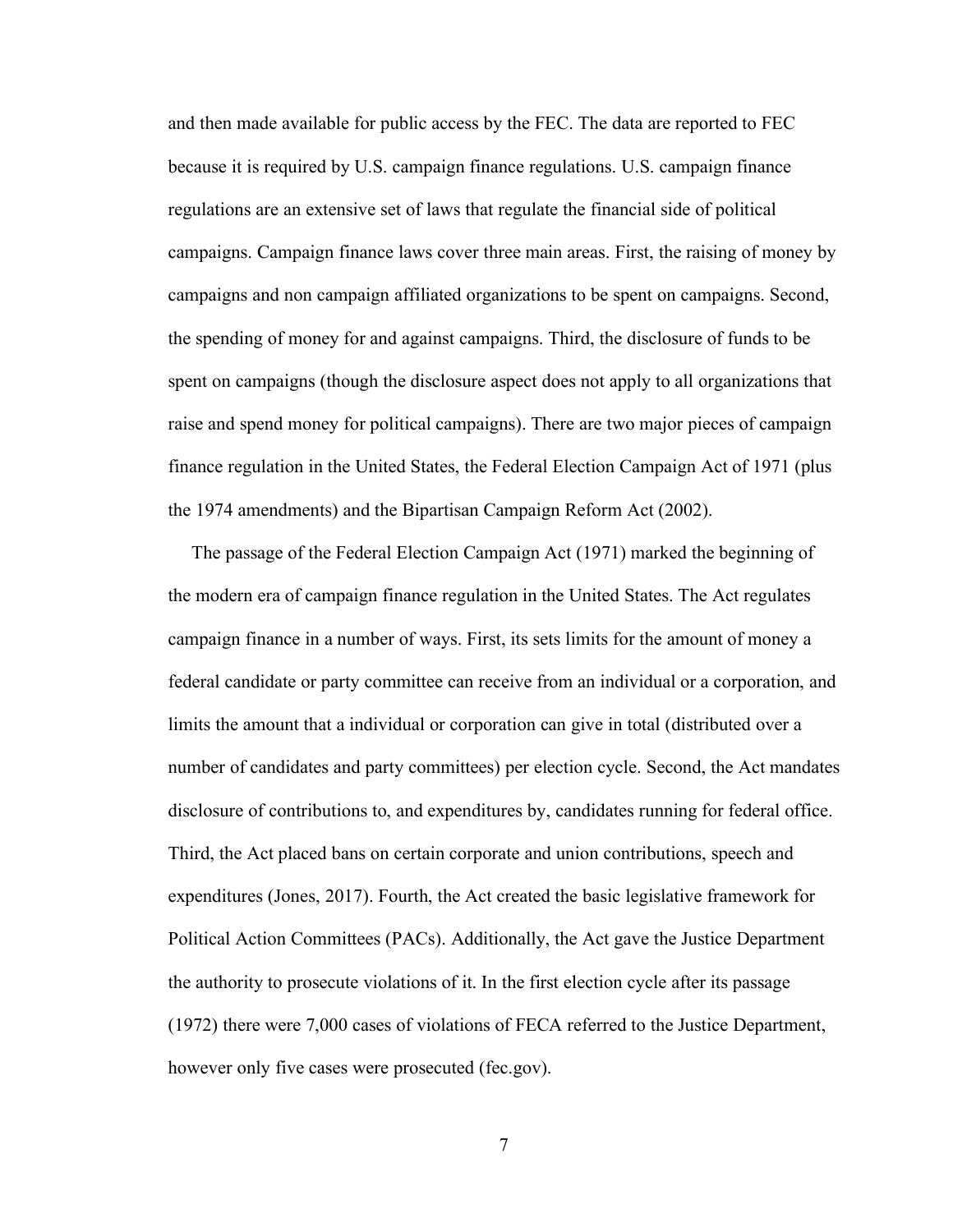Following the Watergate Scandal, the FECA was amended in 1974. The Federal Election Campaign Act Amendments of 1974 had five central sections: additional limits on contributions to candidates in federal elections, provide matching funds for presidential primaries, limits on the amount of speaking honorariums, stricter campaign finance reporting and disclosure, creation of the Federal Election Commission (fordlibrarymuseum.gov, 1974).

 The second major piece of campaign finance legislation in United States history is the Bipartisan Campaign Reform Act (2002), which amended sections of the FECA. The goal of the BCRA was to reduce the amount and influence of money in federal U.S. elections, so that the voices of ordinary Americans could compete with large campaign donors. The Act sought to accomplish this goal by placing limits on soft money being used by political party committees for advertising (Strickland). Soft money is money that goes to a political party committee rather than a specific candidate (Encyclopedia Britannica, 2010). To make up for the lost funding caused by limits on soft money, the contribution limits on hard money per individual were raised. Additionally, the Act placed limits on the electioneering communications that included a federal candidate's name or image paid for by corporations, nonprofits, and labor unions (Cornell Law School). However, these provisions of the BCRA proved controversial, on the grounds that they infringed upon First Amendment rights. These amendments in particular, and the controversy that surrounded them resurfaced in the *Citizens United* case.

 The Federal Election Campaign Act (1971) and Bipartisan Campaign Reform Act (2002) are the foundation for campaign finance legislation in America. These pieces of legislation were not enacted on a whim, but they were carefully planned laws enacted to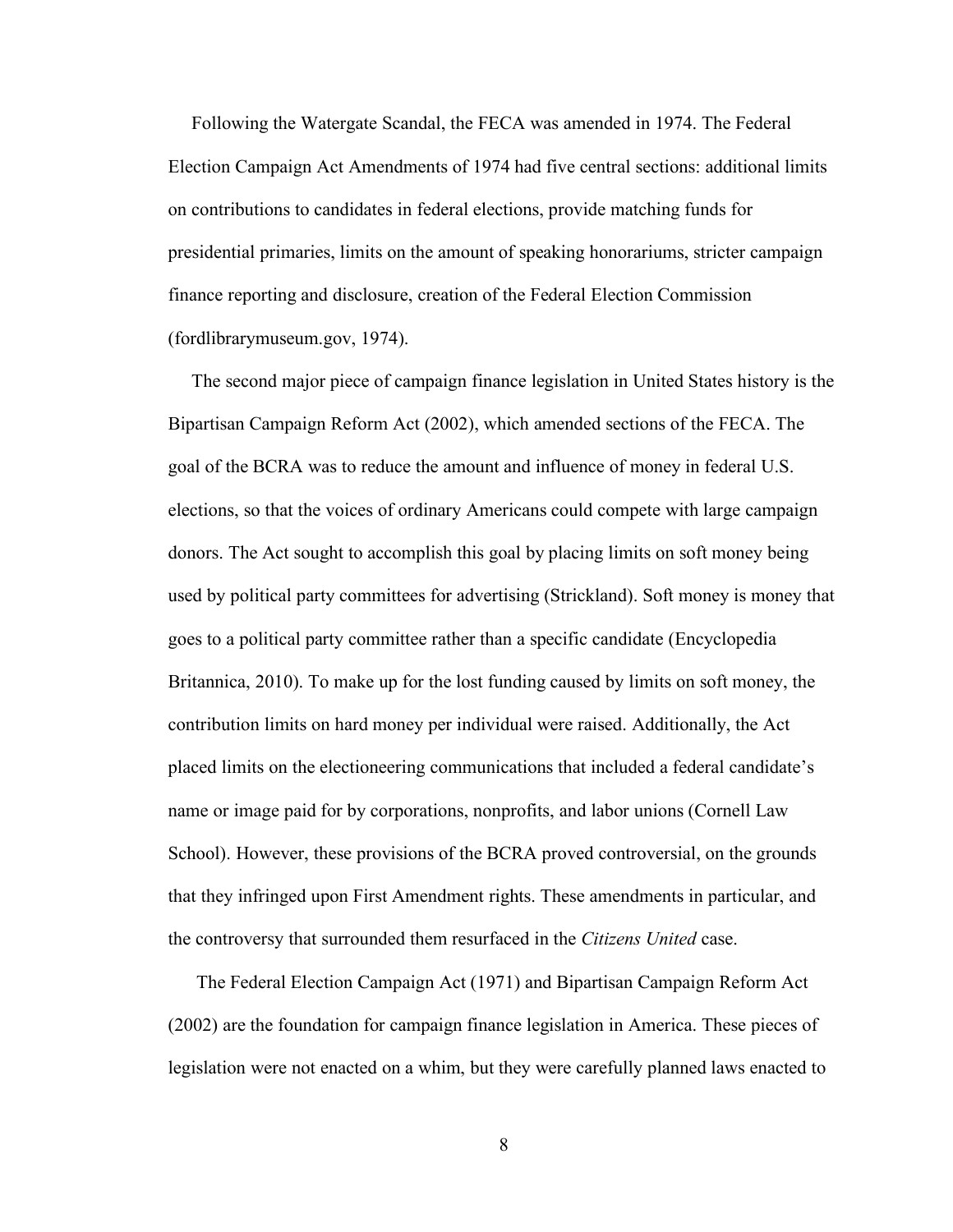address a very real concern, corruption (and the appearance of corruption) in American elections. This is why campaign finance matters, to remain a democracy, it is necessary to have "clean" elections. Corrupted elections taint the whole system. Studying campaign finance matters because it helps us determine whether these type of laws are working, where there are loopholes that can be exploited, and if the laws go too far and unjustifiably infringe on First Amendment rights.

 Within the panoply of U.S. campaign finance court cases, *Citizens United* stands out, because it opened the floodgates for larger sums of money than ever before to enter the American political system in the form of independent expenditures. For decades the Supreme Court had given the federal government broad discretion to enact campaign finance reform legislation that regulated individual contributions to candidates and political campaigns to prevent corruption and the appearance of corrupt. However, the Supreme Court did not give the federal government broad discretion to enact campaign finance reform legislation to regulate independent expenditures, because the Court had held that limitations on those violated the First Amendment. *Citizens United* matters because it severely limited the federal government's ability to regulate independent expenditures, the result was a rapid proliferation of Super PACs.

 This investigate the impact of the *Citizens United* decision on electoral outcomes in U.S. House of Representatives races. In political races, having more financial support is an advantage, and the candidate with more financial support often wins. In this thesis, I investigate how the *Citizens United* decision may or may not have increased that advantage. By analyzing data to compare traditional PAC to Super PAC support, I try to determine the success of Super PACs as a means for channeling money into the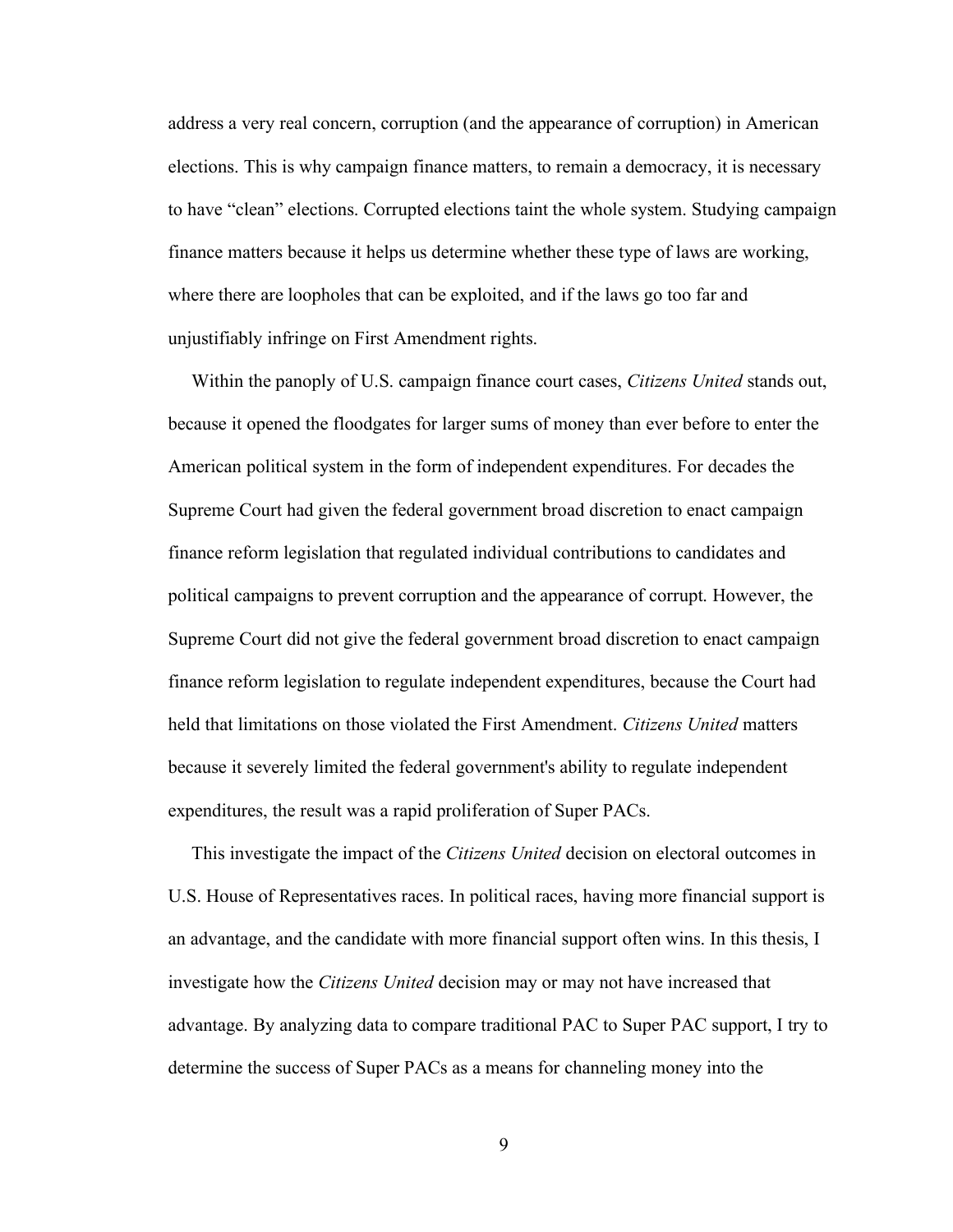American political system. The success of Super PACs compared to traditional PACs shows an aspect of why the *Citizens United* decision is such a significant decision among previous campaign finance Supreme Court decisions.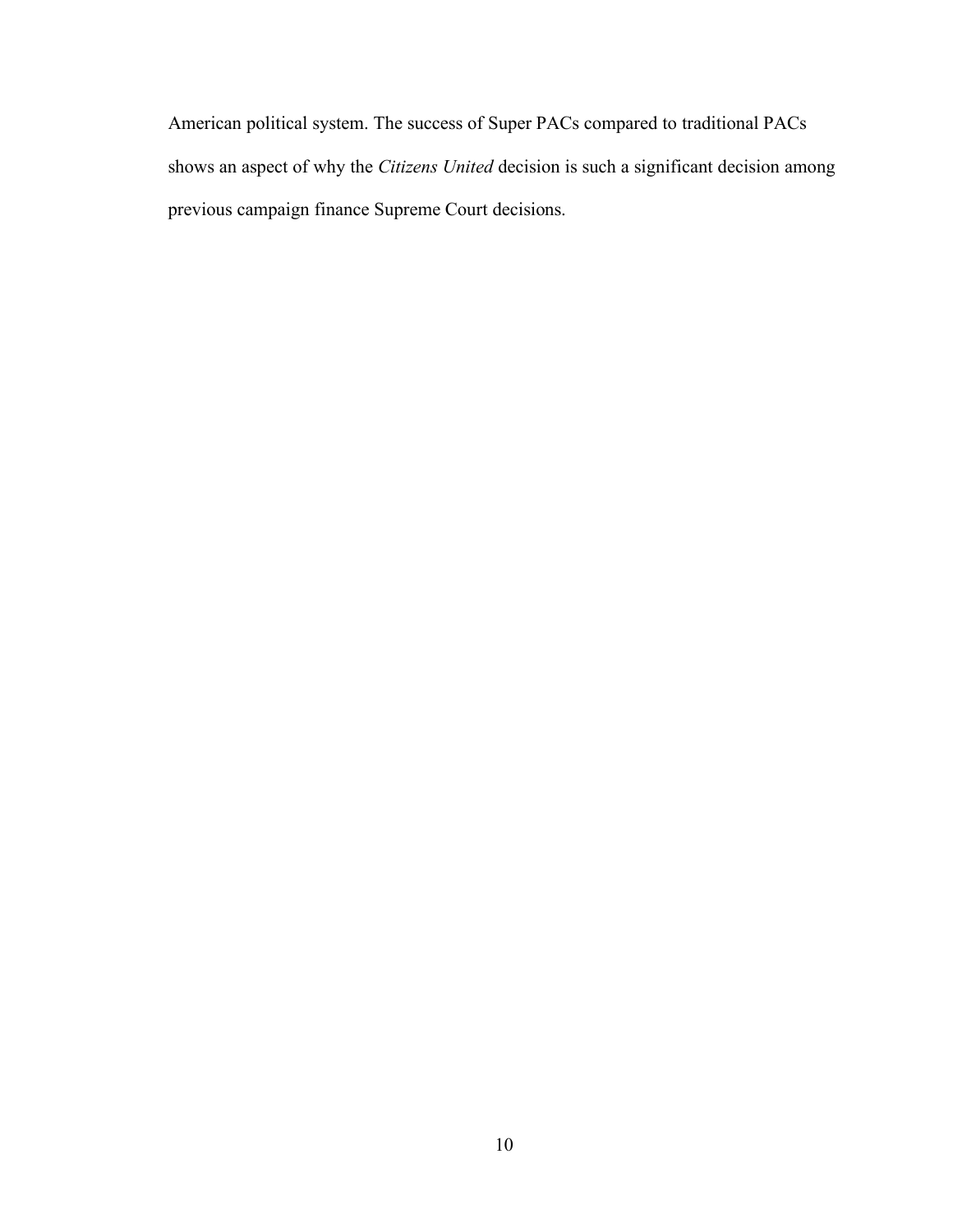#### CHAPTER 2

## LITERATURE REVIEW

 Supreme Court cases are remembered not only for the specific changes they make to the U.S. legal code, but also for how the effects of those changes impact the country overall. There is substantial literature on the topic of *Citizens United* and its impact on campaign finance, addressing the issue from many different angles. This literature review starts with a review of the major campaign finance court cases throughout U.S. history. The rest is divided into six sections based on common themes I found in the available literature on campaign finance. The six sections are: *Citizens United*: *Citizens United's* place among other Supreme Court campaign finance decisions, *Citizens United* is a threat to democracy, *Citizens United* is a victory for free speech, *Citizens United* only had a minimal impact, *Citizens United* and congressional races, *Citizens United* and the role of incumbents.

### Case Review

 Many significant Supreme Court cases dealt with campaign finance throughout U.S. history before *Citizens United*. Herein is a concise explanation of five campaign finance Court cases that are important to understanding the impact (in terms of changes to campaign finance law) of *Citizens United*, followed by a more detailed explanation of the *Citizens United* case and the Supreme Court's decision. These five campaign finance court cases that are important to understanding the changes the *Citizens United* decision made to U.S. campaign finance law are: *Buckley v. Valeo (1976)*; *Austin v. Michigan*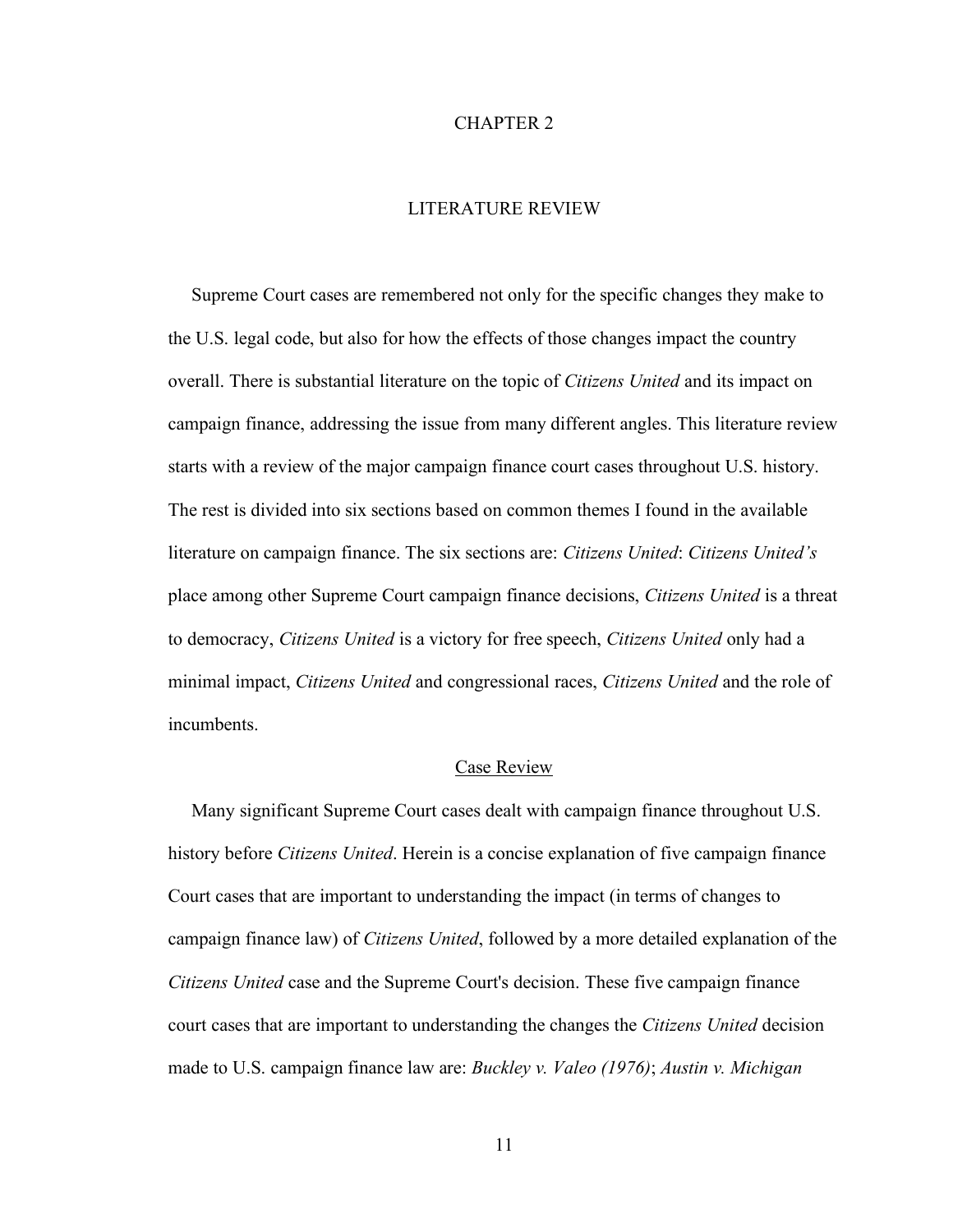# *Chamber of Commerce (1990)*; *McConnell v. FEC (2003)*; *Wisconsin Right to Life v. FEC (2007)*; and *SpeechNow.org v. FEC*.

 The Federal Election Campaign Act of 1971 was enacted as an attempt to weed out campaign corruption. The Act (and its 1974 amendments which were enacted in the wake of the Watergate scandal) placed limits on: campaign contributions from individuals and PACs, expenditures by candidates from their own personal funds, and independent expenditures (ilsr.org, 2008). A group of individuals that included a senator, a presidential candidate, and members of the ACLU sued, arguing that the amendments to FECA were unconstitutional on the grounds that they violated the First Amendment's freedom of speech and association clause. The case (*Buckley v. Valeo*) eventually reached the Supreme Court. The Court held that the limits on individual and committee donations to candidates were constitutional. However, limits on candidates spending their own money on their campaign, limits on independent expenditures, and limits on total campaign spending were unconstitutional (oyez.org). *Buckley v. Valeo* is a landmark Supreme Court case regarding campaign finance because of the Court's ruling that the government cannot put limits on independent expenditures, (spending money on behalf of a candidate is considered free speech protected by the First Amendment), which has resulted in the proliferation of political action committees.

 The second campaign finance Court case of importance is *Austin v. Michigan Chamber of Commerce (1990)*. The Michigan Campaign Finance Act of 1979 barred corporations from using general treasury funds for independent expenditures supporting or opposing political candidates. The Michigan Chamber of commerce sued, arguing that the MCFA violated its First Amendment rights (oyez.org). The case eventually reached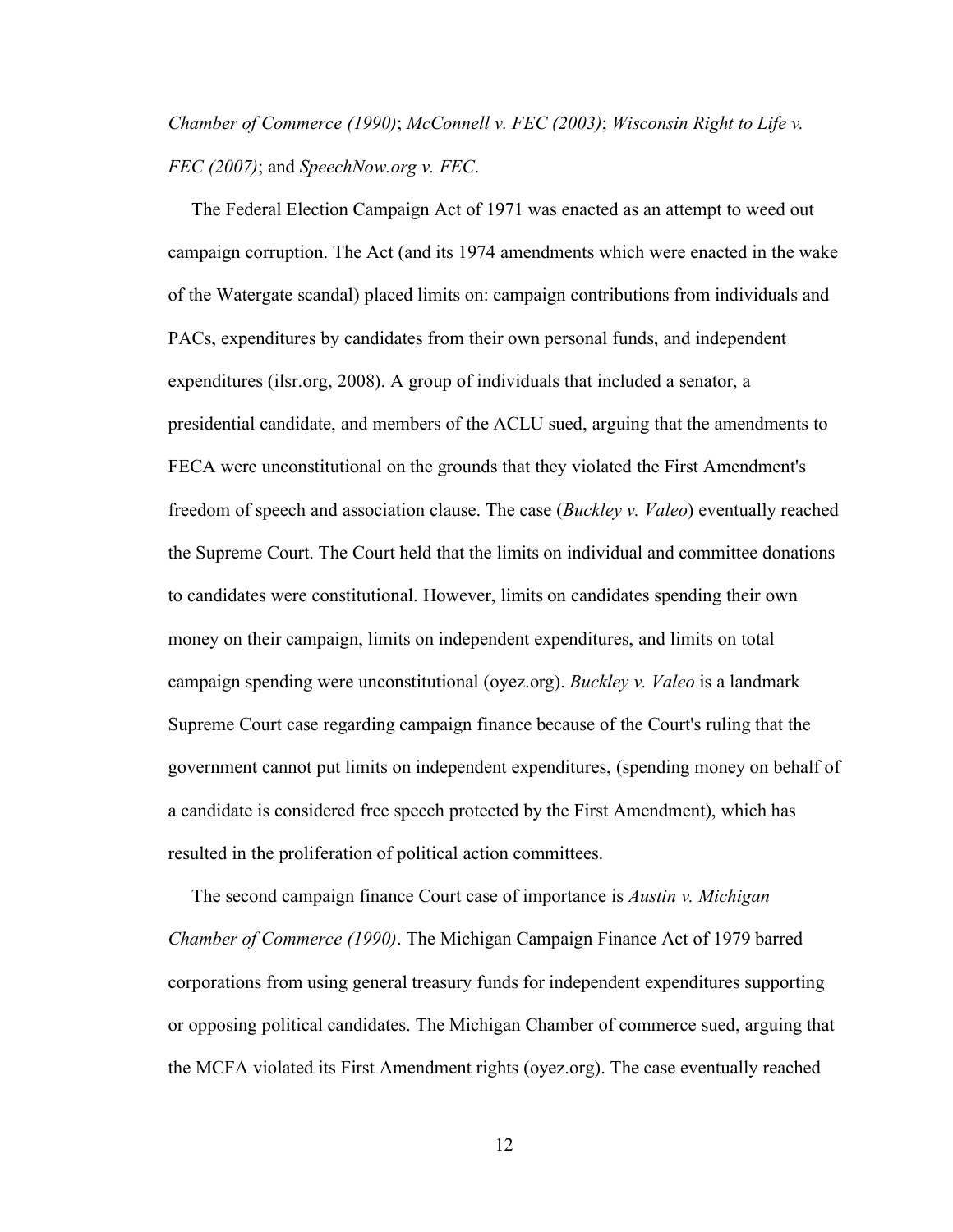the Supreme Court, and the Court ruled that the Act did not violate First Amendment rights. The Court held that while the Act did place burdens on the Chamber of Commerce and other corporations, the burdens were constitutionally justified because 1) the state of Michigan had a compelling interest to maintain electoral integrity and 2) the Act was narrowly tailored and implemented to achieve that goal (Katz & Vile, 2017). *Austin v. Michigan Chamber of Commerce* became the foundation for state and federal campaign finance regulations; however, it was overturned by the *Citizens United* decision in 2010.

 The Bipartisan Campaign Reform Act (2002) placed limits on soft money being used by political party committees for advertising, and it placed limits on the electioneering communications that included a federal candidate's name or image, that were paid for by corporations, nonprofits, and labor unions. Numerous lawsuits were filed again the BCRA, and the suits were combined into one case named *McConnell v. FEC (2003)*. The lawsuits claimed that the Act's limits on soft money and regulations of source, content, and timing of political advertising violated the First Amendment (oyez.org). The Court held that the government's legitimate interest to prevent corruption, and the appearance of corruption of the electoral process by large financial contributions, allowed the federal government to place limits on soft money and electioneering communications. The Court therefore upheld the constitutionality of the contested provisions of the Bipartisan Campaign Reform Act (2002) (O'Neill).

 In 2004, a nonprofit political advocacy organization named Wisconsin Right to Life sued the Federal Election commission, claiming that the Bipartisan Campaign Reform Act (2002) provision that barred corporate funds from being used on political advertisements within 60 days of an election was unconstitutional, because Wisconsin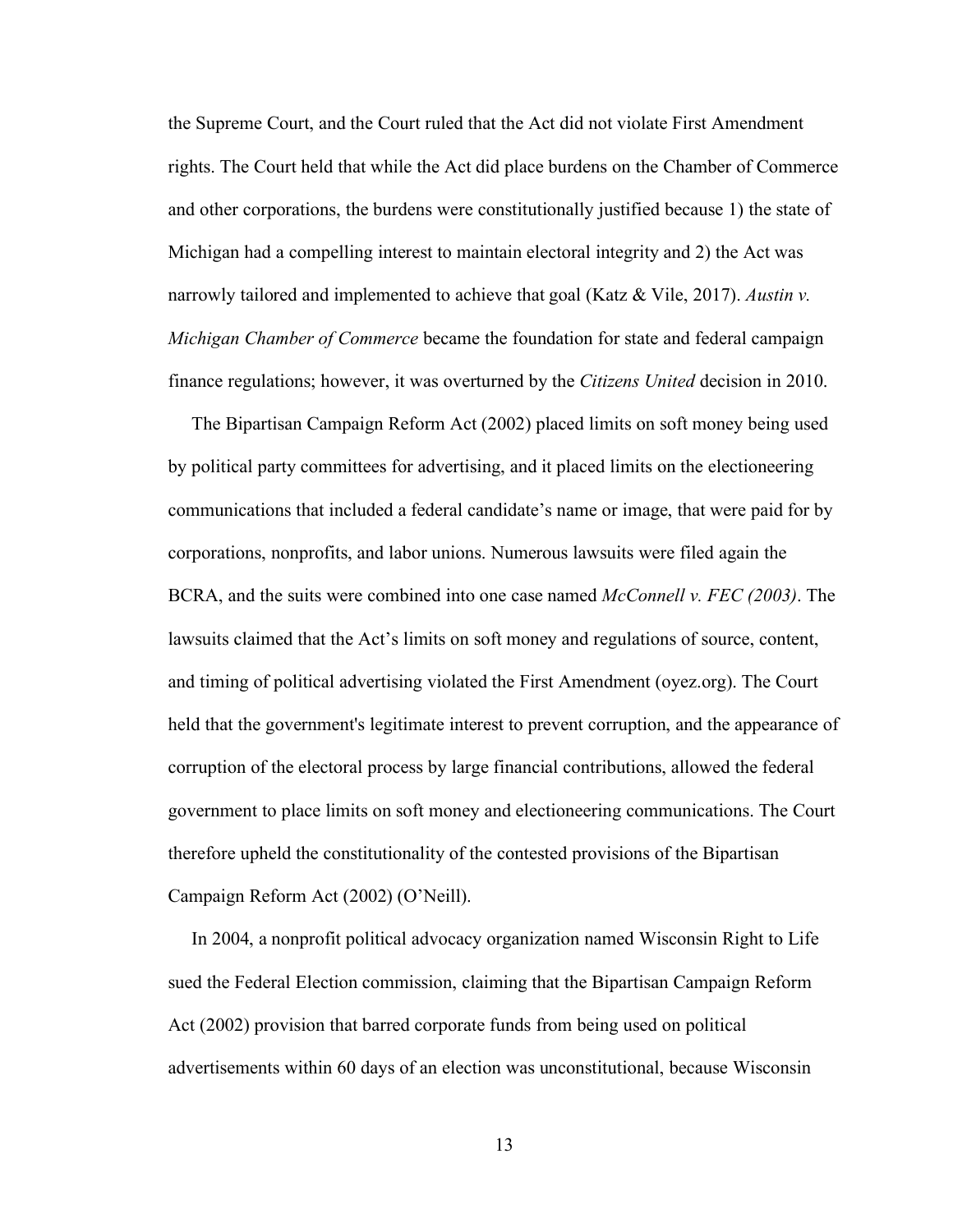Right to Life's ads did not endorse or oppose a candidate (oyez.org). In its decisions for the case *Wisconsin Right to Life v. FEC (2007)* the Supreme Court held that the BCRA provision, which barred corporate funds from being used on political advertisements within 60 days of the election, was unconstitutional as applied to issue ads like Wisconsin Right to Life's. The majority maintained that there was a significant difference between issue ads and express political advocacy, defining express political advocacy as an appeal to vote for or against a specific candidate, while everything else falls under issue ads (campaignlegal.org, 2015). The Court held that the government has a compelling state interest to regulate the latter but not the former. The decision in *Wisconsin Right to Life v. FEC (2007)* is considered to have virtually overturned sections of the *McConnell v. FEC (2003)* decision. In *McConnell v. FEC (2003),* the Supreme Court upheld section 203 of the BCRA against a suit, but in *Wisconsin Right to Life v. FEC (2007),* the Court held that WRTL's ad was not the functional equivalent of express advocacy. Therefore, it did not fall under the jurisdiction of the BCRA. This created a loophole which bypassed the *McConnell v. FEC (2003)* decision.

 *SpeechNow.org v. FEC* did not reach the Supreme Court, but it is still a very important piece of campaign finance court case history. In 2008, SpeechNow.org (a 527 organization) filed a challenge to the sections of the FECA that placed contribution limits and disclosure requirements as applied to political committees that make only independent expenditures in elections (campaignlegal.org, 2015). SpeechNow.org argued that the contribution limits in the Act unconstitutionally violated the freedom of speech clause of the First Amendment, and that the disclosure requirements were unconstitutionally burdensome (fec.gov). In 2010, the U.S. Court of Appeals for the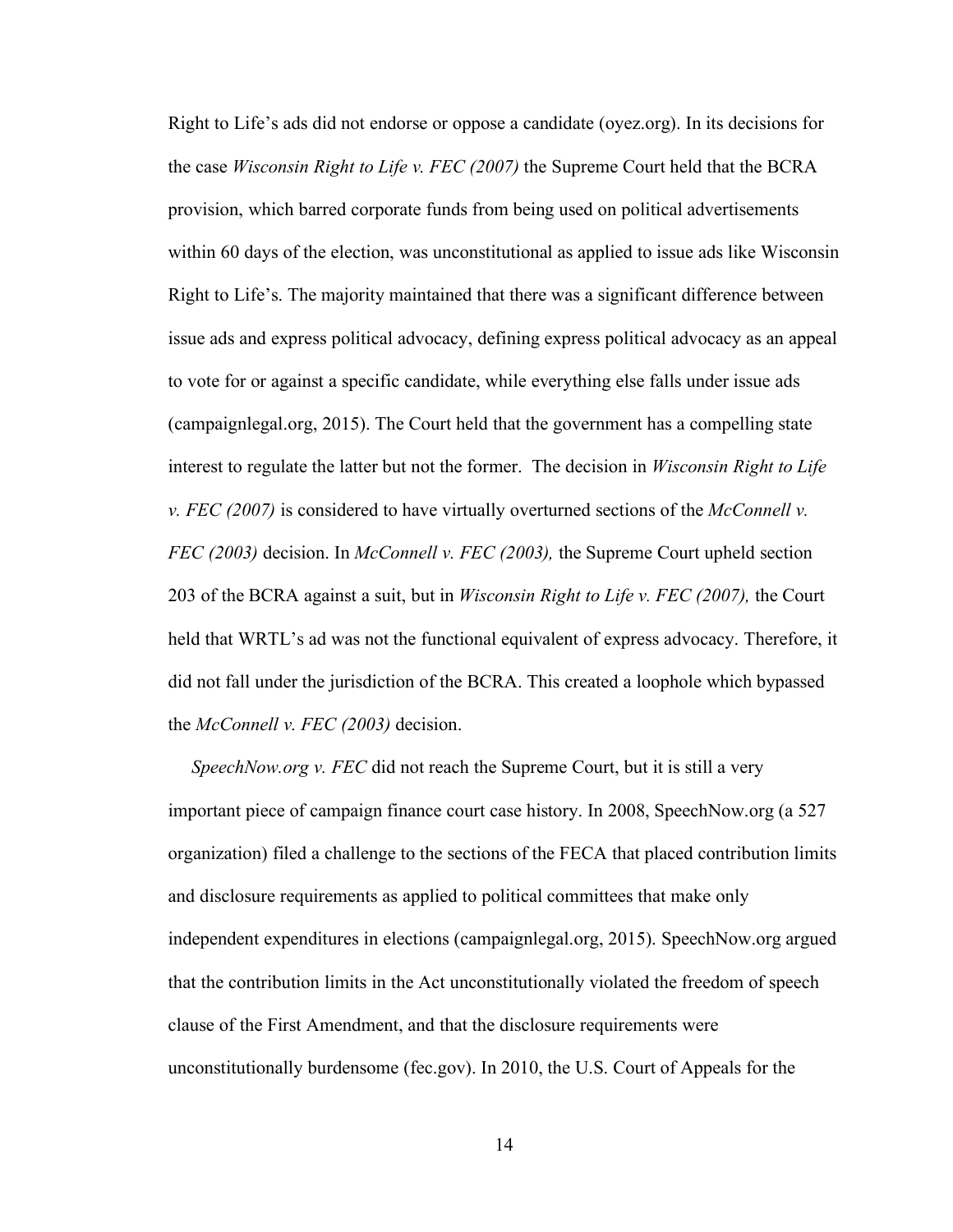District of Columbia Circuit ruled that the contribution limits were unconstitutional as applied to individuals' contributions to SpeechNow.org, but the Court ruled that the disclosure requirements were constitutional as applied to SpeechNow.org (fec.gov). *Speechnow.org v. FEC* forever remains in the shadow of *Citizens United v. FEC,* but the two cases are significantly related. *Citizens United* dealt with the campaign finance spending, while Speech Now.org dealt with the other side of the coin, raising campaign funds.

 In 2010, the U.S. court system heard another challenge to major sections of U.S. campaign finance law. The Citizens United organization sued the FEC arguing that sections of the BCRA infringed upon their First Amendment rights. *Citizens United v. FEC* would eventually become one of the most famous (or infamous) Supreme Court cases of the 21st century. The plaintiff in the case was a politically conservative 501 (c) 4 nonprofit organization named *Citizens United*. In 2008 the organization released a documentary titled *Hillary: The Movie*. The organization planned to release the film to video-on-demand services to cable TV subscribers thirty days before the start of the 2008 Democratic presidential primary election, and to advertise the film in TV commercials. However, the BCRA had expanded the scope of the FECA's (section 441b) ban on corporate and union contributions in connection with political elections to include electioneering communications, paid for with general treasury funds, and speech that expressly advocates for or against a candidate. Section 203 of the BCRA defined electioneering communication as "any broadcast, cable, or satellite communication that refers to a clearly identified candidate for Federal office and is made within 60 days before a general election or 30 days before a primary election" (Duignan, 2019, p.2).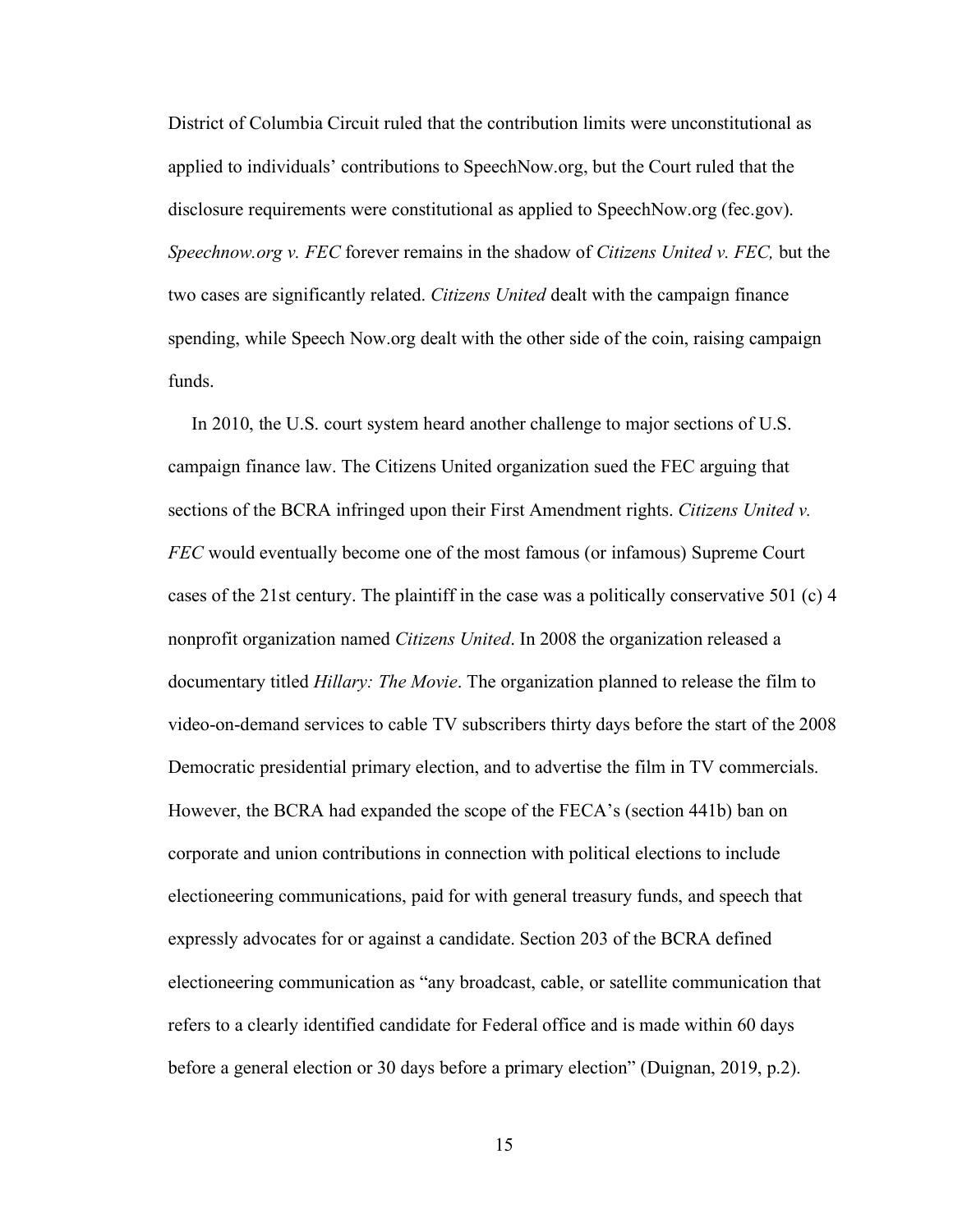The BCRA also expanded disclosure and disclaimer requirements. Section 311 of the BCRA states "televised electioneering communications funded by anyone other than a candidate for office must include a clear, readable disclaimer displayed on the screen for at least four seconds. The disclaimer must identify the person or organization responsible for the advertisement, that person or organization's address or website, and a statement that the advertisement "is not authorized by any candidate or candidate's committee" (Sullivan, 2010, p.2). To preempt the imposition of a penalty by the FEC, *Citizens United* sought an injunction against the FEC in the the United States District Court for the District of Columbia to prevent the application of BCRA against its film *Hillary: The Movie* (oyez.org).

 In its case for an injunction, *Citizens United* argued that section 203 of the BCRA violates the First Amendment on its face when applied to *Hillary: The Movie*, because the film did not constitute express advocacy for or against a candidate. The organization also argued that section 311 (the donor disclosure section) was unconstitutional as applied to *Hillary: The Movie*. The District Court denied the injunction, holding that *Hillary: the Movie* was the functional equivalent of express advocacy, and therefore section 203 had not been unconstitutionally applied. After the District Court denied the injunction, the *Citizens United* organization appealed to the Supreme Court. The Supreme Court granted a writ of certiorari and heard arguments in the case in March 2009 (campaignlegal.org, 2015).

 The Supreme Court decided that it could not resolve the as applied challenge from *Citizens United*, without setting a negative precedent for political speech. Instead, the Court broadened the argument from *Citizens United* (which was quite narrow because it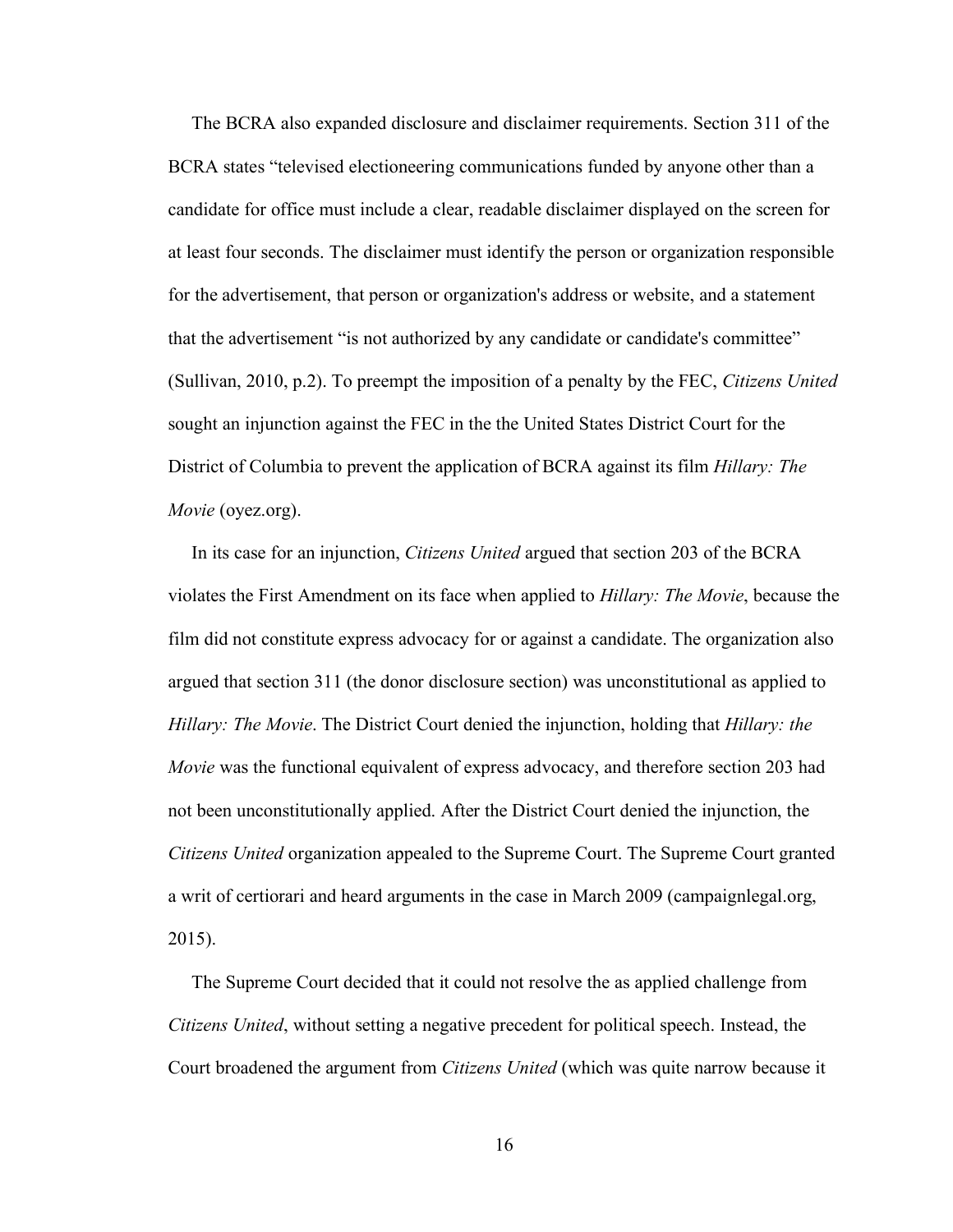only focused specifically on *Hillary: The Movie*). This meant revisiting the Court's decision in *Austin v. Michigan Chamber of Commerce* and sections of *McConnell v. FEC*. The Court therefore, considered a facial challenge to sections 203 and 441b, and applied strict scrutiny. This meant the government had to show that the sections in question served a compelling interest and were narrowly tailored to meet that interest.

 In January 2010 the Supreme Court announced its decision, holding that the First Amendment allows corporations, non-profits, and labor unions to provide independent expenditures to promote or attack political candidates, without government restrictions. This decision overruled the *Austin v. Michigan Chamber of Commerce* decision, and overruled sections of the *McConnell v. FEC* decision. The Court held that the decision in *Austin v. Michigan Chamber of Commerce* interfered with the open marketplace of ideas which is protected by the First Amendment. Since the majority believed that *Austin v. Michigan Chamber of Commerce* was incorrectly decided, it was not persuaded by either of the government's arguments, anti-corruption and shareholder protection.

 However, the Court ruled that the disclosure requirements of the BCRA were constitutionally applied to the film, because the government has a legitimate interest to provide transparency of funding sources to voters. While disclosure and disclaimer requirements may create a slight burden for a speaker, they do not prevent anyone from speaking. Additionally, the Court upheld the disclosure requirements for political advertising funders, as well as the ban on direct contributions from corporations and unions to candidates.

 In the majority opinion, Justice Kennedy said that all political speech is essential to democracy, is does not matter if the source is a corporation. "Government may not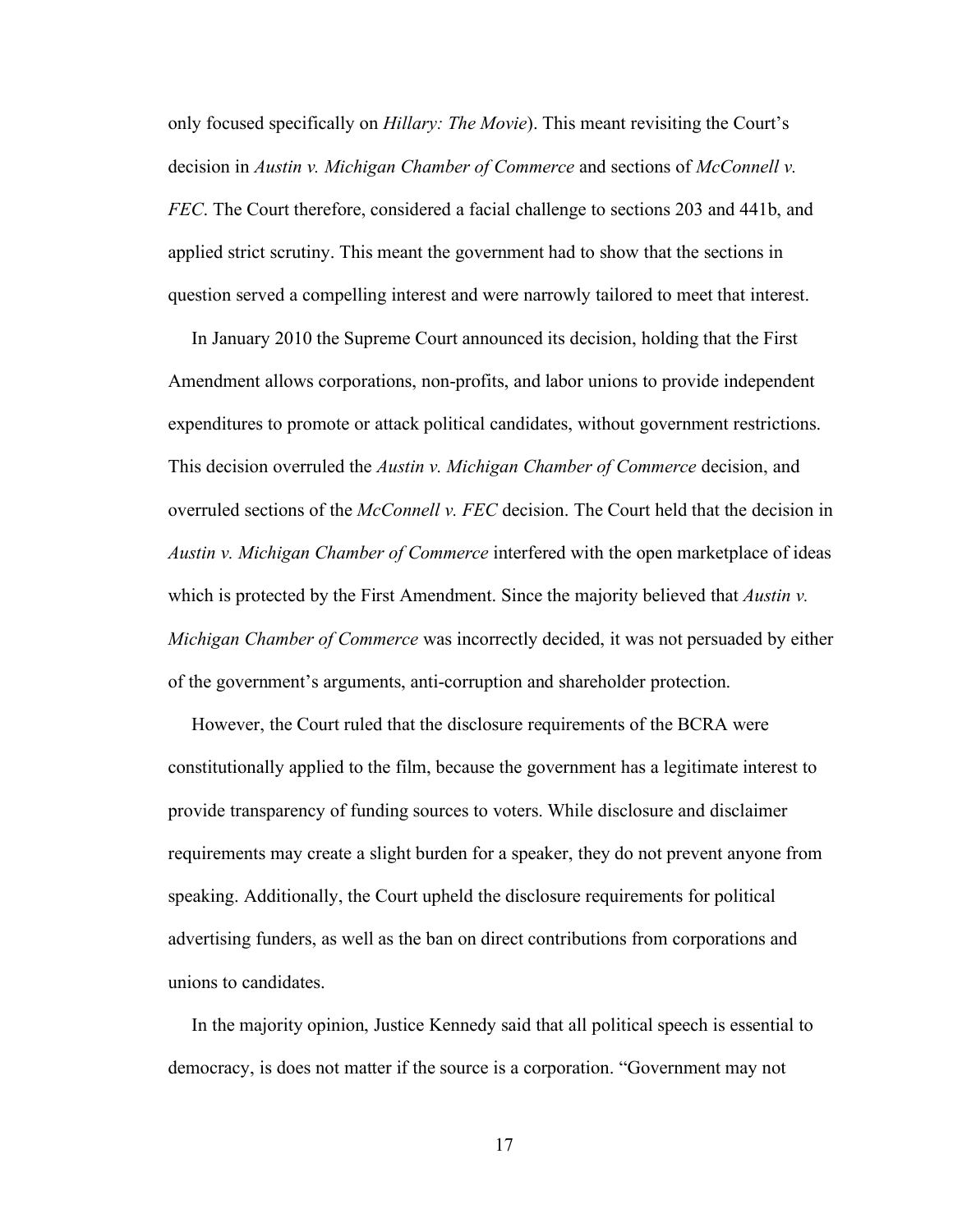suppress political speech on the basis of the speaker's corporate identity. No sufficient governmental interest justifies limits on the political speech of nonprofit or for-profit corporations" (Sullivan, 2010, p.3). Therefore (section 441b) the ban on corporate and union contributions in connection with political elections to include electioneering communications, paid for with general treasury funds, and speech that expressly advocates for or against a candidate, was facially unconstitutional.

 Writing for the dissent, Justice Stevens stated that government regulation of corporate involvement in elections is necessary to preserve the integrity of elections. The dissent believed that the majority decision would greatly increase the influence of corporations over the election process, stating that the ruling "threatens to undermine the integrity of elected institutions across the Nation" (Hudson jr., p.3). Stevens argued that the majority had blatantly disregarded the precedent of stare decisis, and had used question begging and ad hoc arguments in the majority opinion. The result would "undoubtedly cripple the ability of ordinary citizens, Congress, and the States to adopt even limited measures to protect against corporate domination of the electoral process. Americans may be forgiven if they do not feel the Court has advanced the cause of self-government today" (Duignan, 2019, p.7).

 The strong views in both the majority opinion and the dissent set the stage for the contentious debate over *Citizens United* among the American public. Public opinion on campaign finance, and specifically the *Citizens United* decision, show the importance of the issue to the American public, and therefore why it is an important topic to study. A 2004 study on public perceptions of corruption and money in politics by Persily and Lammie concluded that "We must admit that large shares of the American population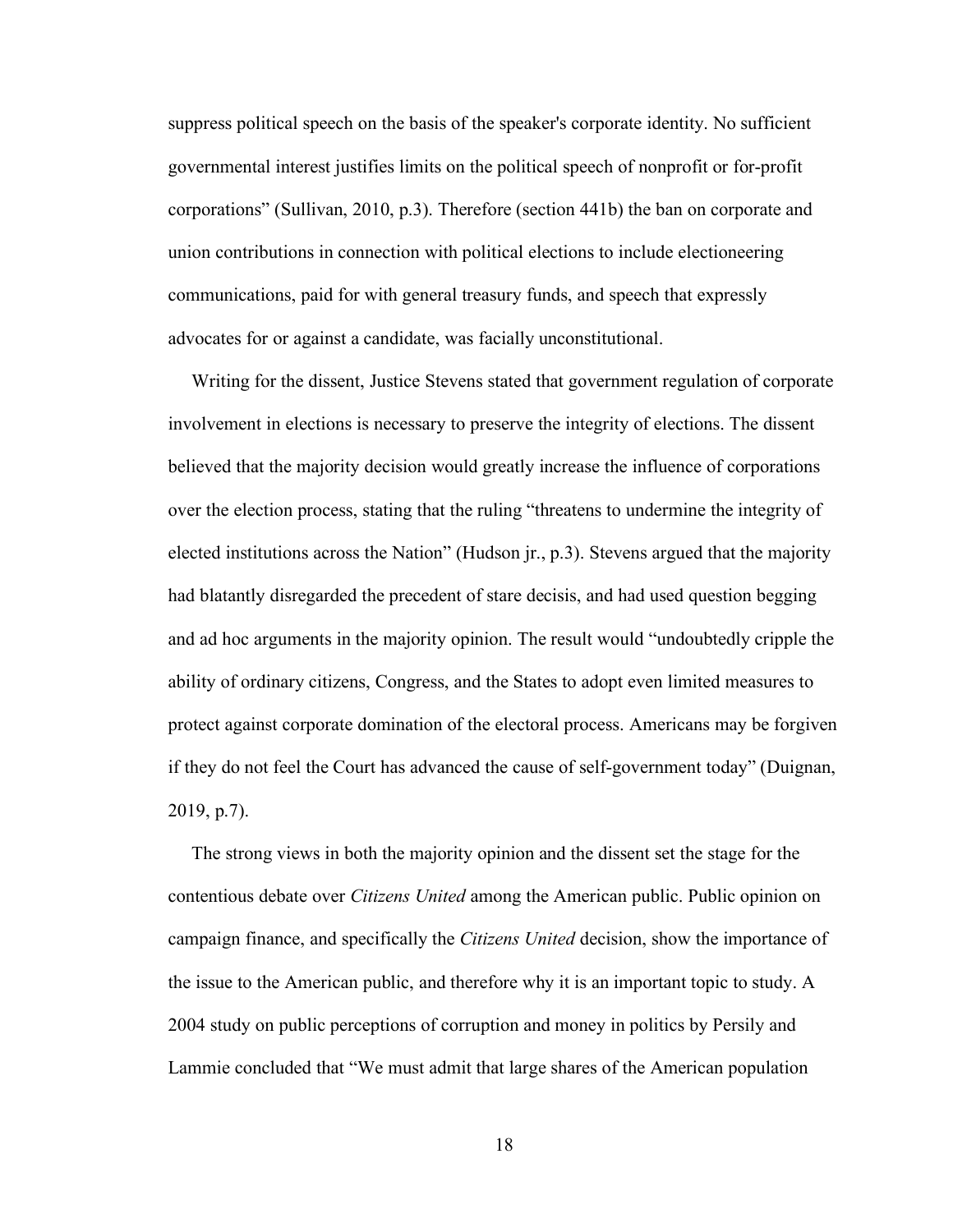distrust their government and believe the campaign finance system is a source of undue influence" (Persily & Lammie, p. 174).

 A recent study by Dowling and Miller found that Americans view more positively a candidate who receives a majority of their campaign contributions from individuals rather than from interest groups (Dowling & Miller, 2016). An extensive survey by the *New York Times* found that 84% of Americans believe that money has too much influence in political campaigns, while 39% believed that the current campaign financing system needed fundamental changes and 46% believe that it needs to be completely rebuilt (nytimes.com, 2015). Additionally, 54% answered "no" to the question "Do you consider money given to political candidates to be a form of free speech protected by the First Amendment to the Constitution?" it is important to note that there was some divergence along party lines in answers to this question; Republicans tended to agree with the question while Democrat tended to disagree (nytimes.com, 2015).

 These and many other studies show that campaign finance is considered an important topic by Americans, there is concern about the current shape of the U.S. campaign finance system. Many believe money has an undue influence on American elections. The *Citizens United* decision has added to this concern by opening up a pathway for corporate and union money to influence candidates and elections, which make the impacts of the *Citizens United* decision an important topic to study.

#### *Citizens United's* Place Among Other Supreme Court Campaign Finance Decisions

 *Citizens United* is one of many significant Supreme Court cases that dealt with campaign finance regulation throughout American history. To better understand the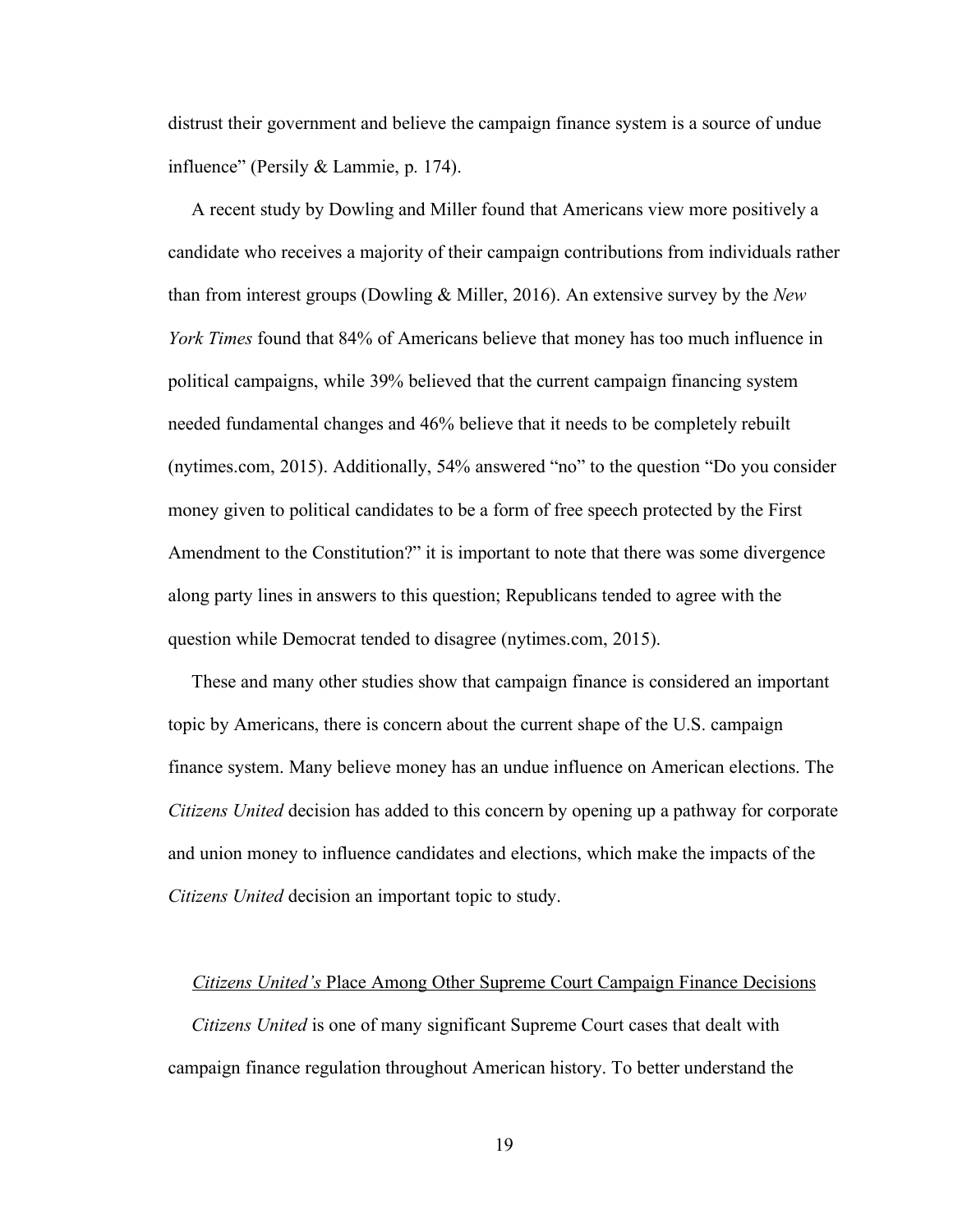effects of *Citizens United*, it is important to examine what changes it made compared to other Supreme Court campaign finance decisions. Campaign finance deregulation by the Supreme Court began with *Buckley v. Valeo* in 1976 and continues today, most notably with *Citizens United v. FEC*. Each major Supreme Court campaign finance decision is integral to understanding the modern U.S. campaign finance system.

 What stands out about the *Citizens United* decision compared to previous Supreme Court campaign finance decision is the resulting proliferation of Super PACs (Dwyre, 2015).

In "The Deregulatory Moment?" Dwyre states, "The *Citizens United* and SpeechNow decisions

and the FEC rulings to implement them led to the emergence of a new type of campaign organization-the independent expenditure-only political committee, or Super PAC" (Dwyre, 2015, p.45). A central aspect of campaign finance regulation is contributions limits, but Super PACs became a new way to avoid those contribution limits. Former FEC chairman Trevor Potter described Super PACs as "the clearest, easiest way to spend unlimited funds on an election… pretty much the holy grail that people have been looking for" (Dwyre, 2015, p.46). Super PACs are significant for many reasons, especially the potential for corruption that is enabled by allowing them to accept unlimited contributions. The first major piece of campaign finance regulation (FECA) was enacted in 1971 to address campaign corruption.

 However, the changes in U.S. campaign finance regulation resulting from the *Citizens United* decision go beyond just the removal of the campaign finance restrictions which led to the proliferation SuperPACs (Kang, 2012). A debate that began with the *Buckley v.*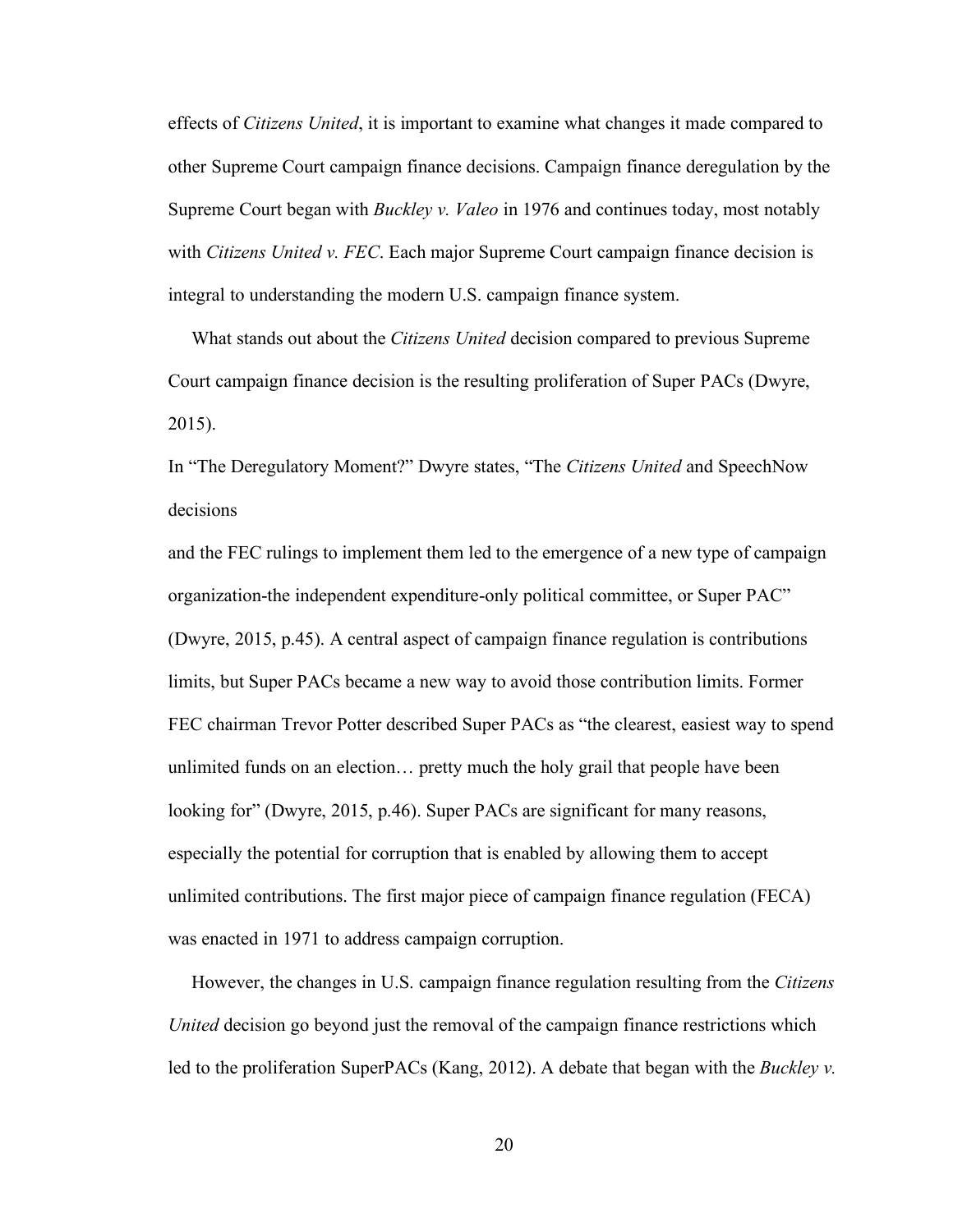*Valeo* decision was radically altered, because *Citizens United* "removed almost all government regulation of campaign finance beyond transactions directly involving a political party or candidate" (Kang, 2012, p.21). The reason the government enacts campaign finance laws is to prevent corruption and the appearance of corruption, and the government had successfully used the anti-corruption interest to defend campaign finance regulation from legal challenges for decades. However, the *Citizens United* decision narrowed the government's ability to use the anti-corruption interest to defend campaign finance regulations that do not involve funds going directly to candidates, i.e. independent expenditures (Kang 2012).

 In the *Citizens United* decision the Supreme Court narrowed the anti-corruption interest. In *Buckley v. Valeo* the Court held that the corruption interest was not limited to quid pro quo. Later decisions accepted an even more expansive definition of corruption most notably *Austin v. Michigan Chamber of Commerce* (Abraham, 2010). The majority defended this position by arguing "the fact that speakers may have influence over or access to elected officials does not mean that such officials are corrupt" (Abraham, 2010, p.1090). By shifting the definition of corruption (in the area of campaign finance) to strictly quid pro quo (then holding bans on corporate independent expenditures as unconstitutional), the Court was therefore rolling back man previous campaign finance Supreme Court decisions.

 Richard White adds, in "What Counts as Corruption" (2013), the Supreme Court's decision in the *Citizens United* case attempted to oversimplify a complex issue that America had been dealing with for centuries. "Struggle with corruption in the Gilded Age resonates with combating modern financial and political corruption in the United States.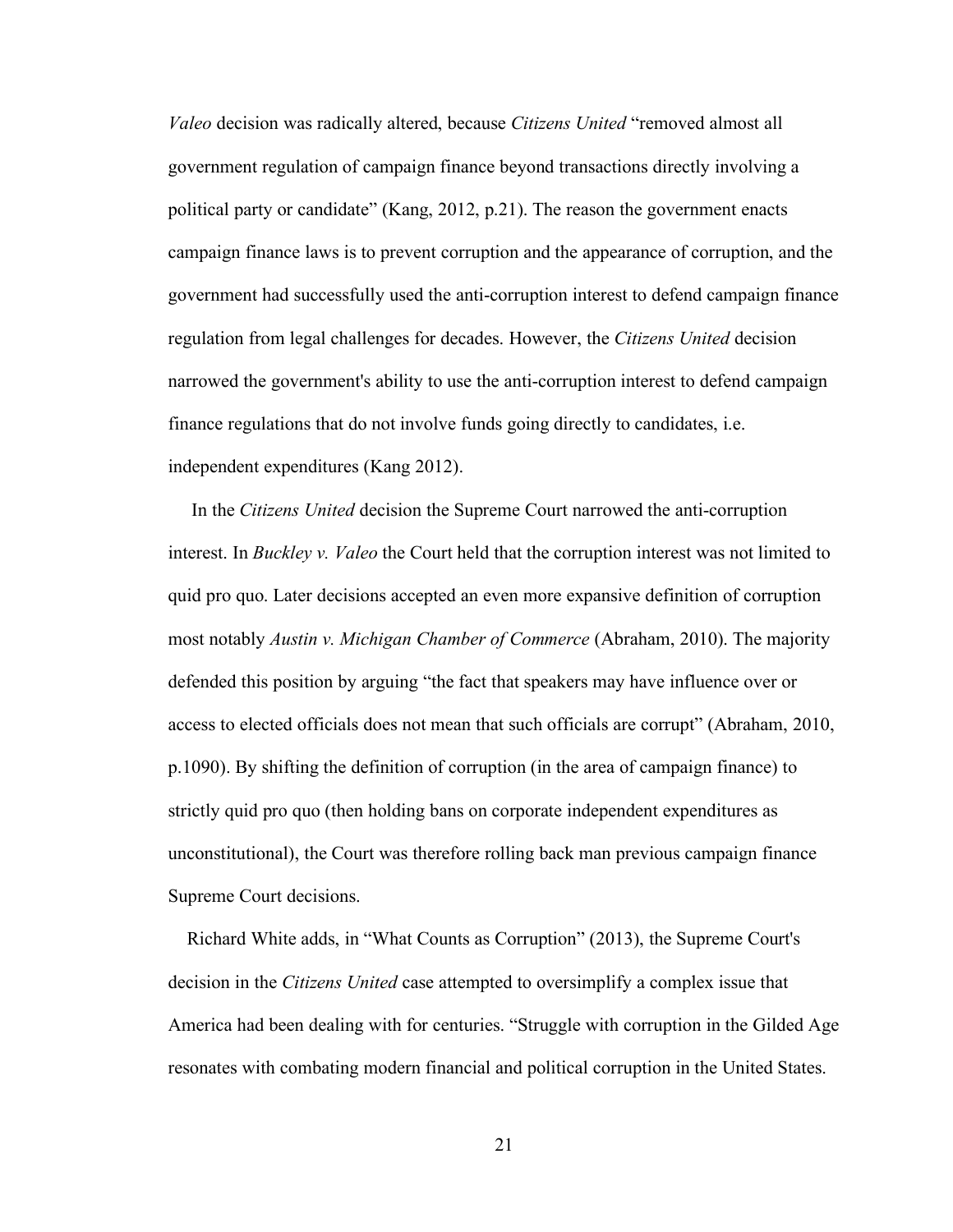It is ironic that their [the Court's] increasingly complex understanding of corruption should be reduced to Kennedy's primitive forms" (White, 2013, p.1054). Twentiethcentury campaign finance regulations were the culmination of decades of study of corruption in American politics. It was deemed reasonable to limit some freedom of speech to prevent corruption and the appearance of corruption. Yet decades later, some of those regulations would be undone by a Supreme Court majority that believed campaign finance laws in certain areas were overly burdensome and a solution looking for a problem. However, that lack of a problem is arguable because those campaign finance regulations had been successful in reducing corruption in the American political system.

### *Citizens United* is a Threat to Democracy

 Immediately following the Supreme Court's decision in *Citizens United v. FEC*, debate began over the decision and its possible effects. Many people believed that the *Citizens United* decision was a threat to democracy, arguing that it would enable corruption which would obstruct the will of the people. Former senator Russ Feingold (co-sponsor of the BCRA) derided the *Citizens United* decision saying that it "gives a green light to corporations to unleash their massive coffers on the political system" (Kang, 2012, p.14). The decision has led to an influx in "dark money" in politics overall (though Super PACs in particular do have to disclose donors) and without a contribution cap, singular donors can fund a much larger percentage of a Super PAC's operations than of a PAC's. In 2006, only two donors gave over one million dollars to an outside group, but in 2014 that number jumped to 84 (Maguire, 2015).

 The argument that the *Citizens United* decision is a threat to democracy has two parts. First, based on electoral outcomes, and second based on the voting behavior of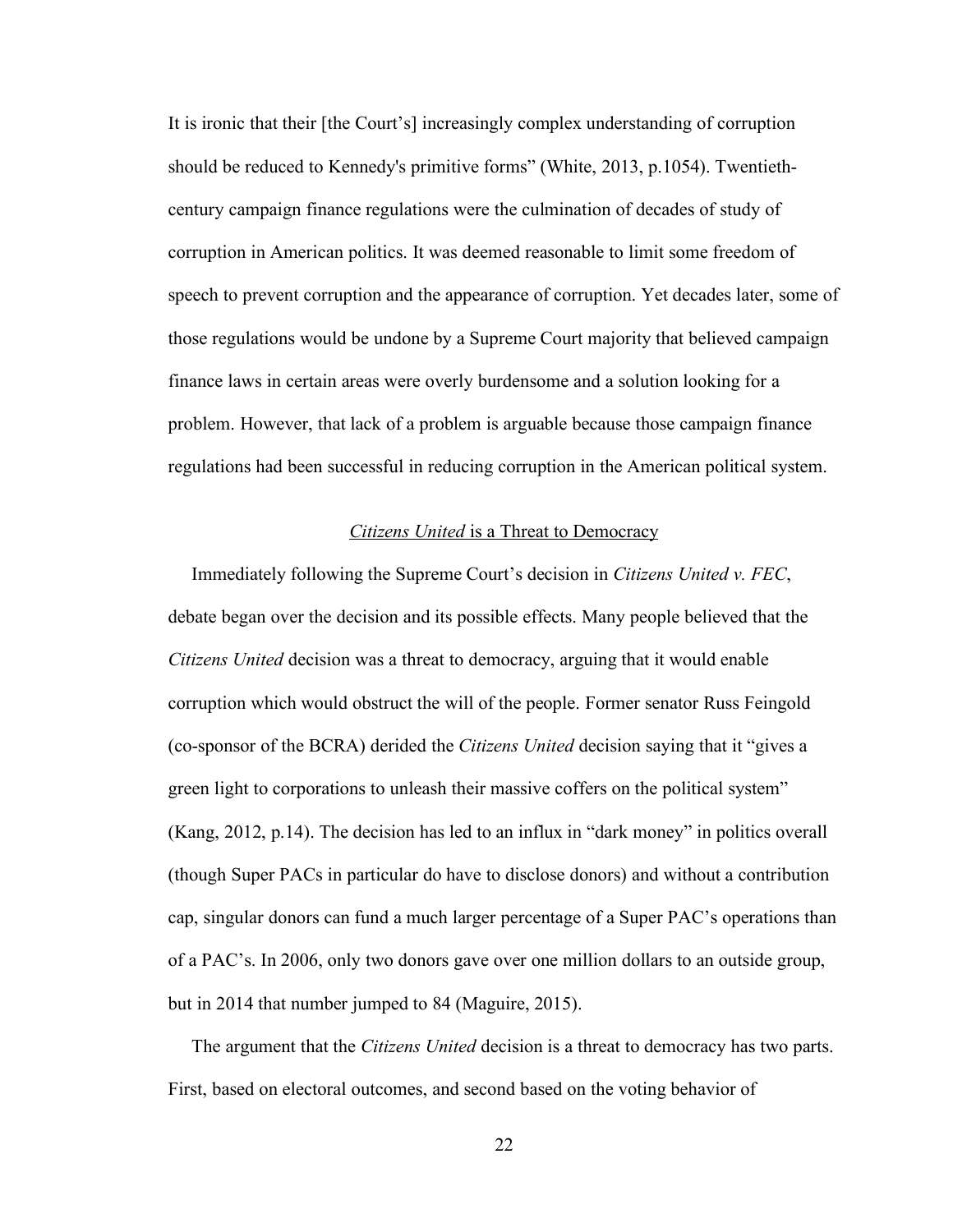politicians. This thesis relates to the first part of the argument, for which I will investigate how House of Representatives candidates who benefited the most from the result of the *Citizens United* decision (through Super PACs, 501 C nonprofits, 527 group funding support) are performing in House of Representatives races compared to candidates with regular PAC support before the *Citizens United* decision comparing 2006 results to 2014 results.

 An aspect of the concern over the *Citizens United* decision is that allowing unlimited contributions to Super PACs increases the ability of a small subsection of donors to fund a substantial percentage of a campaign for or against a candidate. Lioz and Kennedy (2012) found that the vast majority of the money flowing to candidates, parties, Super PACs, and other outside groups is coming from a tiny number of wealthy donors, either individuals or corporations (Lioz & Kennedy, 2012). In 2012, for example, 68% of the \$828 million raised by Super PACs came from only 1% of Super PAC donors (Maguire, 2015). This issue of a small number of donors providing a significant chunk of all funding has existed to some degree throughout U.S. history. However, with the proliferation of Super PACs, which have no contribution limits, this issue has been exacerbated.

 As donors (particularly corporate donors) pour more and more money into supporting campaigns in the post-*Citizens United* era, it is not surprising that they would expect some influence in return for the millions they are donating to support campaigns. Krumholz (2013) argues that the evidence that corporate donors are looking for influence is that they donate to candidates on committees that interest them (Krumholz, 2013). For example, the finance, insurance, and real estate sector (the largest private sector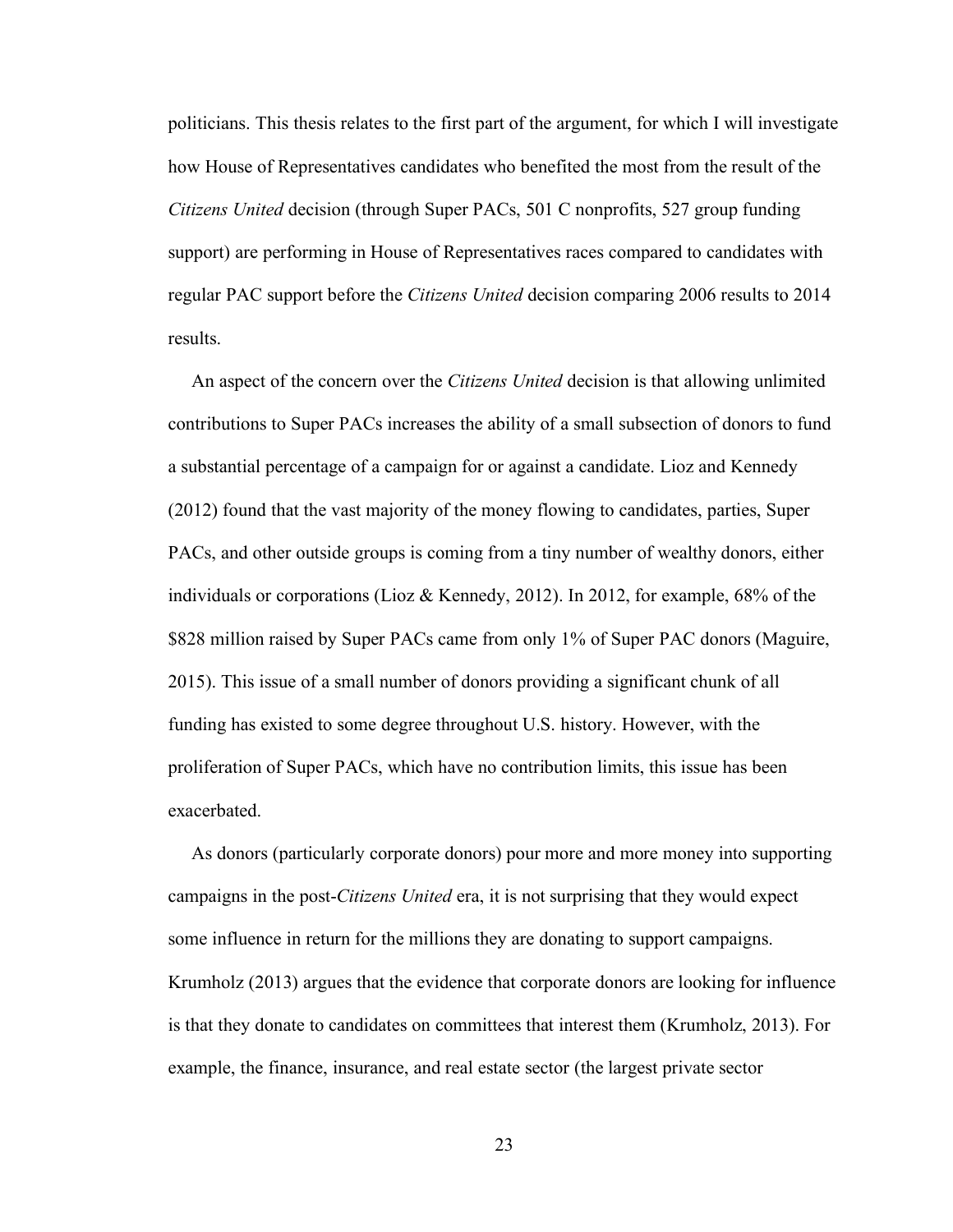contributor to federal candidates and campaigns) give most of their donations to candidates, PACs and SuperPACs of candidates who are on the Financial Services committee (Krumholz, 2013). This is only one example, but it shows how the unlimited corporate donations to support federal candidates can be intended to influence.

 Evidence shows that corporations support Super PACs that support candidates on committees that deal with the sector that corporation is in. (Krumholz, 2013) While the Super PACs have no formal communication with candidate campaigns, instead using their funds on independent expenditures, there is great concern that Super PACs and candidates are not as independent as the *Citizens United* decision says they are. Kang argues that independent expenditures are not as independent (from candidate campaigns) as law says that should be. "They are made without formal coordination, but candidates and those making the independent expenditures know whom the spending is intended to benefit" (Kang, 2012, p.25). This creates a quasi-quid-pro-quo relationship. Since contributions to Super PACs can be unlimited, the fear that corruption will manifest in this relationship has become a strong concern of many who consider the *Citizens United* decision as a threat to democracy.

 In "Aligning Campaign Finance Law" Nicholas Stephanopoulos (2015) also writes about a link between the policy decisions of politicians and the preferences of their donors. Politicians tend to hold more extreme viewpoints in line with donors, rather than more centrist viewpoints of the average American. "The ideal points of members of Congress have almost exactly the same bimodal distribution as the ideal points of individual contributors. They look nothing like the far more centrist distribution of the public at large" (Stephanopoulos, 2015, p.1427). This type of link between the views of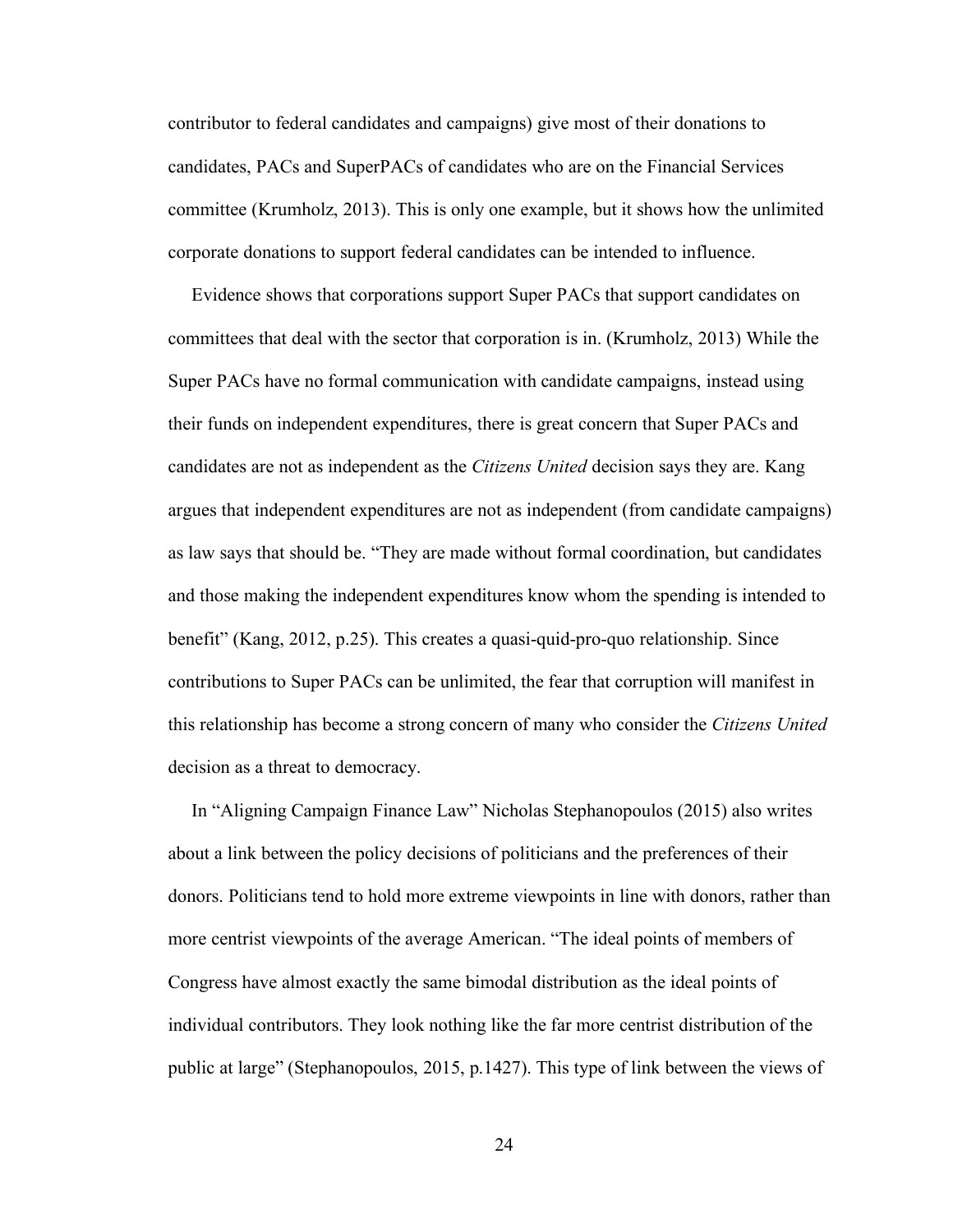donors and politicians is seen as a cause for concern by many. This type of link could have numerous impacts on American politics and the political system as a whole. In particular, in relation to the *Citizens United* decision, as campaign finance regulations are loosened in the name of free speech, the possibility of corruption from this link could increase.

 The concern of corruption is the heart of the argument that the *Citizens United* decision is a threat to democracy. The government can regulate campaign finance to prevent corruption, but the *Citizens United* decision narrowed the definition of corruption in regard to campaign finance returning to a *Buckley v. Valeo* definition. Hasen points out that changing the definition of corruption shows that a major aspect of the *Citizens United* debate is over what constitutes corruption in regards to campaign finance (Hasen, 2011). The definition has been narrowed in the name of free speech, but many are concerned that it has been narrowed too much. A narrow definition of corruption can force the government to be reactive instead of proactive. As a result the federal government will become forced to respond to corruption rather than using its full ability to prevent corruption before it occurs.

 The *Citizens United* decision in 2010 made it easier for corporations to enter the political arena by holding that the First Amendment protects corporate donations to political causes. In a democratic government, the elected officials are responsive to the will of the electorate. When corporations enter the political arena by funding campaigns that support certain candidates and attack others, there is concern that the voices of the electorate will be drowned out by the multi-million dollar corporate "war chests." In "Expensive Speech Illegitimate Power" Zakaras (2013) argues that this situation is a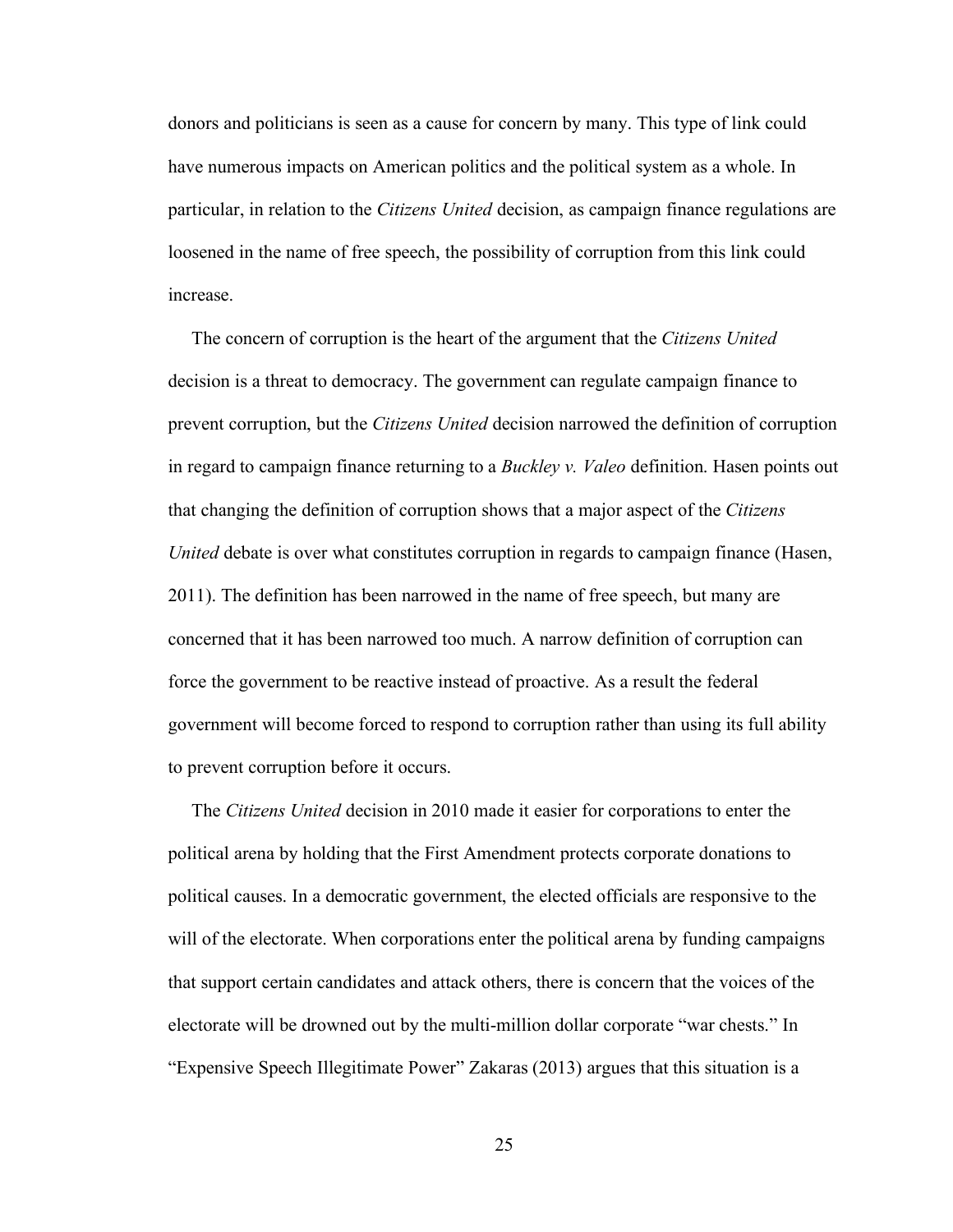serious cause for concern. He states, "Political speech authored by for-profit corporations - including not just political advertising during campaign season, but political lobbying year round - is often dangerous to democracy" (Zakaras, 2013, p.526). Clearly, large corporate contributions can speak louder than the voices of the electorate. Giving the corporate donors significant influence over the representative that "the people" cannot match.

#### *Citizens United* is a Victory for Free Speech

 On the other side of the debate over the *Citizens United* decision, many argue that the decision was an important victory for free speech. Political speech is integral to a democracy. Whether it is coming from an individual or a corporation, campaign finance regulations that limit the amount that corporations can give to fund political campaigns is a restriction on free speech. Supporters of the *Citizens United* decision contest or downplay the possible negative effects of the decision that are promoted by those who believe that the *Citizens United* decision is a threat to democracy. It is important to study arguments in favor of the *Citizens United* decision to learn both sides of the debate over the decision and the importance of free speech for all types of sources that fund political campaigns. The impact of Super PAC funds on a candidate's chance of winning can show how free speech (in terms of campaign funding) impacts the ability of a candidate to successfully run a political campaign. Campaign funding helps candidates advertise themselves to the public. On the other hand, campaign donation limits could potentially burden a candidate's ability to legitimately run for office, thereby blocking new candidates and new ideas from being represented in political races.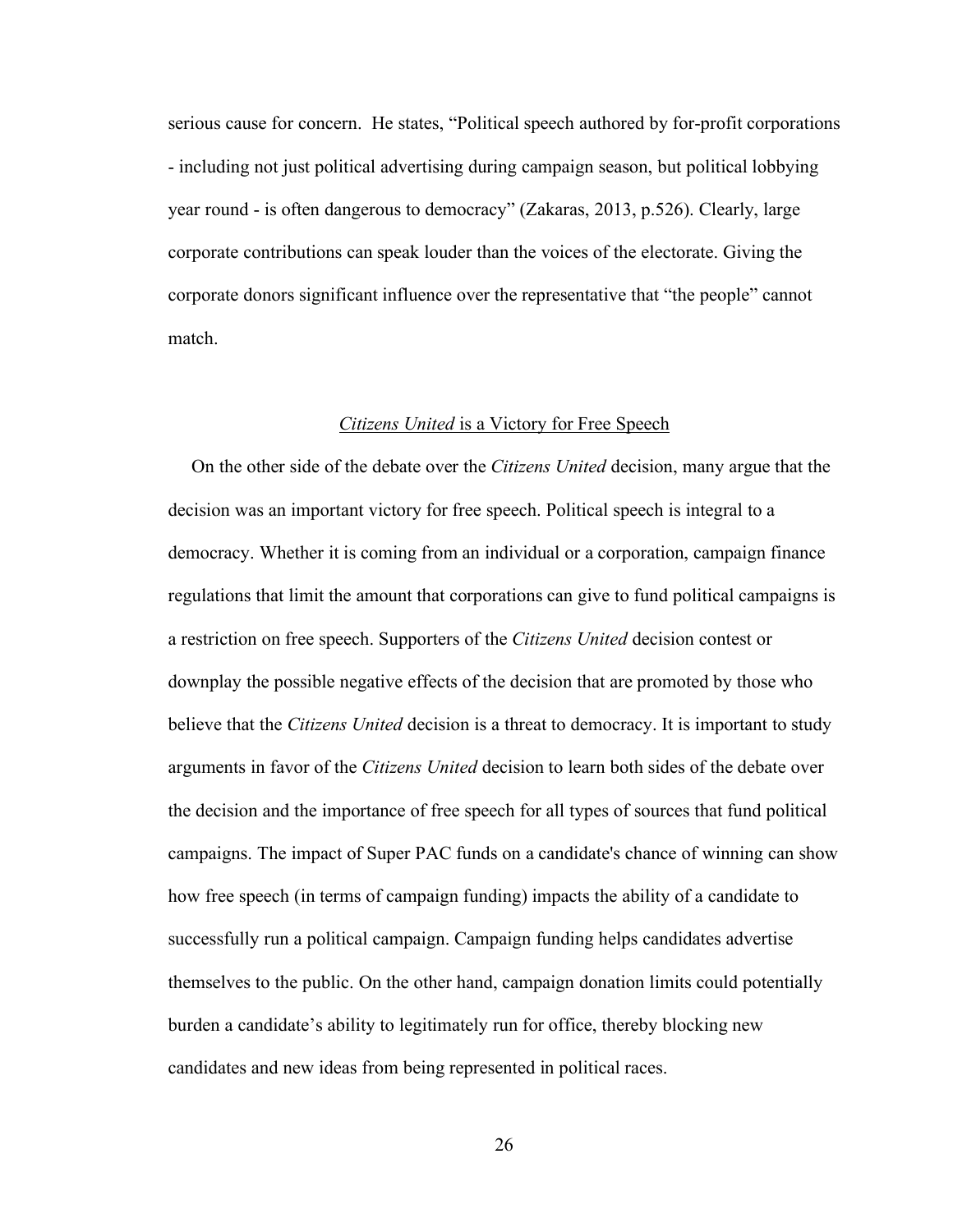Many who support the *Citizens United* decision as a victory for free speech argue that the decision is important not only for free speech and campaign finance regulations, but also as a general First Amendment case. In *"Citizens United* and the Battle for Free Speech in America" Simpson (2012) argues that in the twenty-first century, the First Amendment came to be viewed as a tool to serve the goals of society rather than individuals (Simpson, 2012). However, the *Citizens United* decision "returns to the constitutional principle that the government must protect and not violate freedom of speech" (Simpson, 2012, p.15). The *Citizens United* decision clearly outlines the breadth of the First Amendment and shows how severe a situation must be for the government to be allowed to limit free speech.

 In "In Defense of *Citizens United*: Why Campaign Finance Reform Threatens American Democracy" Hubbard and Kane (2013) argue that the *Citizens United* decision was a good decision because it can potentially help break up the duopoly of the two-party political system in the U.S. (Hubbard and Kane, 2013). They state that the enactment of FECA coincided with a hyper-partisan divergence in Congress, because it gave greater control over campaign funds to the political parties. The authors write "The changes in campaign finance rules turned American politics into a classic case of monopolistic competition, in which the Democrats and Republicans' partisan duopoly was protected by government regulation that diminished innovative policy ideas" (p.127). Hubbard and Kane believe that the *Citizens United* decision allowed new voices to enter politics that had been previously locked out by the duopoly held by the Democratic and Republican parties. With new voices, American politics will hopefully represent the more diverse voices of the American public.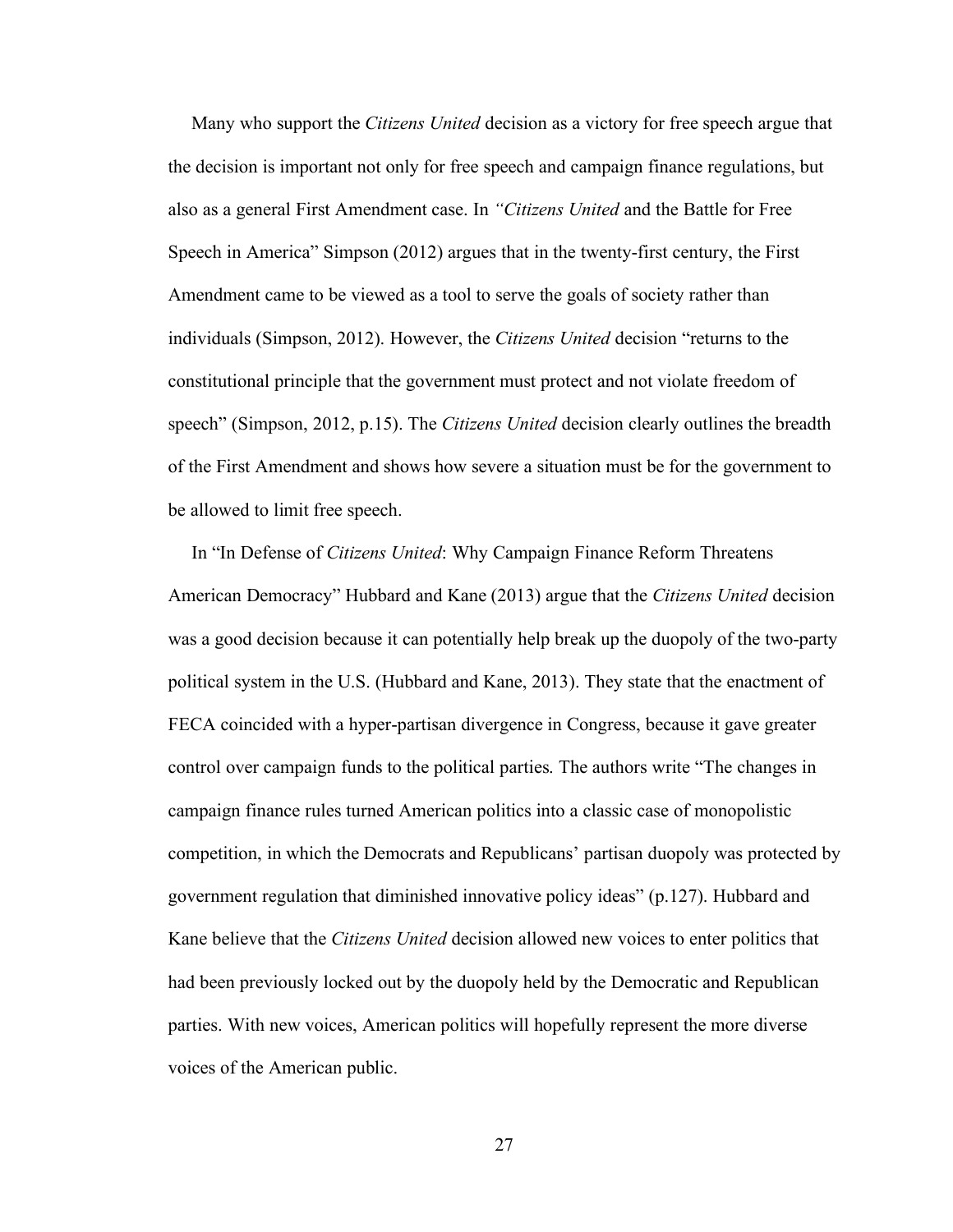Like Hubbard and Kane, Bradley A. Smith (2015) also writes about the importance of the *Citizens United* decision as an avenue to lessen the stranglehold of the two political parties on American politics. While many opposed to the *Citizens United* decision decry the resulting increase in outside spending as a threat to American democracy, Smith argues that outside spending by a variety of interest groups is important to bring new viewpoints that may be different from major party planks. He says, "Outside spending simply means spending not controlled by candidates and political parties — spending by the Humane Society, the National Association of Realtors, the Environmental Defense Fund, the U.S. Chamber of Commerce and similar groups. It is crucial for such citizen organizations to speak out about candidates. Political discussion should not be monopolized by politicians and political parties" (Smith, 2015, p.2). *Citizens United* has therefore resulted in more speech, bringing new viewpoints, making it a victory for free speech.

#### *Citizens United* Only Had a Minimal Impact

 There are strong arguments on both sides of the debate over whether the *Citizens United* decision has/will positively or negatively impact American democracy, but there is also a third group who argue that the *Citizens United* decision in and of itself has had only a minimal impact, because it is one in a long line of campaign finance deregulation Supreme Court cases. To those who support this argument, *Citizens United* is a controversial case because campaign finance has become over-politicized. The antidemocratic corporate takeover of American elections has become a rallying cry for some grassroots political movements, as "perceived corporate dominance has spurred a recent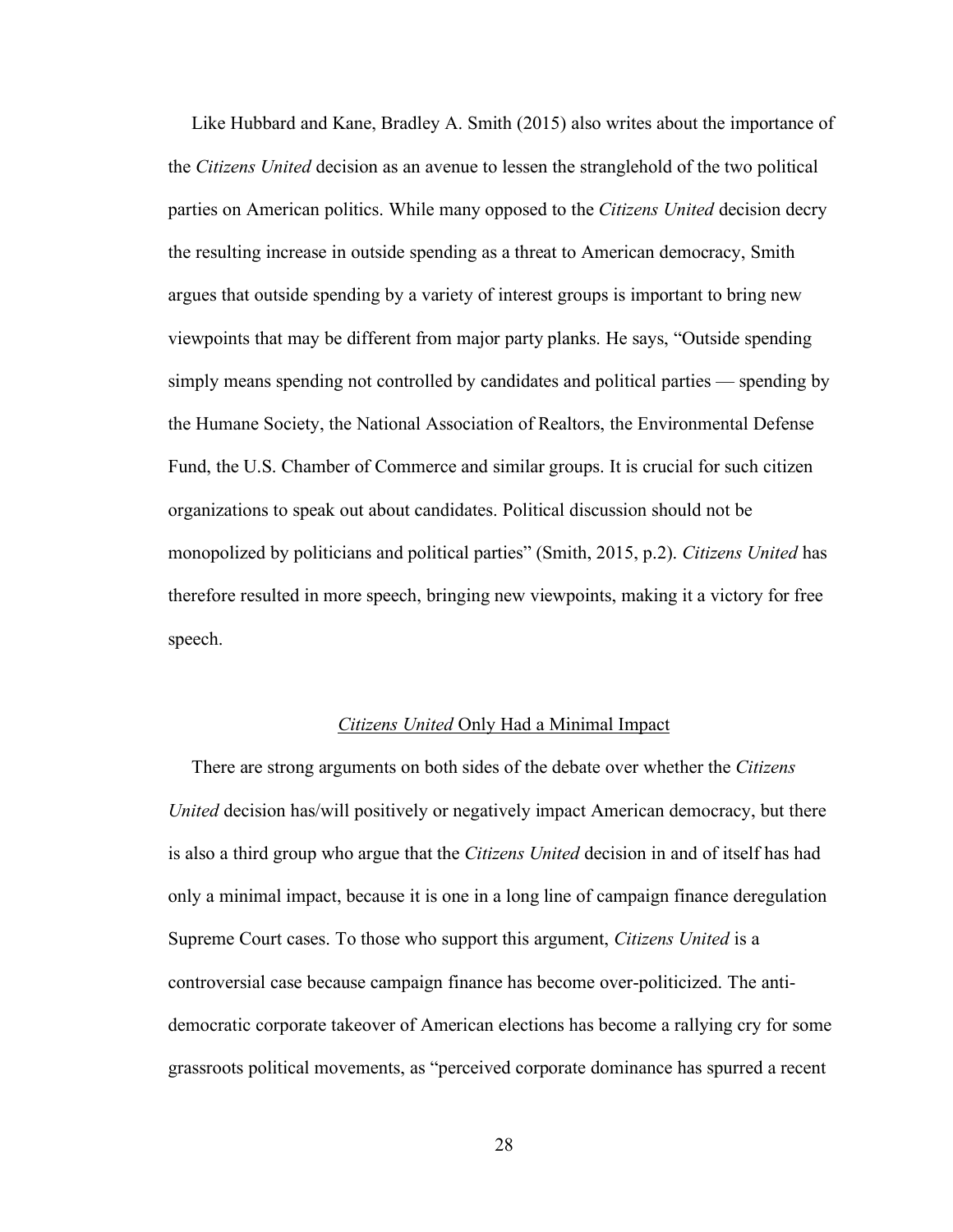populist backlash on both the political left and the political right… even if *Citizens United's* incremental impact is mild, it nevertheless has the feeling of a final straw" (Levitt, 2010, p.217). Not surprisingly, there is plenty of literature about the disconnect between perceived changes and actual changes of the *Citizens United* decision. Much of what is seen to be drastic changes to campaign finance law made by the *Citizens United* decision was chipped away at by a number of previous decisions, *Wisconsin Right to Life v. FEC* in particular.

 The literature about the *Citizens United* decision having only a minimal impact either discusses changes made to the legal code compared to previous campaign finance cases, or how those changes have only minimally affected elections so far. For example, In "Can Rich Dudes Buy an Election?" Darrell West (2014) points to the fact that in 2012, conservative mega donors used Super PACs to take advantage of changes made to campaign finance law by the *Citizens United* decision to spend more money than ever before to try to defeat Barack Obama, yet he still won. Obama's ability to appeal to a large swath of the American public and to mobilize those voters proved more effective than the millions of dollars spent on TV ads by the Koch brothers, Karl Rove etc. . . . Leading West to conclude that "Rich people can't automatically buy American elections, but money has a crucial impact on problem definition and campaign dialogue" (West, 2014, p.34). While this is only one example of one presidential race it points to the fact that elections are much more complex than a handful of donor spending millions of dollar to try to influence the outcome.

 West discusses how the changes made by the *Citizens United* decision have only minimally affected elections so far, using the 2012 presidential election as an example. In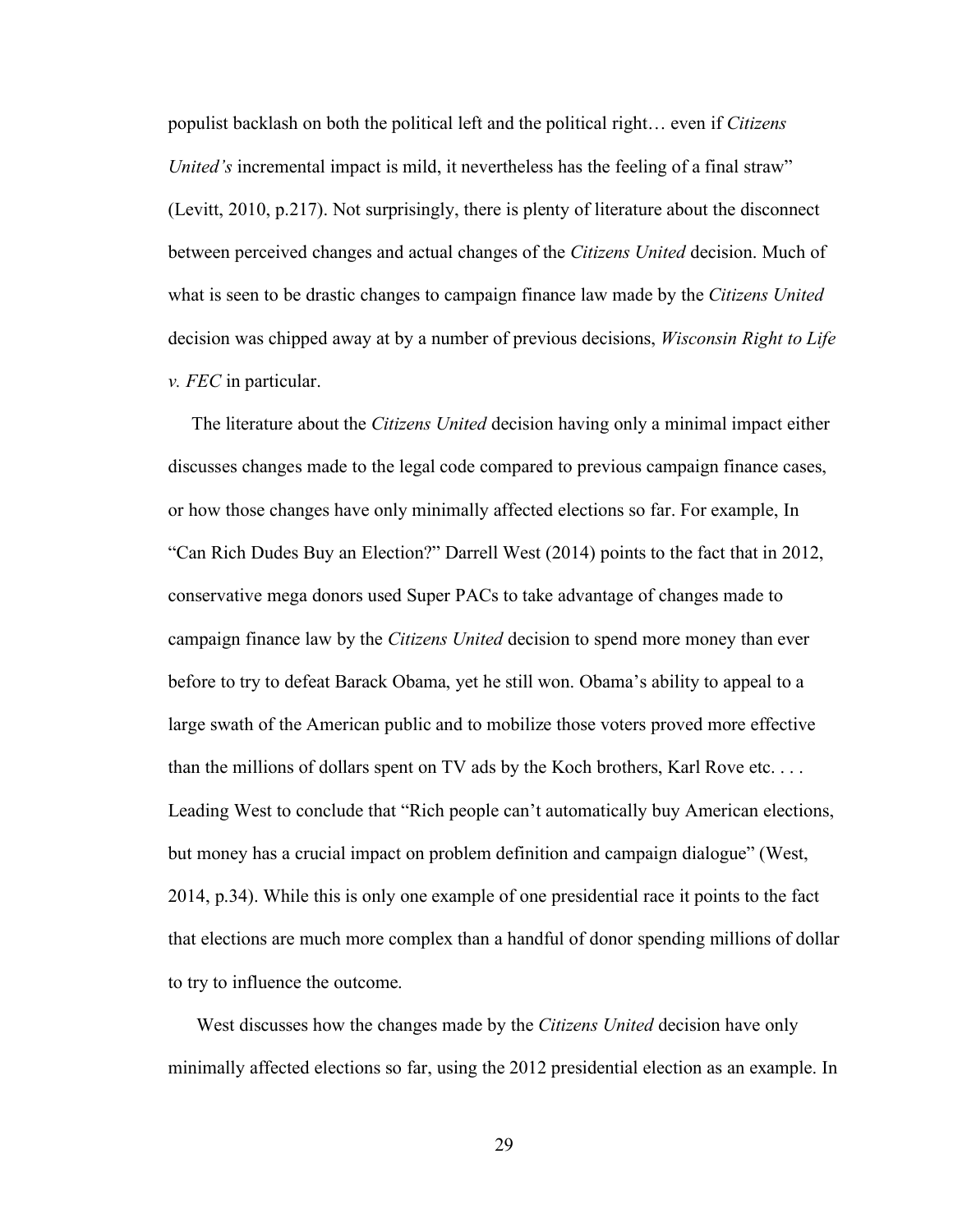"The End of Campaign Finance Law" Michael Kang argues that much of the perceived changes to American campaign finance law by the *Citizens United* decision had been changed years earlier in a lesser known case, *Wisconsin Right to Life v. FEC*. Much of the concern over the *Citizens United* decision revolves around corporate spending on elections, and how that spending would significantly increase as a result of the *Citizens United* decision.

 However, "the Court had already opened the door for what amounted to corporate spending on campaign speech, in the form of so-called "sham issue advocacy," a few years earlier in a much less publicized decisions" (Kang, 2012, p.3). In *Wisconsin Right to Life v. FEC* the Supreme Court narrowed the government's ability to restrict corporate spending, allowing corporate spending on a variety of types of ads that support or criticize candidates for federal office. In regard to corporate spending on issue ads, the only change that the *Citizens United* decision made was allowing corporations to be more explicit in their campaign advocacy (Kang, 2012).

 Nate Persily, director of the Center for Law and Politics at Columbia Law School has a similar view of the *Citizens United* decision and the changes (or lack thereof) it made to U.S. campaign finance law. According to Persily, "Most critics of the decision will suggest that the Court, with this decision, opened the floodgates to unlimited corporate and union spending in next year's and subsequent federal elections. The truth is that this decision is the latest in a series of decisions (four, to be exact) from the Roberts Court knocking down campaign finance laws. The floodgates, such as they are, were opened three years ago in a different case, *Wisconsin Right to Life v. FEC*" (Marx, 2010, p.3). The significance of the *Citizens United* decision therefore lies in expanding the types of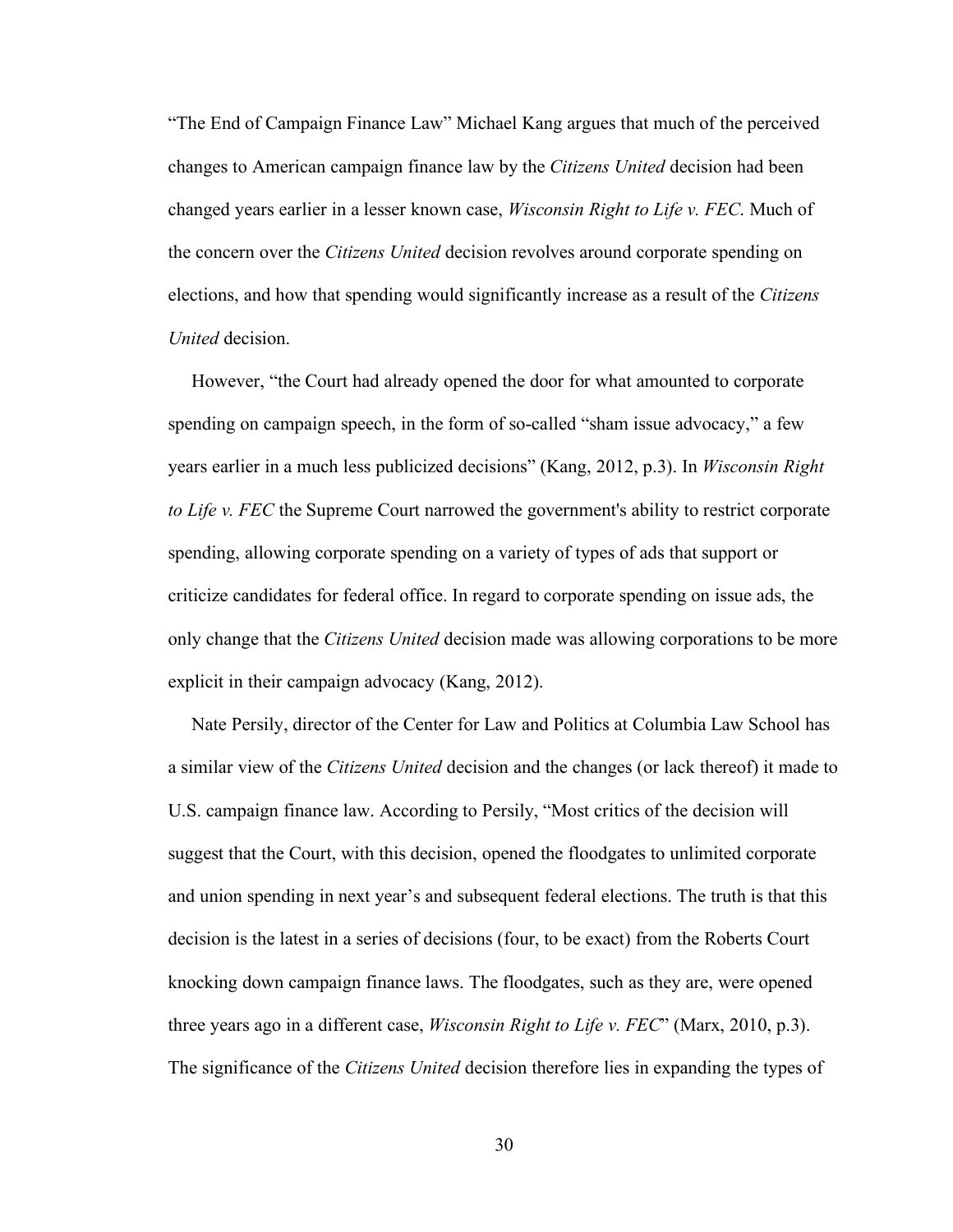advertisements protected by the First Amendment. *Wisconsin Right to Life v. FEC*  protected ads that praised or criticized a federal candidate, the *Citizens United* decision protected ads that directly endorsed a candidate or said "do not vote for…" a specific candidate.

### *Citizens United* and Congressional Races

 Since the question of this thesis focuses on House of Representatives races, it is important to study the literature about the *Citizens United* decision that focuses on how it could (or could not) impact Congress both electoral outcomes and the behavior of politicians. The *Citizens United* decision increased the amount of money spent on congressional races (Kim, 2016). Studies have found that unlimited campaign contribution allows singular donors to fund a larger percentage of a campaign. It has been discussed at length whether these funds will impact the ways representatives vote.

 Besides the data analysis, much of the literature on *Citizens United* and congressional races focuses on specific examples of how the effects of the *Citizens United* decision helped and influenced candidates. In "How *Citizens United* changed Politics and Shaped the Tax Bill" Norden et, al. (2017) use the recent tax bill (The Tax Cuts and Jobs Act) as an example of donors in the post - *Citizens United* era strongly influencing policy. When asked about the prioritizing of the tax bill, Representative Chris Collins (R-NY) said, "My donors are basically saying, 'Get it done or don't ever call me again.'" Senate Majority Leader Mitch McConnell's former chief of staff Steven Law said, "[Donors] would be mortified if we didn't live up to what we've committed to on tax reform" (Norden et, al., 2017, p.2). While on the other side of the equation, conservative donor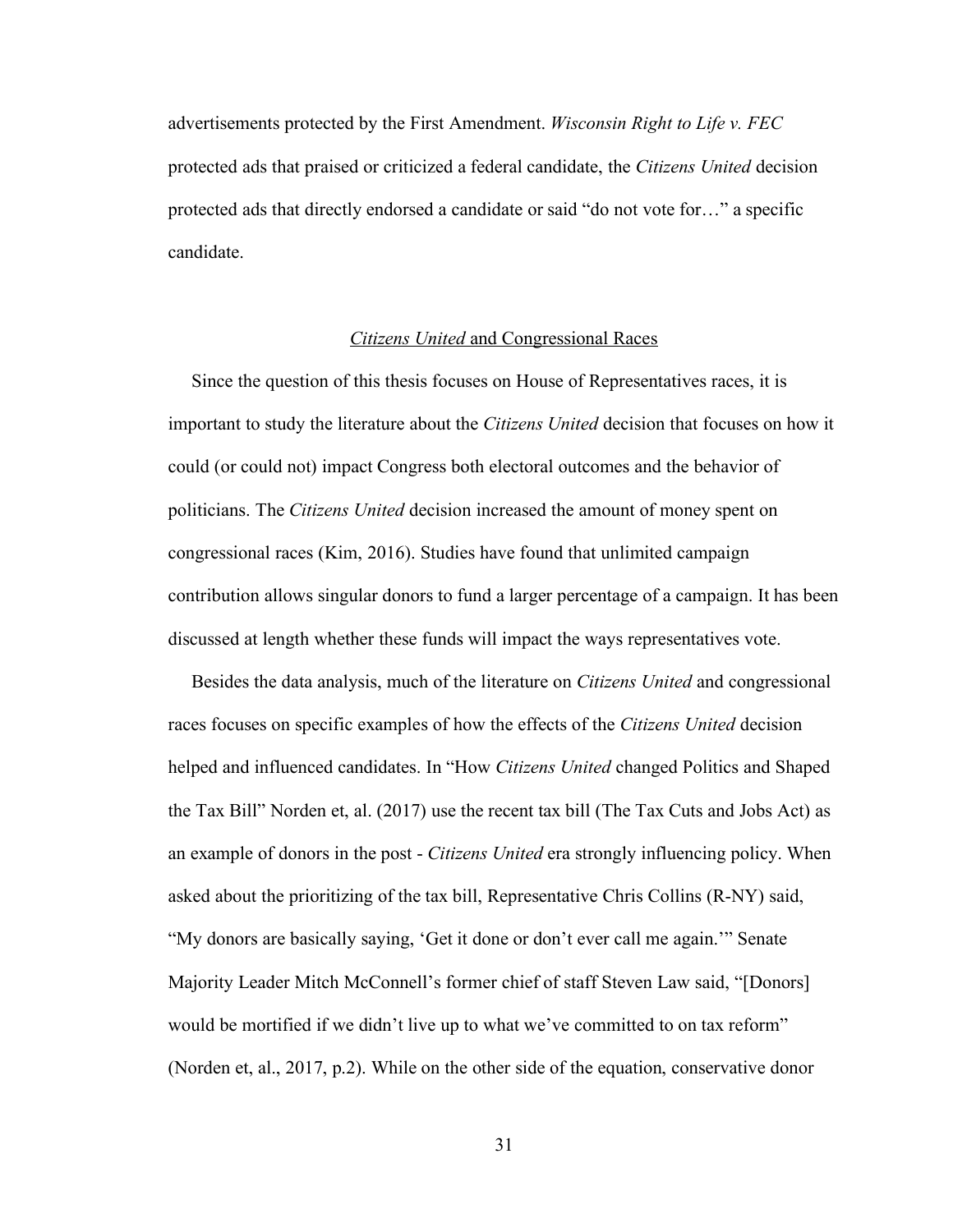Doug Deason told congressmen "We're closing the checkbook until you get some things done...Get Obamacare repealed and replaced, get tax reform passed…You control the Senate. You control the House. You have the presidency. There's no reason you can't get this done. Get it done and we'll open it back up" (Norden et, al., 2017, p.2). Similar to how *Citizens United* allowed corporation funded political ads that more forcefully support or condemn a candidate, politicians can be more open, and donors more forceful, about the influence donors hold.

 Norden et al. (2017) theorize that donors and politicians have become much more open about this type of behavior since the *Citizens United* decision, because individual donors can now contribute much larger sums of money than before *Citizens United* by using Super PACs. This means that a "handful" of individual donors can now have a much greater influence over a candidate/politician because they are able to be a much larger percentage of a campaigns advertising. For example, before *Citizens United,* a donor who gave \$100,000 or more could represent 5% of all contributions, but now post *Citizens United* a donor can represent 25% of all contributions (Norden et, al., 2017).

 Another example of *Citizens United* affecting congressional races is Orrin Hatch's 2012 reelection campaign. In 2012, Hatch was facing a strong primary challenger, who was supported by a Super PAC named FreedomWorks for America. In response to the anti-Hatch ads funded by FreedomWorks, the pharmaceutical industry's main lobbyist group Pharmaceutical Researchers and Manufacturers of America gave \$750,000 to a 501 (c) 4 "social welfare non-profit named Freedom Path that mainly supported Hatch in the 2012 election (Beckel, 2012). Hatch is on the Health, Education, Labor and Pensions committee, which shows why the pharmaceutical industry supports him so strongly. This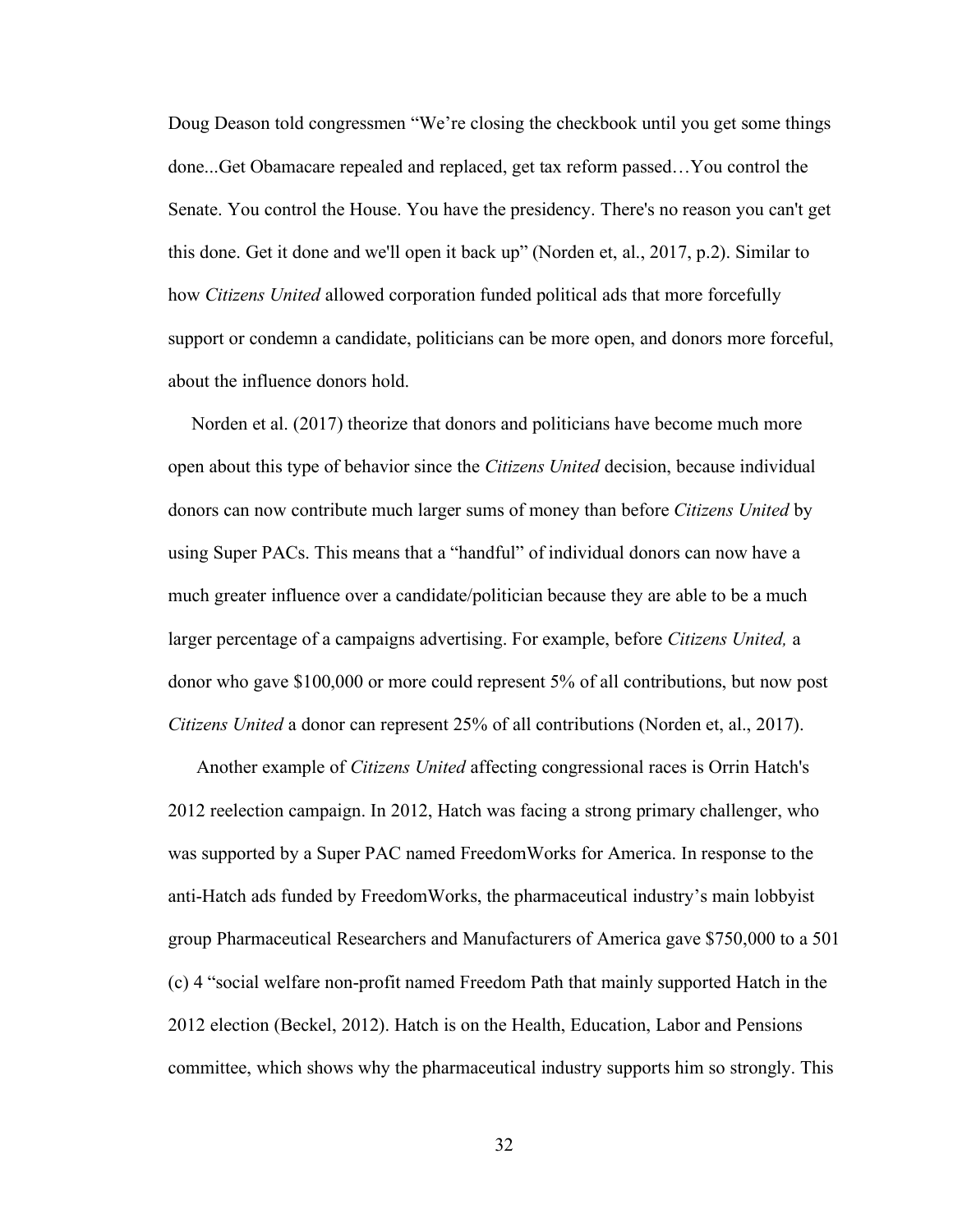connection is an example of Krumholz's argument that the evidence that corporate donors are looking for influence is that they give to candidates on committees that interest them (Krumholz, 2013).

 In 2005 Brad Alexander published a study titled "Good Money and Bad Money: Do Funding Sources Affect Electoral Outcomes?" Since this study is from 2005, it is not about Super PACs, but Alexander does write at length about the impacts traditional PACs have on electoral outcomes. Alexander found that traditional PAC support had a significant impact on a candidate's chances of winning, "the higher the percentage of donations a candidate accepts from PACs, the more likely they are to win" (Alexander, 2005, p.355). While traditional PACS are different than Super PACs, they are the precursors to Super PACs. Super PACs can raise unlimited sums and use that money on independent expenditures to strengthen a candidate's chance of winning even more, whether in a reelection or as a challenger.

#### *Citizens United* and the Role of Incumbents

 The incumbency advantage is the advantage that a candidate who is the current holder of a seat has over the challenger. The incumbency advantage exists because incumbents have better name recognition, more experienced campaign officials, previous campaign outreach, and access to more financial resources (Landsman, 2017). The incumbency advantage is relevant to this thesis because it can be difficult to distinguish between the influence of campaign funds (as a result of a change in campaign finance regulations) and the power of incumbency. Incumbency is an issue that I must be aware of when analyzing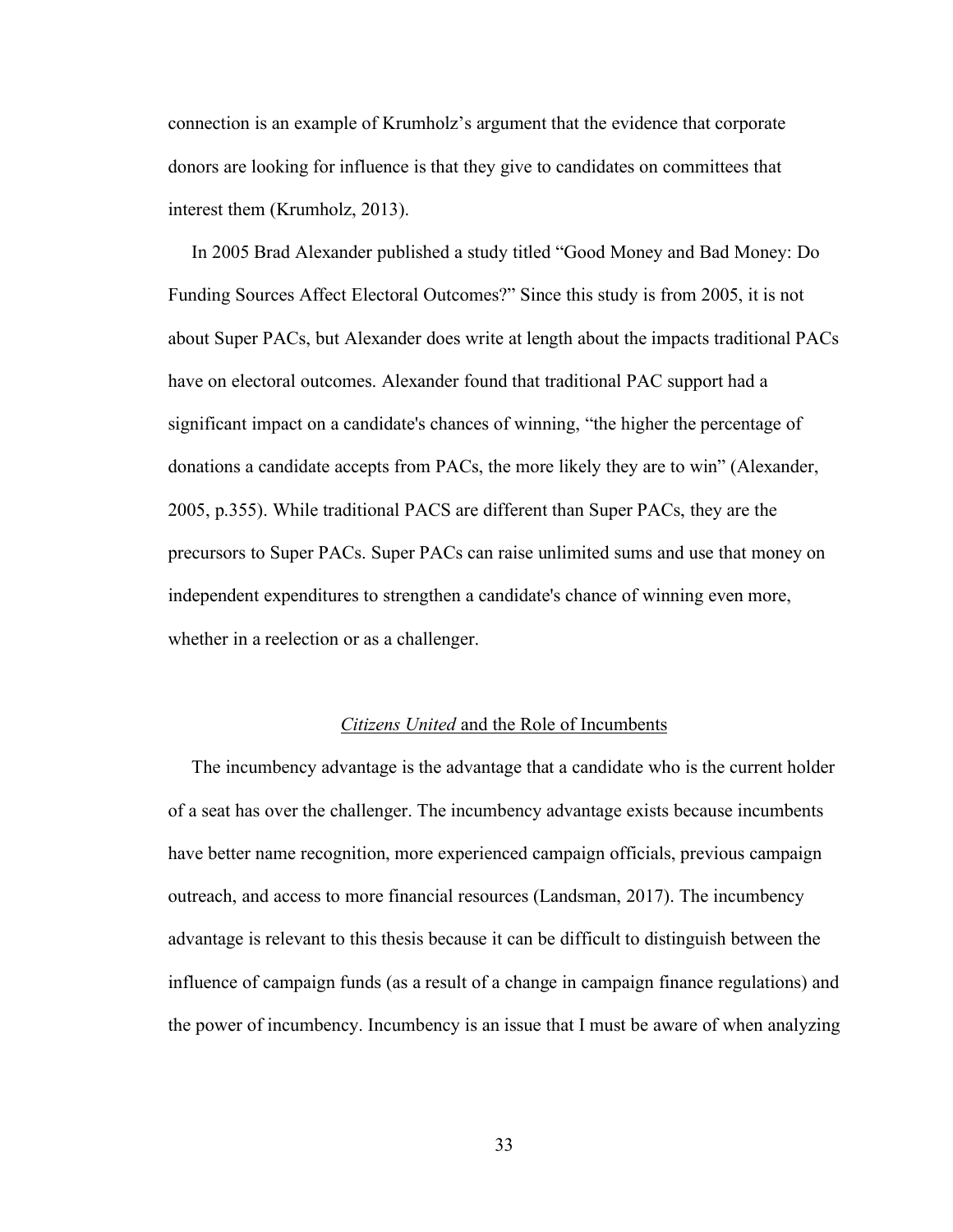data because the incumbency advantage can easily be conflated with the effects of additional campaign funds as a result of *Citizens United*.

 There are many ways in which the incumbency advantage and the changes brought about by *Citizens United* are linked. Heberlig & Larson (2012) write about the relationship between independent expenditures and the success of incumbents in "Parties, Incumbents, and Campaign Finance in American Elections" from 2012. With the *Citizens United* decision expanding the amount of independent expenditures for express advocacy, donors can more directly help candidates. Instead of giving money to party committees which then decide how to use the money and what candidate to spend it on, donors can give the money to Super PACs and 501Cs to directly impact the candidate they support. "With a new spending option open to them, corporations could potentially shift their political spending towards express advocacy rather than making PAC contributions to incumbents (who can then redistribute those funds to the parties)" (Heberlig  $\&$  Larson, 2012, p.57). This shift could allow more money to go directly to incumbents, thus increasing their advantage, part of the financial resources aspect of the incumbency advantage. While incumbents benefit from this change in campaign finance law, it is still important to consider that some of the support is because of the preexisting incumbency advantage.

 In a second piece by Heberlig and Larson titled, "U.S. House Incumbent Fundraising and Spending in a Post-*Citizens United* and Post-McCutcheon World" (2014), they investigate the fundraising behavior of incumbents since the *Citizens United* decision. Heberlig and Larson found that incumbents are concerned that Super PACs will help challengers to unseat them, causing incumbents to increasing their fundraising efforts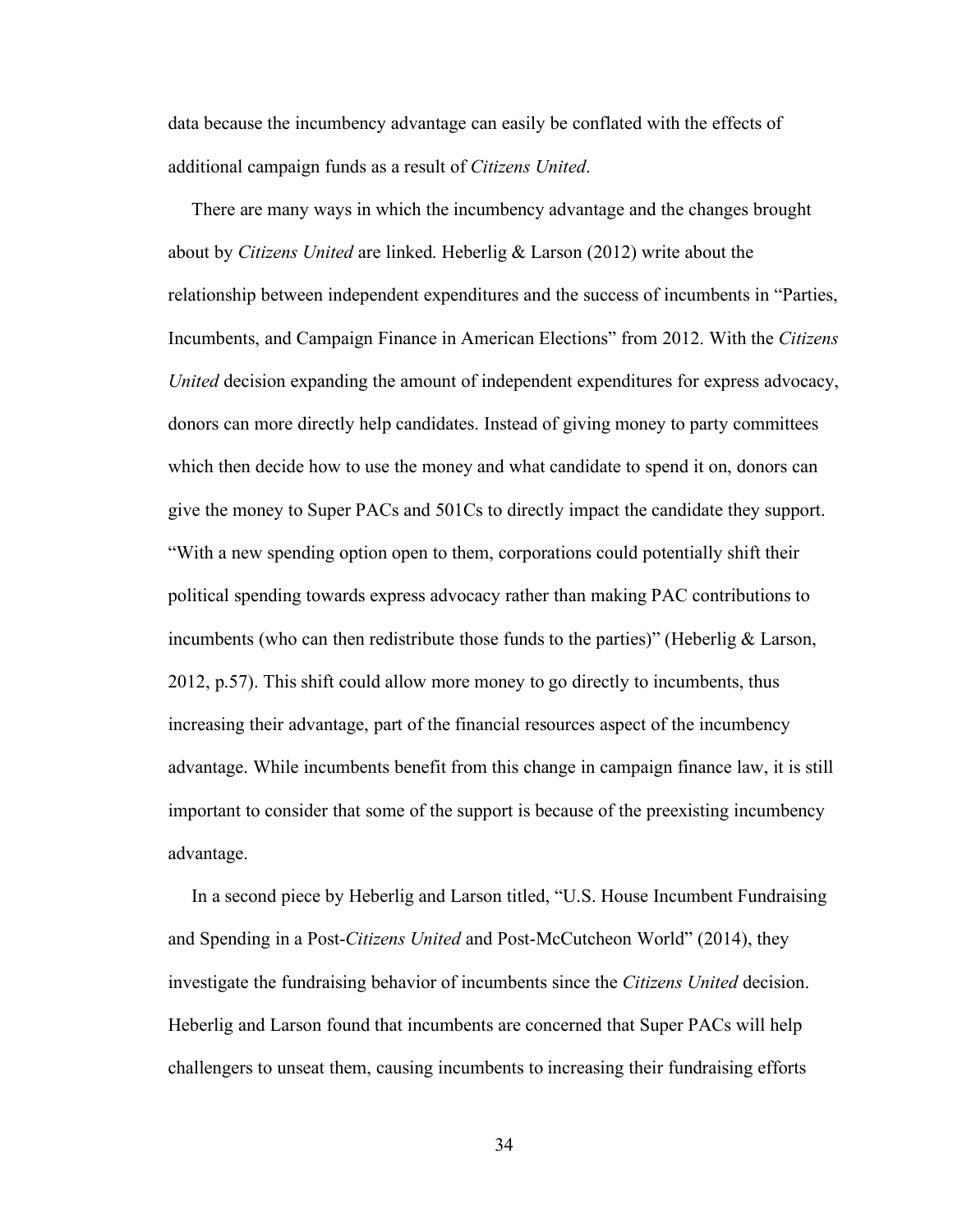(Heberlig and Larson, 2014). They write "The Supreme Court's rulings in *Citizens United* and *SpeechNow.org* have the potential to increase electoral uncertainty for incumbents by making it easier for unregulated groups to finance a campaign to defeat them. The threat of such a campaign would motivate House members to raise more campaign money to protect themselves" (Heberlig  $\&$  Larson, 2014, p.2). Increasing fundraising efforts would drive the cost of running a congressional race even higher than it already is, which would mean more money in politics in general. Since house incumbents already have incredibly high reelection rates, the additional outside spending from Super PACs could have a serious impact either way, by solidifying the reflection opportunities of incumbents or helping challengers win longshot campaigns.

 In "Campaign Finance and Voter Welfare with Entrenched Incumbents" Scott Ashworth (2006) also discusses the effects of the incumbency advantage combined with easier access and influence over candidates. Loosening campaign finance regulation means that donors can now fund a larger percentage of a campaign (Norden et, al., 2017). Donors expect influence in return when the candidate wins, but the candidate must win for the donor to gain influence, which "leads them to demand more favors from candidates with less chance of winning, so incumbents have advantage in fundraising" (Ashworth, 2006, p.64). When combined with the incumbency advantage, challengers start at an even greater disadvantage making races less competitive. Therefore, the weakened campaign finance regulations strengthen the incumbency advantage, in turn making electoral outcomes a combination of the two, general incumbency advantage and Super PAC funding of campaigns.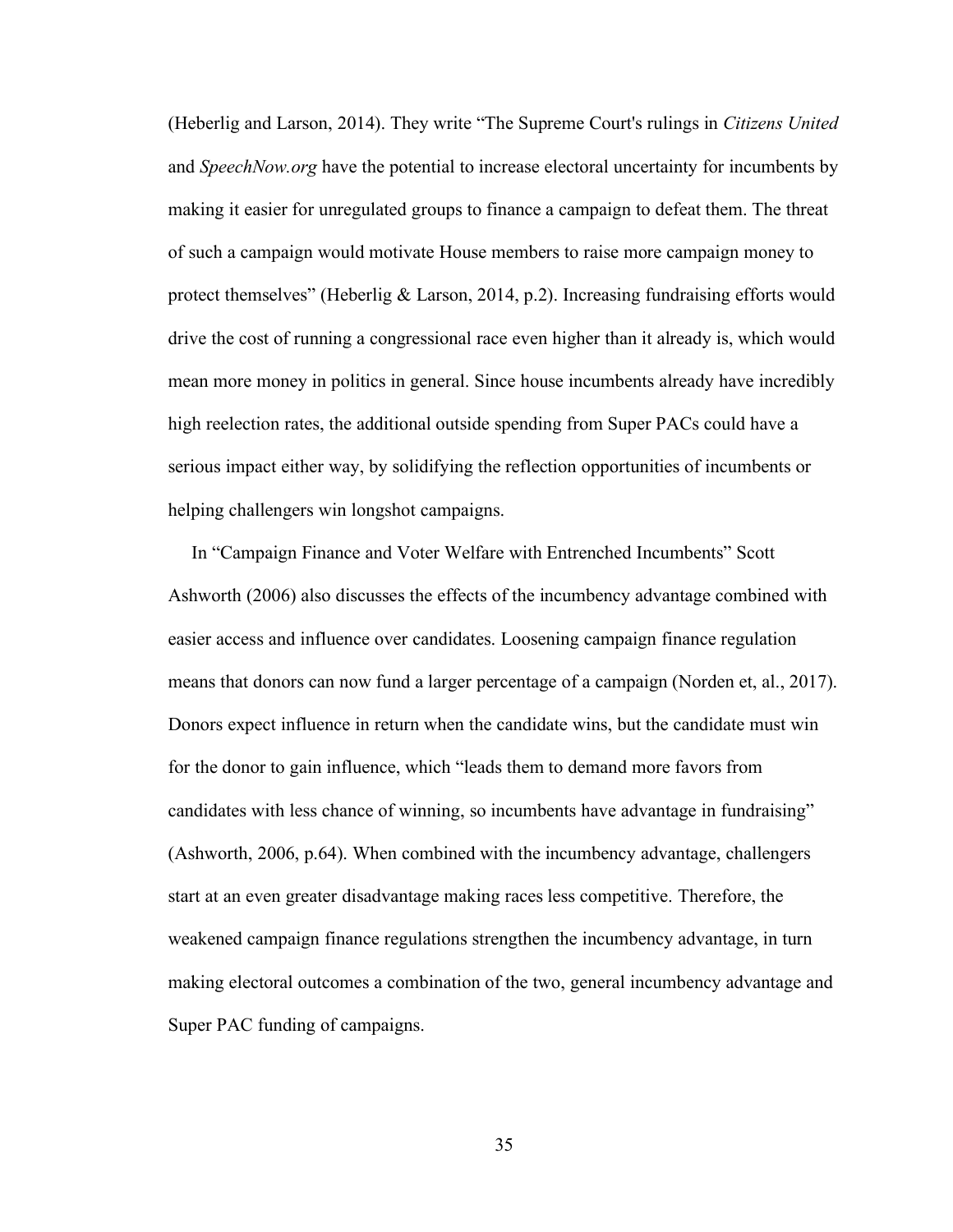Another important aspect of incumbency is that incumbents do not always need to spend large sums of money to win, due to the many aspects of the incumbency advantage. In "Measuring Campaign Spending Effects in U.S. House Elections" Gary Jacobson (2006) finds that "heavy spending by incumbents is a sign of electoral weakness, while heavy spending by challengers is a sign of electoral strength" (Jacobson, 2006, p.204). This also applies to other sort of funding on behalf of candidates PACs, Super PACs, 501Cs, a donor(s) often will not see a need to spend large sums on a particular candidate if that candidate does not face a serious challenge (Jacobson, 2006). Since this thesis compares PAC support to Super PAC and 501 (c) support, and looking at electoral outcomes, this is an important factor to consider since the incumbency advantage helps candidates aside from outside funding.

 The literature on *Citizens United* and its impact on campaign finance is substantial. I have chosen a number of pieces for my literature from the six common themes I found throughout the literature. The literature shows how important many believe the *Citizens United* case to be. It is viewed both positively and negatively with strong arguments on all sides. It has now been close to nine years since the decision, with congressional elections every two years that means five elections since the decision was announced and the changes to American campaign finance law were made. For my research, I used campaign finance data for the 2006 and 2014 U.S. House of Representatives elections. I compared the success of candidates with more PAC support (in individual races) to the success of candidates with more Super PAC support (in individual races). This comparison will determine if the rise of Super PACs resulting from the *Citizens United*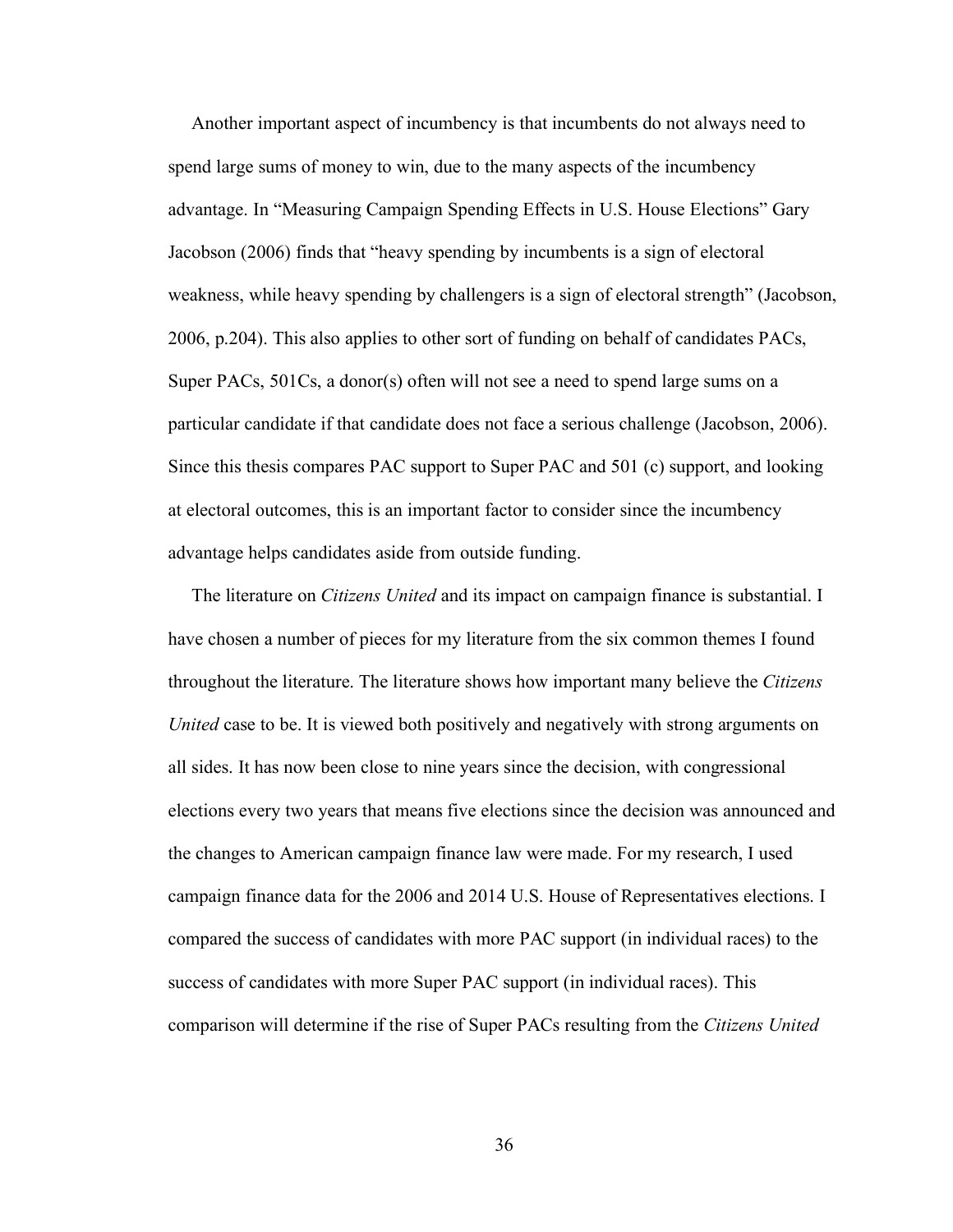decision has significantly impacted electoral outcomes compared to PACs, which were key before the *Citizens United* decision and the subsequent proliferation of Super PACs.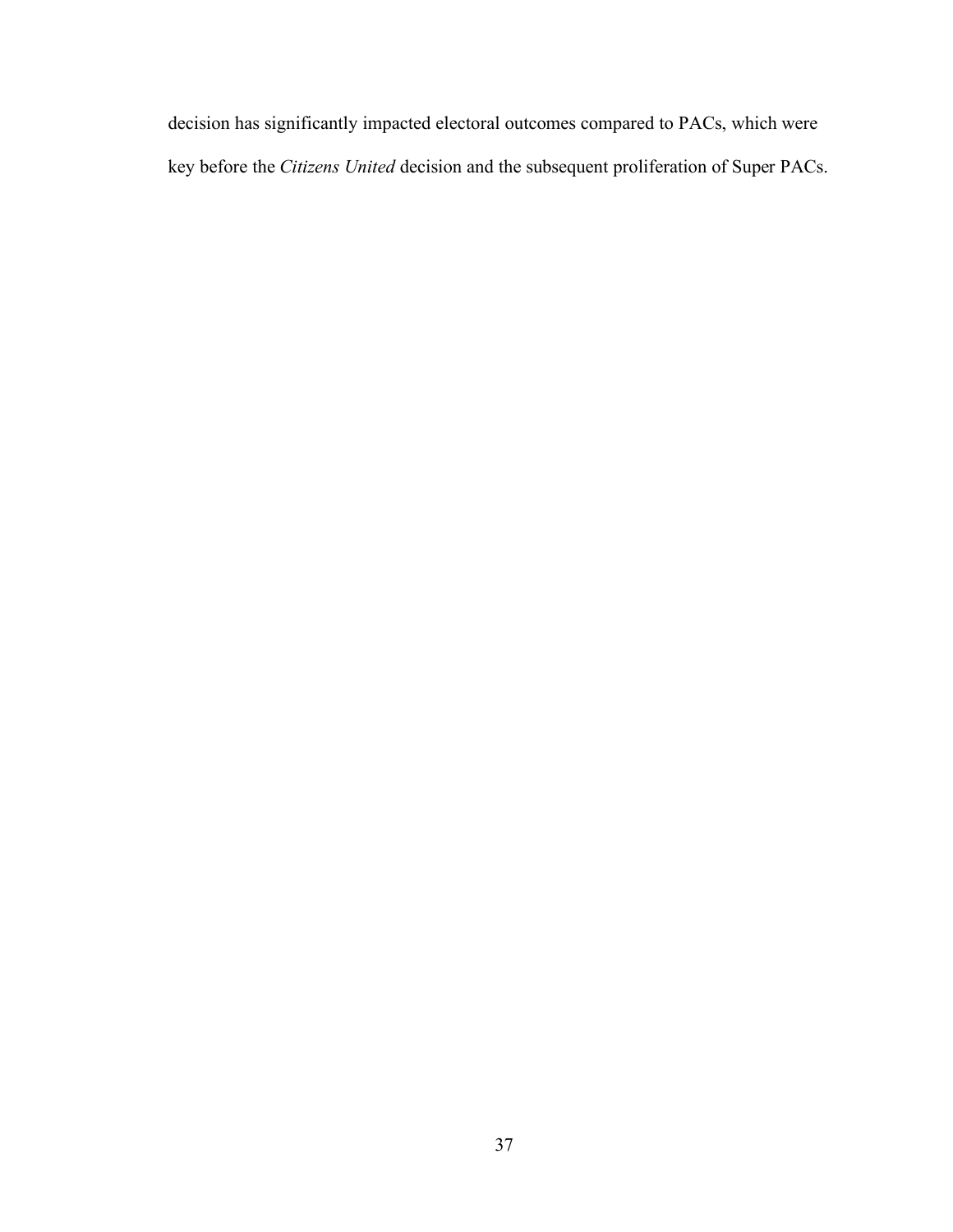#### CHAPTER 3

### **METHODOLOGY**

 In this thesis I investigated the impact of the *Citizens United* decision on electoral outcomes in U.S. House of Representatives races, by comparing the success of candidates with the most PAC support (in respective races) to the success of candidates with the most outside spending support (Super PACs, 501 c nonprofit organizations, and 527 groups) in the 2006 and 2014 election cycles. The campaign finance data analyzed are from the Federal Election Commission (FEC). Some of the data I accessed by-way-of the Center for Responsive Politics, which had data organized in ways that were easier to navigate. The FEC is an independent regulatory agency that enforces campaign finance laws in the U.S. for federal elections. Federal campaign finance law has three distinct areas: disclosure of funds raised and spent, restrictions on contributions and expenditures, public financing of presidential campaigns (fec.gov). Data that candidates, party committees, PACs, Super PACs et al. must disclose are sent to the FEC where they are compiled and accessible to the public.

 The data I analyzed in this thesis come from the 2006 and 2014 U.S. House of Representatives election cycles. In the data analysis, I compared the success of House candidates in 2006 who had the most traditional PAC support in their respective races, to the success of House candidates in 2014 who had the most outside spending (Super PAC, 501 c, 527 group) support in their respective races. I investigated whether the candidate with the most outside spending (Super PAC, 501 c, 527 group) support in respective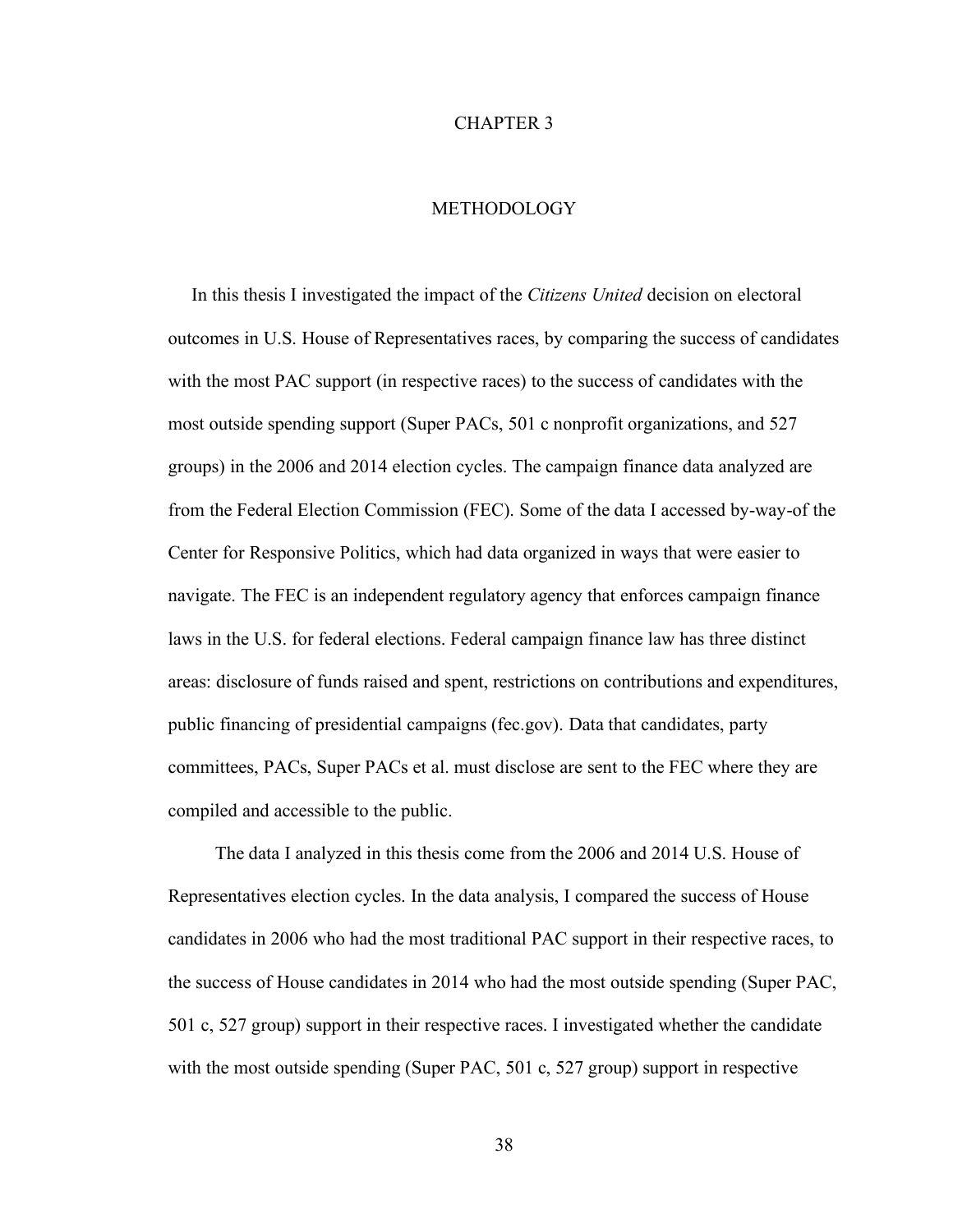races in 2014, won or lost more or less often than the candidates with the most traditional PAC support in respective races in 2006. I chose 2006 and 2014 for my comparison because they are the two full election cycles closest before and after the *Citizens United* decision without a presidential race. I decided to not analyze data from election cycles with a presidential race (2008 and 2012), because presidential elections can influence the congressional campaign finance situation, and I am particularly interested in U.S. House races. Since I am investigating the impact of the *Citizens United* decision on House of Representatives electoral outcomes, comparing 2006 and 2014 provides a more immediate impact, because those are the two election cycles closest before and after the *Citizens United* decision without a presidential race.

 For 2014, I used outside spending data for U.S. House of Representatives candidates. Outside spending includes Super PACs, 501 c nonprofit organizations, and 527 groups. The outside spending takes the form of independent expenditures, electioneering communications, and communication costs (opensecrets.org). Super PACs are organizations that can raise an unlimited amount of money from corporations, unions, non profits, and individuals, to spend on elections advocating for or against candidates; however, they cannot donate directly to a campaign or work with a campaign. 501 (c) groups are tax-exempt non-profit organizations that can engage in varying degrees of political activity based on the type, they can receive unlimited donations from corporations, or individuals, and do not have to disclose the source of their funding. 527 groups are organizations whose purpose is to influence political issues, candidate elections, policy debates, or political appointments, they can raise unlimited amounts of money from corporations, unions, and individuals, but they must disclose their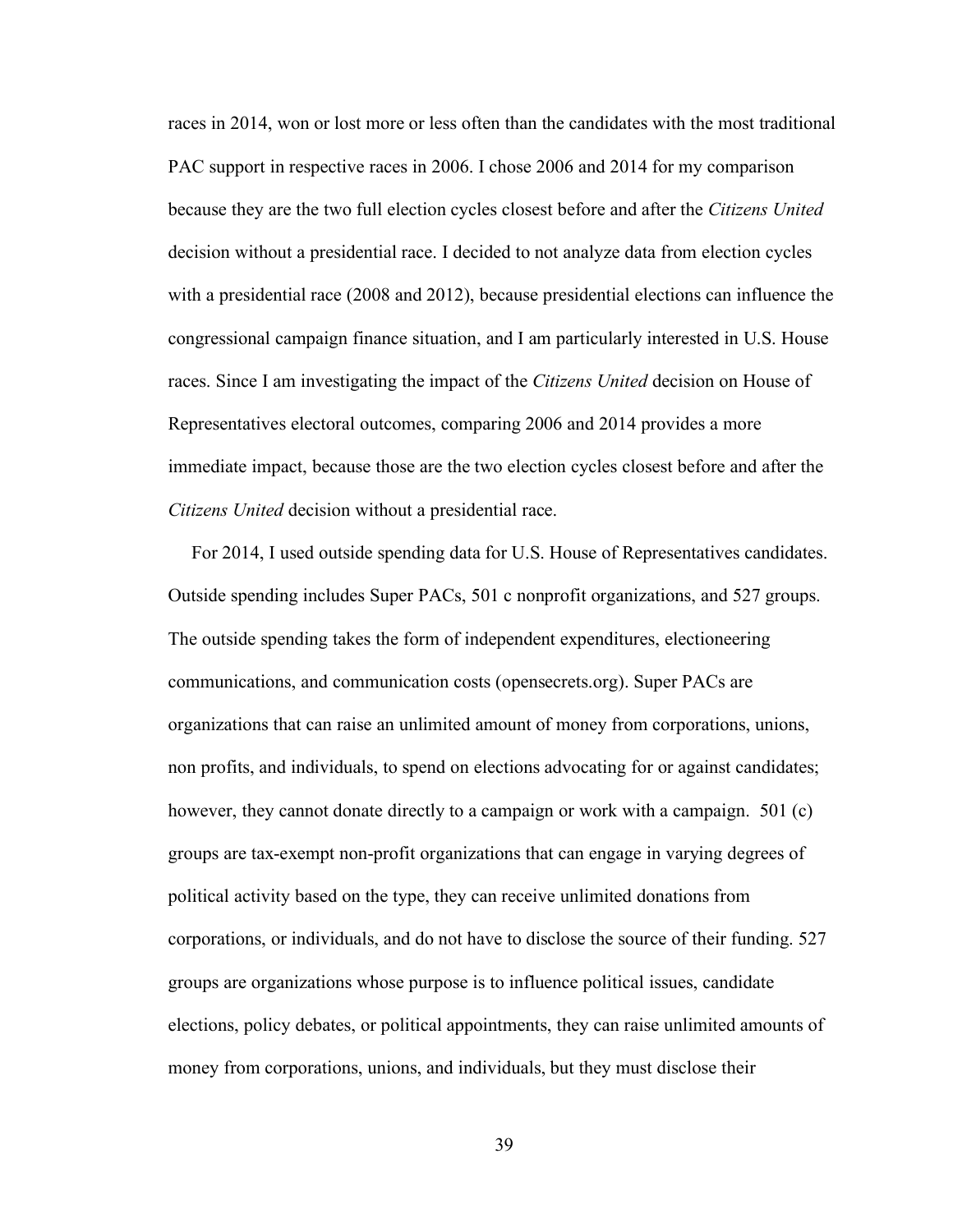contributors. After the first round of data analysis my committee suggested that I also analyze the three categories for PAC support in 2014 to see if this was a significant change between 2006 and 2014.

 For 2006, I used traditional PAC spending for U.S. House candidates. Traditional PACs (Political Action Committees) are political organizations that raise money and then give that money directly to candidates and party committees, or spend it on independent expenditures. PACs often represent business, labor, or ideological interests. There are limits on how much money a PAC can give to candidate committees, national party committees, other PACs, and on how much money they can receive from individuals, party committees, and other PACs (opensecrets.org). I chose to compare traditional PACs to Super PACs, because the former are the precursor to Super PACs, and Super PACs proliferated as a direct result of the *Citizens United decision*.

 There are 435 seats in the U.S. House of Representatives, and each is up for election every two years. However, many of the races are not considered competitive, and there are even some races where a candidate runs unopposed. In races that are not competitive, it is unlikely that much money from traditional PACs, Super PACs, 501c, 527 groups will be involved. Since my thesis focuses on spending from these organizations, it would not make sense to analyze every race. Therefore, the data that I analyze are divided into three categories: open seat races, competitive races, and races with a 7:1 and below spending ratio between the two highest spending candidates. The competitive races are from the Sabato Center for Politics at the University of Virginia. Each election cycle the Sabato Center uses their political forecasting model to indicate certain races as competitive. Though the races in the competitive seat category come from the Sabato Center, the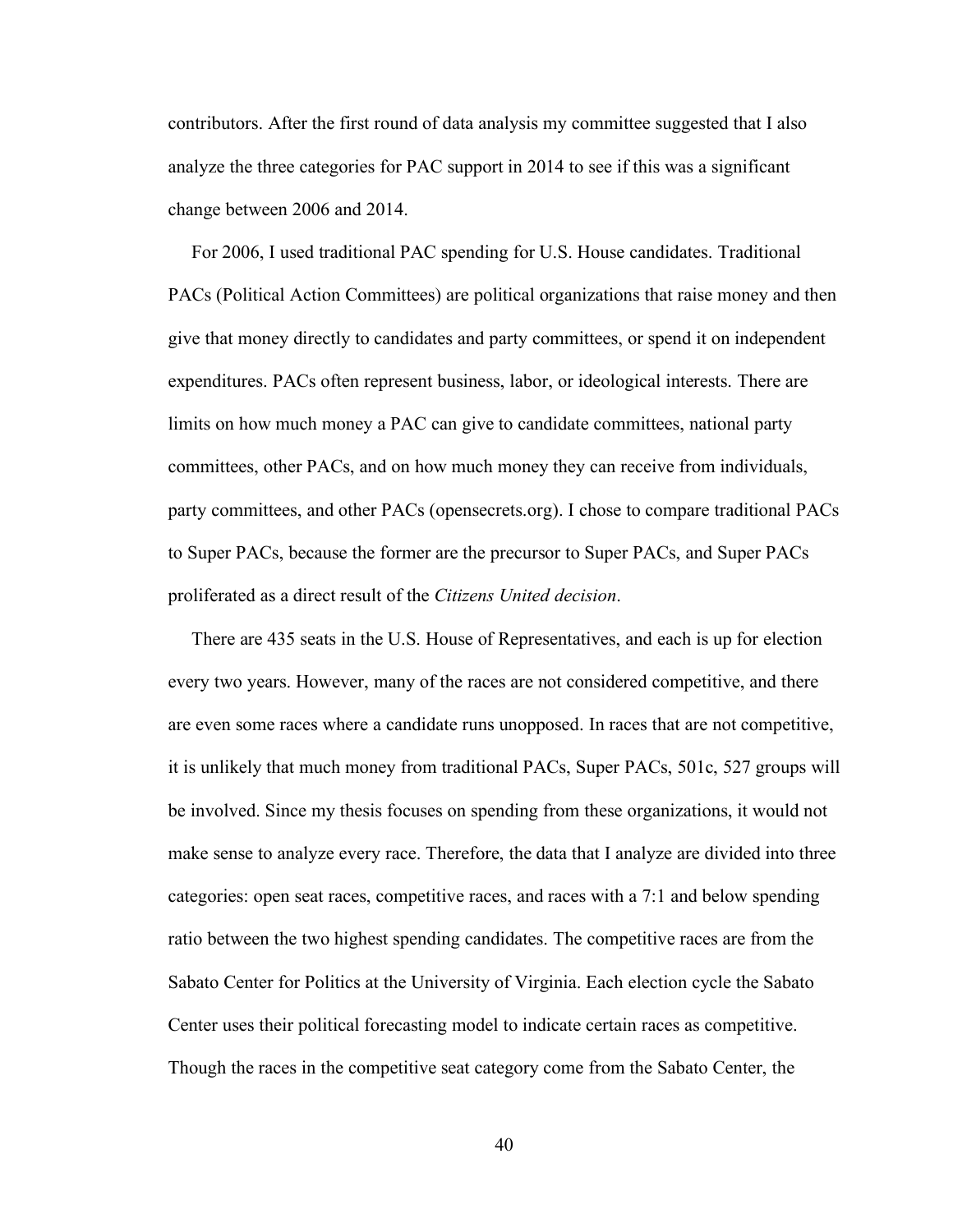campaign finance data that I analyze for each category comes from the Center for Responsive Politics (outside spending) and FEC website (traditional PAC spending).

 I chose open seats as the first category for races to analyze because open seat races tend to have more money spent on them. Incumbency provides a significant advantage so when there are no incumbents the races tend to be more competitive. Political parties often see open seats as an opportunity to flip a seat. Open seats tend to be considered more competitive than races with an incumbent, therefore, it is more likely that large sums of money will be spent on the race by outside sources. Since my thesis focuses on outside spending and potential changes from traditional PACs to Super PACs, 501c s, and 527 groups, open seat races are a relevant category. In the open seat category there were 31 races in 2006, and 42 races in 2014.

 I chose competitive seats as the second category, because that cuts right to the core of the types of races relevant to my analysis. The most competitive races are most likely to have large sums of outside money spent on them. Having a category labeled competitive directly cuts out all races considered noncompetitive and therefore unlikely to have much outside spending, making them nearly irrelevant to my analysis. There are many definitions for a competitive House race, but I chose to analyze the races considered competitive by the Sabato Center, because they produced a list of House races they considered competitive for both 2006 and 2014. The Sabato Center for Politics at the University of Virginia studies and promotes civic engagement and political participation (centerforpolitics.org). The Sabato Center's ratings system is based on a number of factors that include: electoral history, polling, candidate quality, modeling, reporting. In the competitive seat category, there were 61 races in 2006, and 36 races in 2014.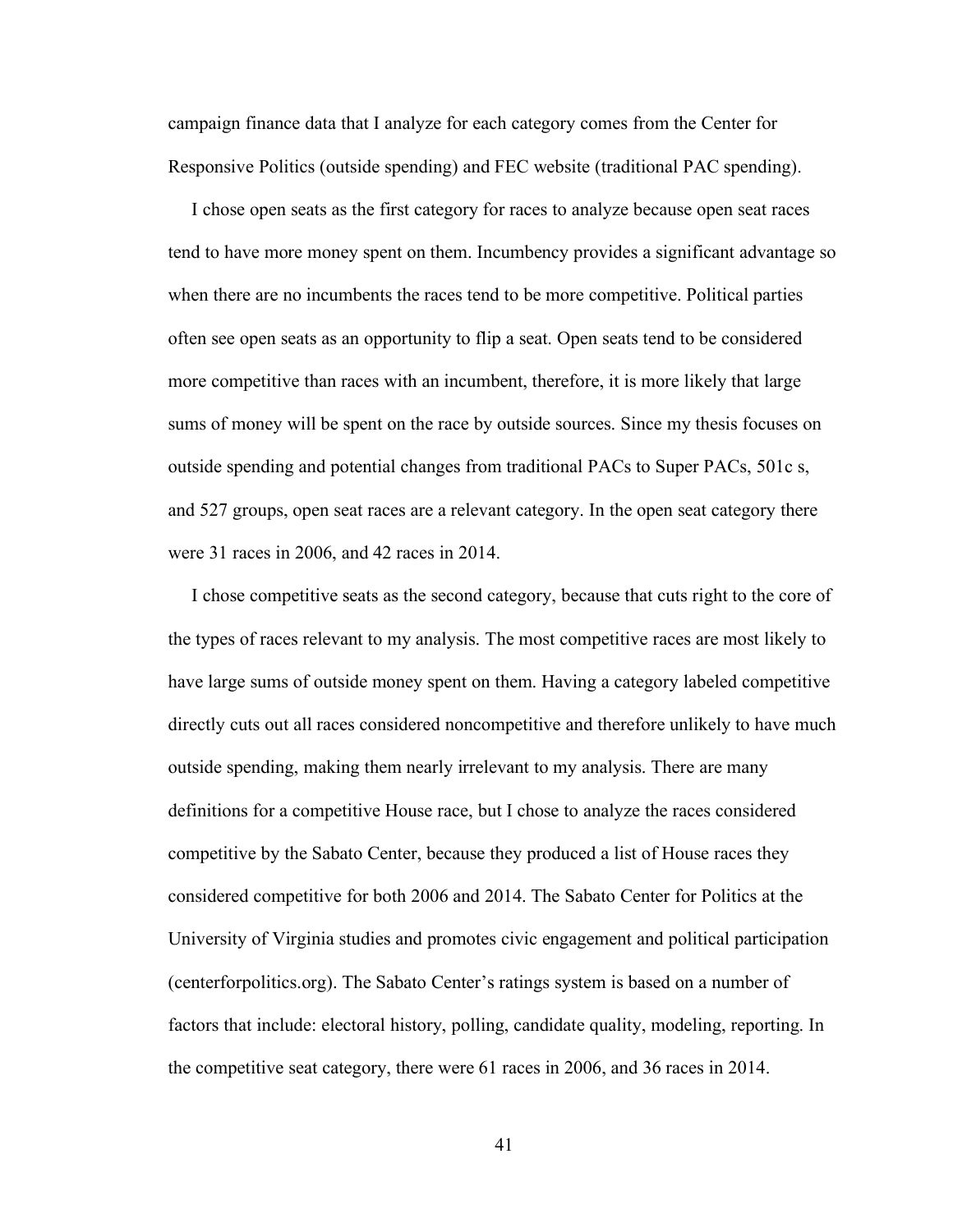The third category is races with a 7:1 and below spending ratio. This category is much larger than the first two categories, and there is some overlap with the first two categories. The Center for Responsive Politics gives each House race a spending ratio from 1:1 to 10:1, comparing the winner to the second-highest vote getter. My advisor and I decided on a 7:1 limit, because that would provide a substantial amount of races to analyze (many more than the first two categories), while removing the most lopsided races. We decided on using a ratio as the parameter instead of races in which the top two vote getters spent above a certain dollar amount, because a ratio gives a better picture of the difference in spending of the top two vote getters. It is possible that there are races where neither candidate spent a large amount of money and the race was very competitive. This would be a situation where outside spending could have a significant impact. In the 7:1 and below spending ratio category, there were 172 races in 2006, and 126 races in 2014.

 A potential issue to be aware of when analyzing the data and writing the data analysis chapter is that the incumbency advantage can easily be conflated with the effects of additional funds, in this case, the result of the *Citizens United* decision. Politicians running for reelection are known to have over their challengers, it is called the incumbency advantage. The incumbency advantage exists because incumbents have better name recognition, more experienced campaign officials, previous campaign outreach, and access to more financial resources (landsman, 2017). The "access to more financial resources" aspect of the incumbency advantage is especially relevant to my thesis topic. Financial support is often a key to victory in U.S. House races, though incumbency is also, and the two often go hand-in-hand. After the first round of data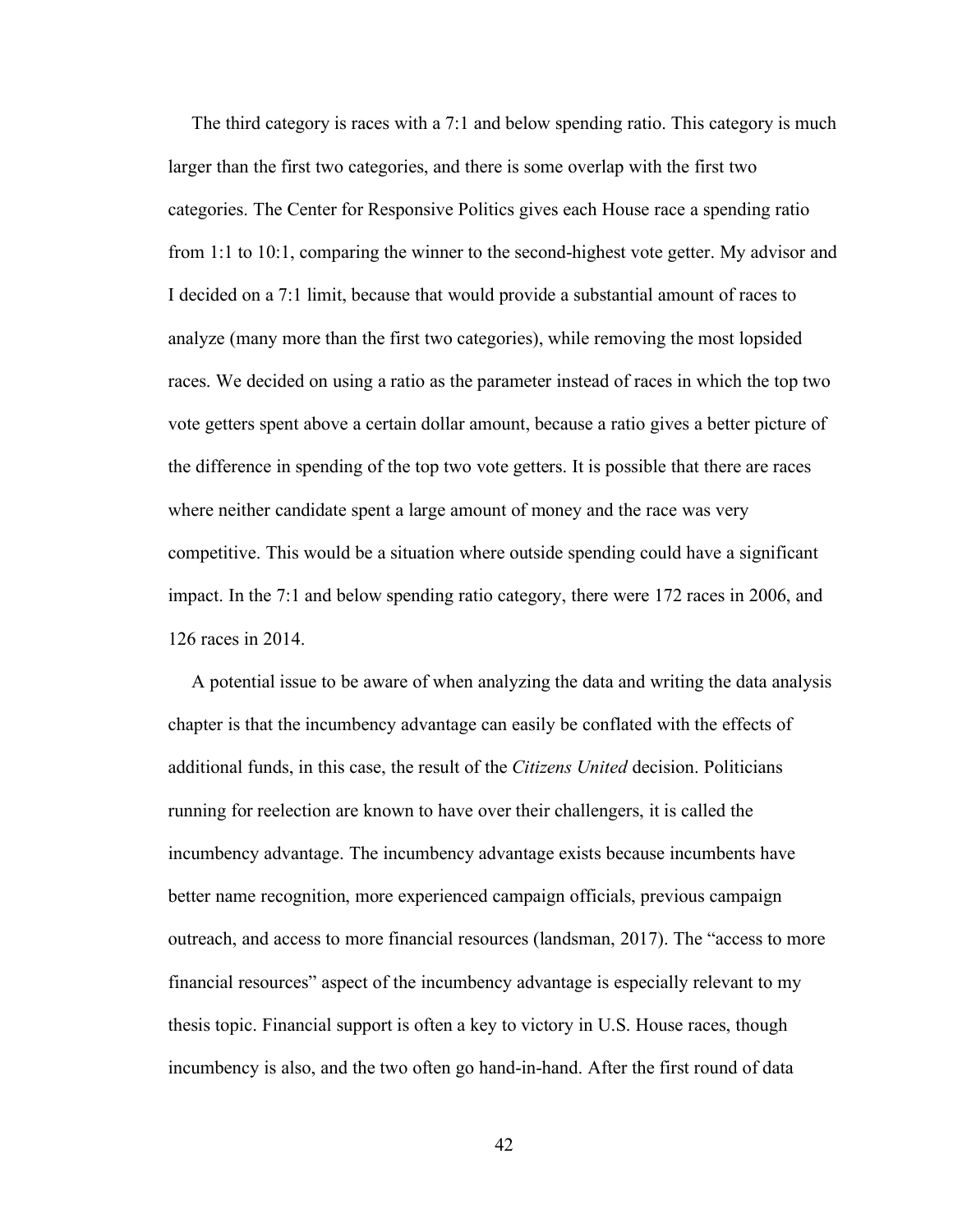analysis, my committee suggested that I analyze the data for the 3:1 and below spending ratio to see if there was a significant difference from the 7:1 and below spending ratio.

 By dividing the data into three categories, I studied the impact of the changes caused by the *Citizens United* decision in three different situations. Since one of the categories is open seats there would be no incumbent in those races. Therefore, I could compare the success of the candidates with the most Super PAC support (and the change from traditional PAC to Super PAC from 2006 to 2014) in the open seat races category to the other categories to see if a lack of an incumbent produces a significant difference.

 While analyzing the data, I noticed that often when the candidate with less PAC support or outside spending support won a race, the incumbent lost. I was curious about a possible connection, so I determined the percentage of races in which the incumbent political party (because some races were open seats) retained the seat. I did this for all categories in 2006 and 2014, and for the competitive races in 2016 and 2018.

 The focus of this thesis is comparing 2006 and 2014, however, in the second round of data analysis, I analyzed some data from 2016 and 2018. My committee suggested that I analyze competitive races from 2016 and 2018, to investigate whether or not the changes I found in the 2014 data continued in 2016 and 2018. For both 2016 and 2018, I analyzed competitive races, to determine what percentage of the races the candidate with more outside support won. I only analyzed the competitive races in 2016 and 2018, because outside spending appeared to have a more significant impact on competitive races than the other categories.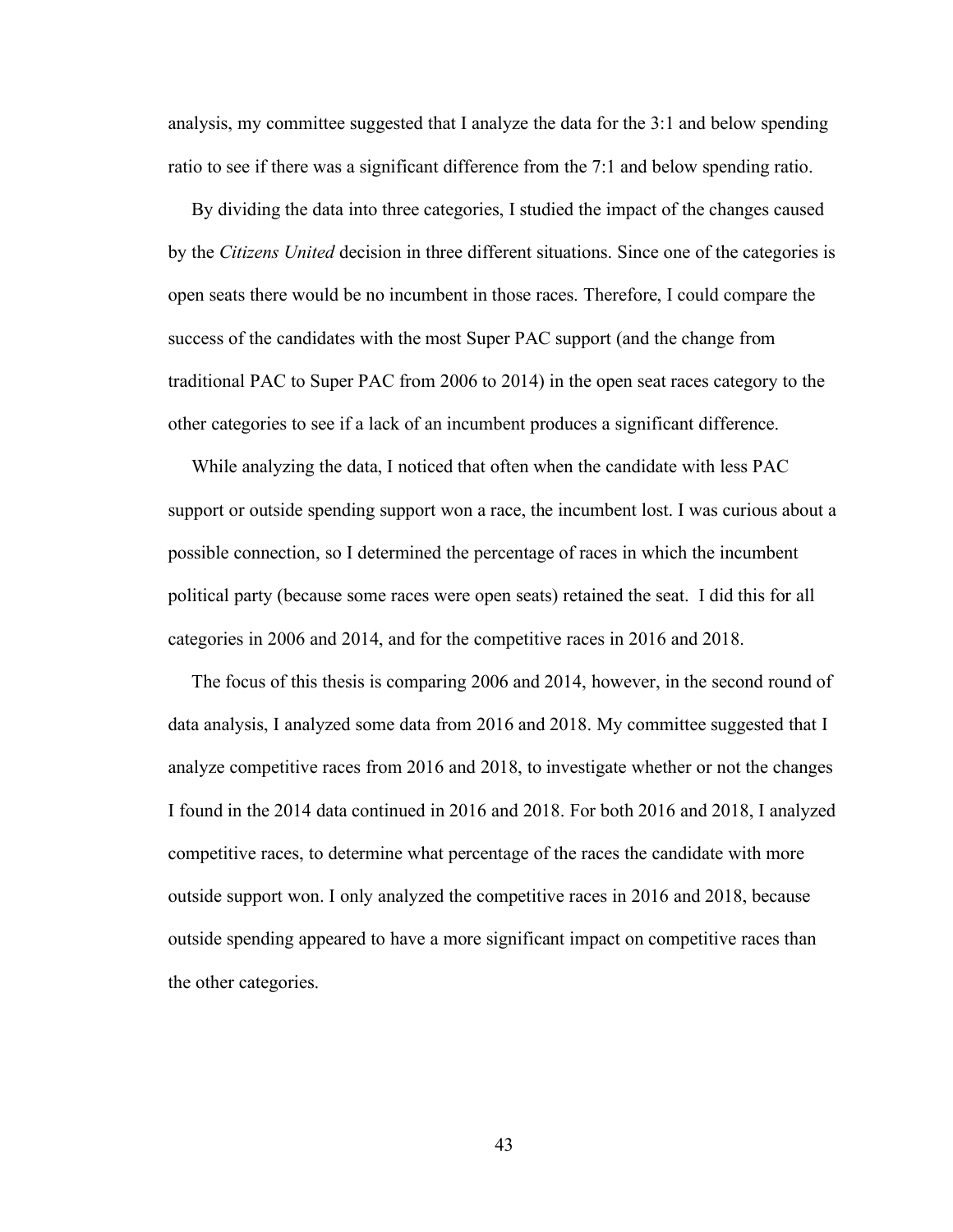#### CHAPTER 4

## DATA ANALYSIS

 This thesis investigates the impact of the Supreme Court's *Citizens United* decision on the electoral outcomes of U.S. House of Representatives races. The thesis question is, in House of Representatives races since the *Citizens United* decision, are the candidates with the most Super PAC, 501 (c) nonprofit, and 527 group support (in individual races) winning more often than the candidates with the most traditional PAC funding in House of Representatives races before the *Citizens United* decision, comparing 2006 to 2014? The data analysis chapter is divided into five sections: Introduction, Results, Discussion, Hypotheses, Limitations.

#### Introduction

 The data that I analyzed are campaign finance data from the FEC, some of which I accessed by-way-of the Center for Responsive Politics. I used total PAC support for individual House of Representatives candidates for 2006 and 2014, total outside support for individual House of Representatives candidates for 2014, 2016, and 2018, and official election results reports from the FEC to determine the incumbent party winning percentage in 2006, 2014, 2016, and 2018. The races are divided into three categories (with some overlap): open seats, competitive seats, and spending ratio (as described in my methodology chapter).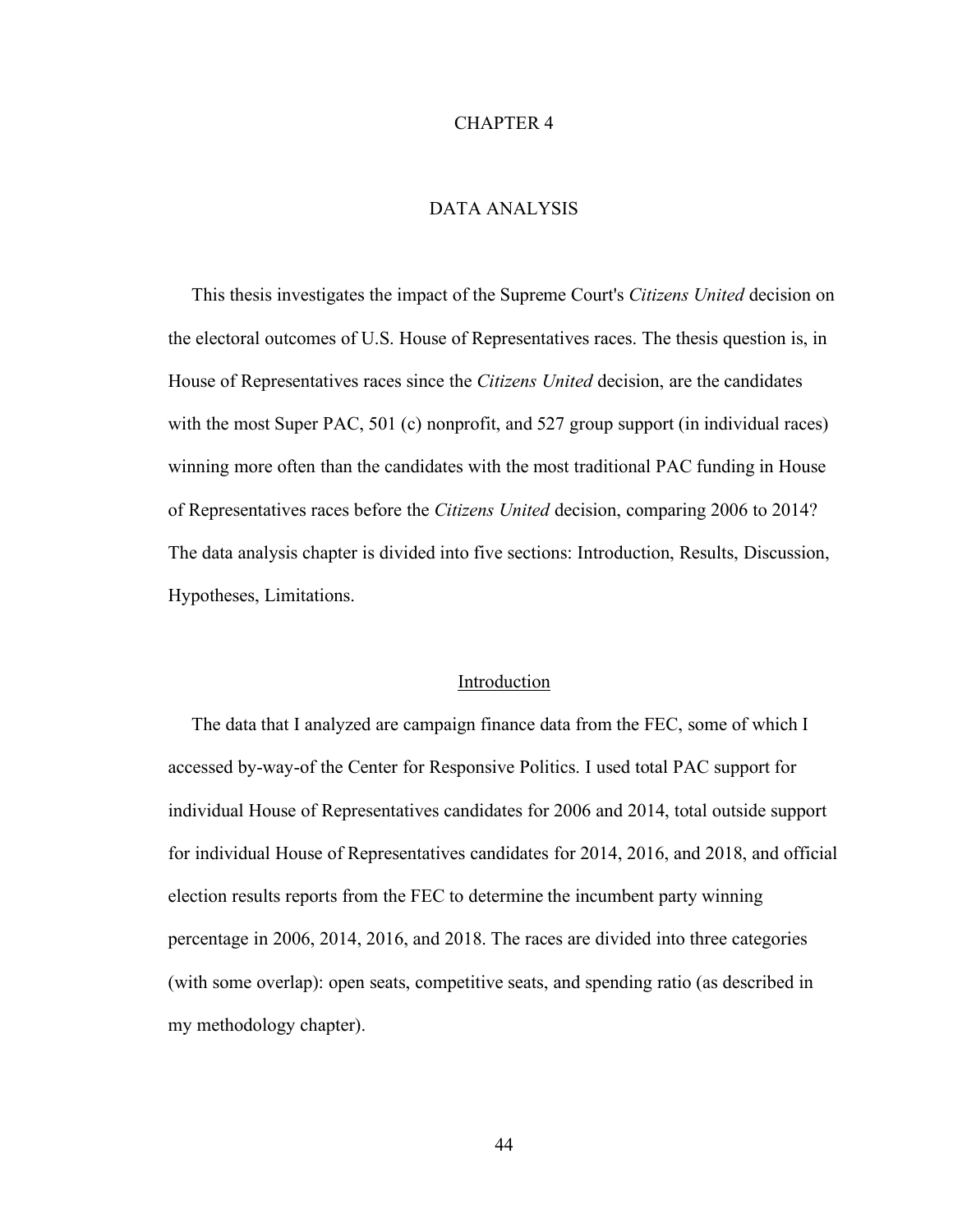I analyzed the data to address three questions: In what percentage of the races did the candidate with more PAC support win? (2006 and 2014). In what percentage of the races did the candidate with more outside support win? (2014, 2016, 2018). In what percentage of the races did the incumbent party retain the seat? (2006, 2014, 2016, 2018).

*What percentage of the races did the candidate with more PAC support win?*

 Since this thesis investigates the possible impacts of outside spending (Super PACs, 527s, 501 (c) s) on House of Representatives races, I needed data from before the decision to compare the outside spending post *Citizens United* to. Traditional PACs are the precursor to Super PACs, therefore, they are the best political organization to compare Super PACs to. Comparing the results from outside spending post *Citizens United* to traditional PAC spending pre *Citizens United* was the best way to complete a before and after comparison. This comparison allows me to investigate how the change from traditional PACs to Super PACs has impacted electoral outcomes by increasing, decreasing, or keeping the same, the winning percentages for candidates with the most of that type of support in individual races.

 I also analyzed PAC support for 2014 to compare it with 2006 to see determine if there was a significant change. While Super PACs were created and then proceeded to proliferate in the wake of the *Citizens United* decision, traditional PACs still exist, but they are no longer the "center of attention" in the campaign finance world. I determined the winning percentage of the candidates with more PAC support for 2014 and compared that to 2006 to investigate how the creation and proliferation of Super PACs may or may not have impacted the use and effectiveness of traditional PACs.

*What percentage of the races did the candidate with more outside support win?*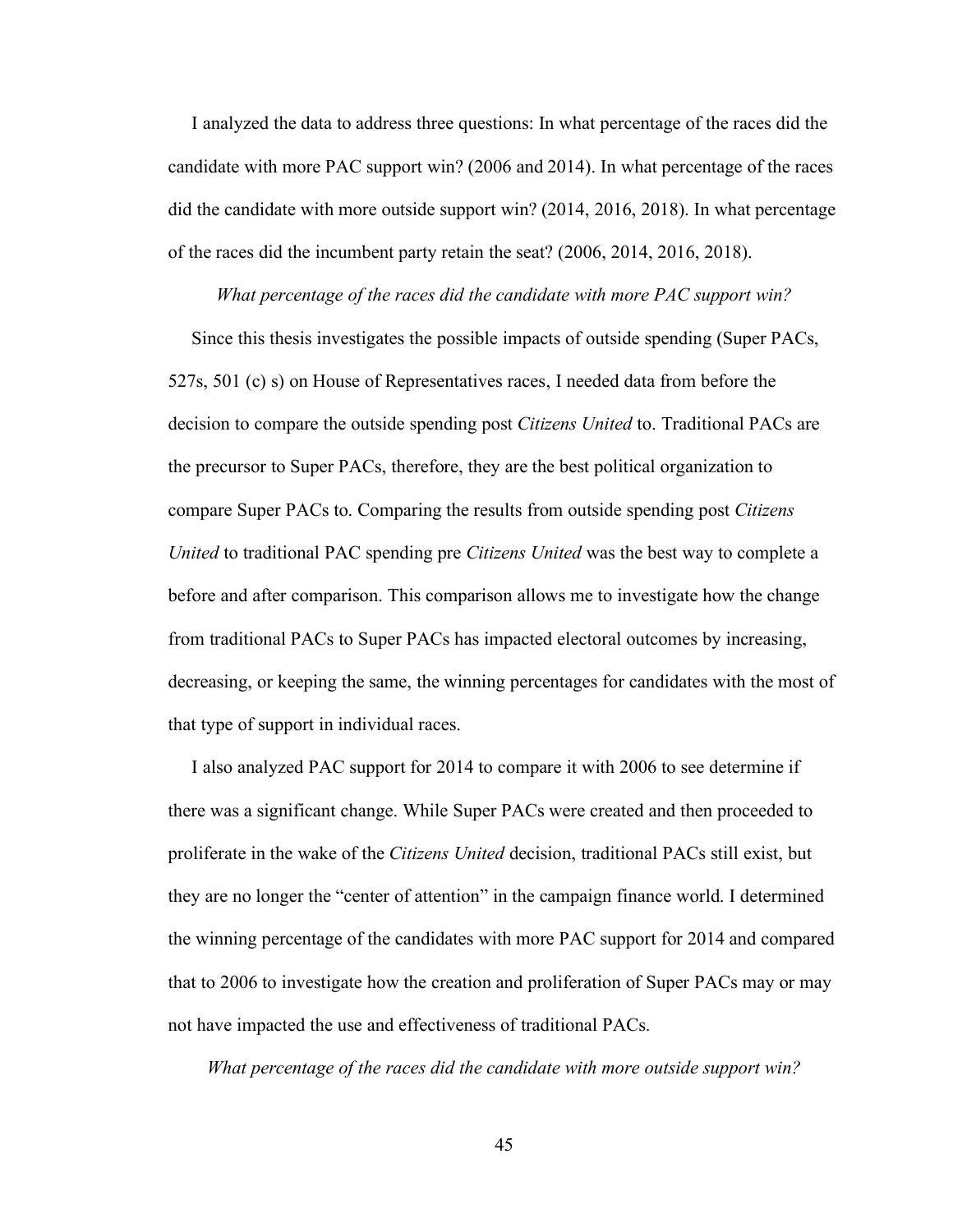Since I am interested in the impacts of the *Citizens United* decision on electoral outcomes, I decided upon the above question. Super PACs were created and then proceeded to proliferate in the wake of the *Citizens United* decision, and Super PACs make up a significant percentage of the total outside spending. Therefore, the above question cuts directly to the impact of outside spending (especially Super PACs) on electoral outcomes. Looking at the winning percentages of candidates with more outside spending support provides an overview of the significant role outside spending can play in races and how it compares to traditional PAC support (the primary option before the *Citizens United* decision). While I started with only 2014, upon suggestion by the thesis committee, I also analyzed the outside spending data to answer the question for 2016 and 2018, to see if the results were similar.

### *What percentage of the races did the incumbent party retain the seat?*

 This was not a question I initially planned to address in my data analysis. However, as I was analyzing the data, I became curious about the relationship between the winning percentage of candidates with more PAC and outside spending support, and the winning percentage of the incumbent party (I chose incumbent party rather than just incumbent because one category of data is open seats therefore there are no incumbents in this category). I noticed that the incumbent party often retained the seat, whether or not they had more PAC or outside spending support. But when the challenger won a seat, they would almost always have more PAC or outside spending support. Therefore, I decided to incorporate the above question into my data analysis as a way to see if there was a direct relationship.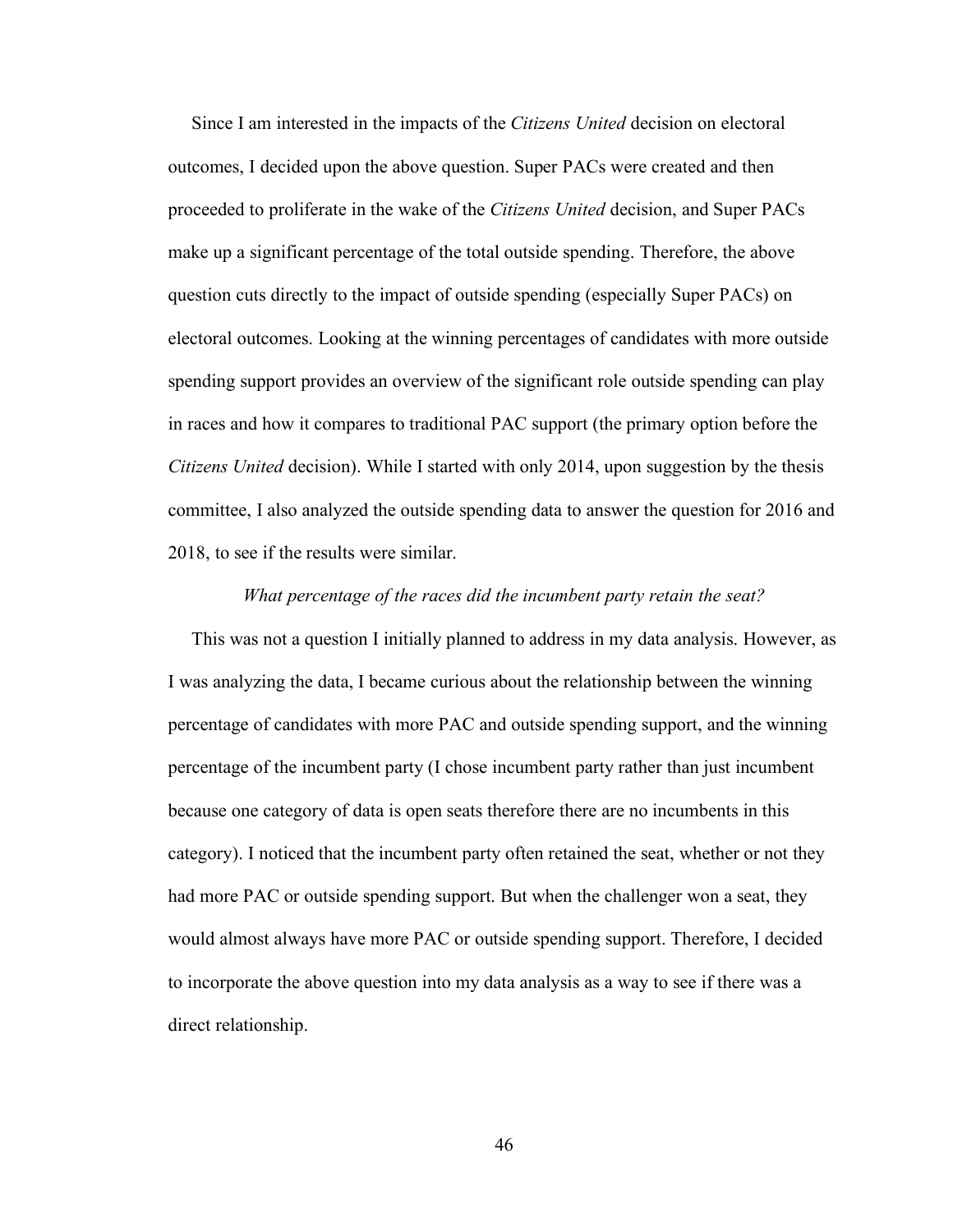# **Results**

 My data results made a 9x4 table with years and questions along the horizontal axis and categories along the vertical axis. I have divided that table by category, question, and year, creating a series of smaller tables which are listed below. First is open seats; second is competitive seats; and third is based on spending ratio, which is divided into two groups - 7:1 and below spending ratio and 3:1 and below spending ratio.

## Open Seats

Table 2

| Question 1                                                                   | 2006        | $\mid$ 2014 $\mid$ 2016 $\mid$ 2018 |  |
|------------------------------------------------------------------------------|-------------|-------------------------------------|--|
| What percentage of the races did the candidate with<br>more PAC support win? | 83.8% 87.8% |                                     |  |

### Table 3

| Question 2                                                                       | $2006$   2014   2016   2018 |  |
|----------------------------------------------------------------------------------|-----------------------------|--|
| What percentage of the races did the candidate with more<br>outside support win? | $68.3\%$   75%   80%        |  |

### Table 4

| Question 3                                                               | 2006   2014   2016   2018  |  |
|--------------------------------------------------------------------------|----------------------------|--|
| What percentage of the races did the incumbent party<br>retain the seat? | $80\%$   85.7%   90%   74% |  |

### Competitive Seats

### Table 5

| Question 1                                                                                             | $2006$   2014   2016   2018 |  |  |
|--------------------------------------------------------------------------------------------------------|-----------------------------|--|--|
| What percentage of the races did the candidate with more $\vert$ 60.6% $\vert$ 55%<br>PAC support win? |                             |  |  |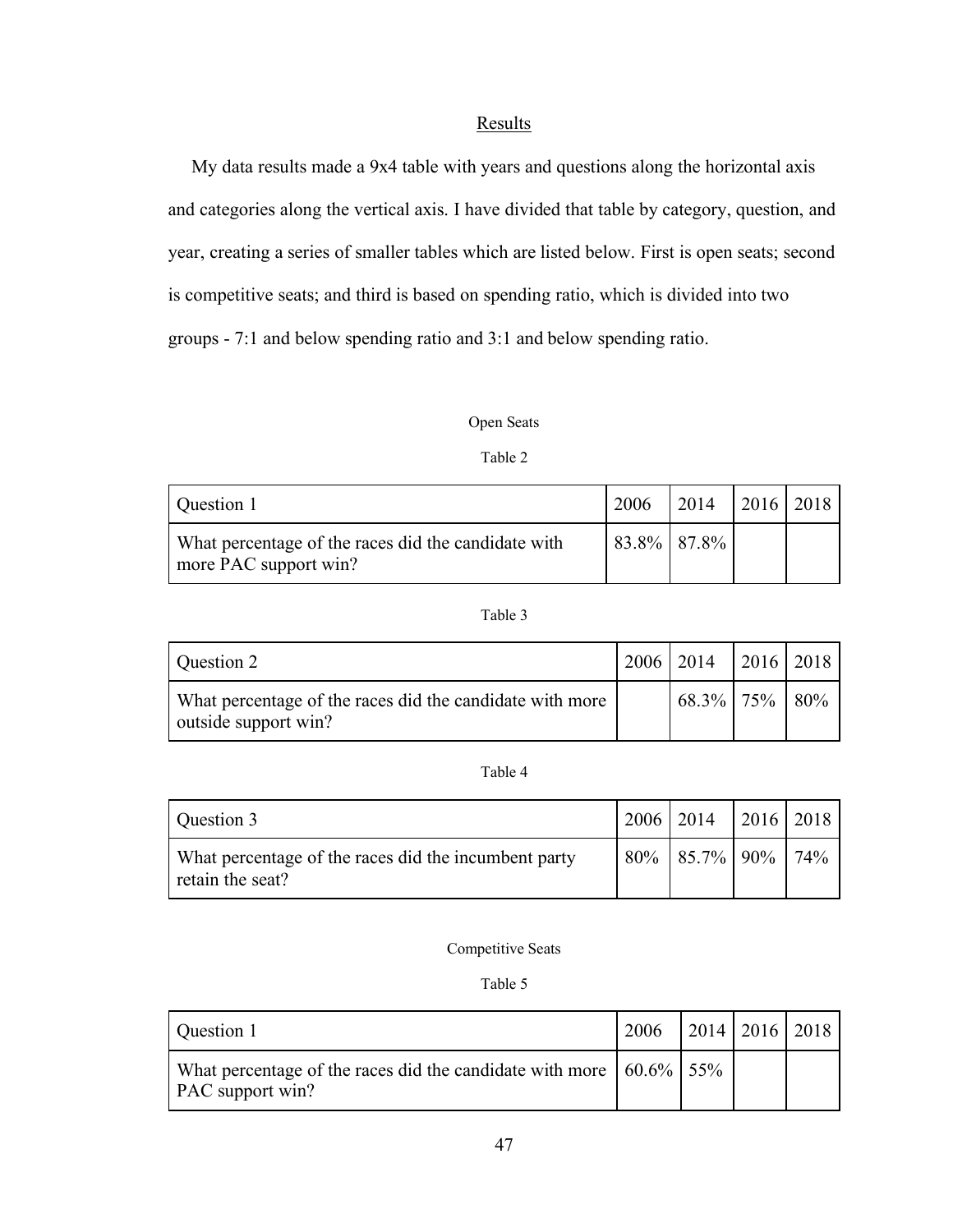### Table 6

| Question 2                                                                       | $\vert 2006 \vert 2014 \vert 2016 \vert 2018 \vert$ |                           |
|----------------------------------------------------------------------------------|-----------------------------------------------------|---------------------------|
| What percentage of the races did the candidate with<br>more outside support win? |                                                     | $63.8\%$ 55\% 69.4\% both |

### Table 7

| Question 3                                                               | $\vert$ 2006 $\vert$ 2014 $\vert$ 2016 $\vert$ 2018     |  |  |
|--------------------------------------------------------------------------|---------------------------------------------------------|--|--|
| What percentage of the races did the incumbent party<br>retain the seat? | $\vert 55.7\% \vert 55\% \vert 74\% \vert 47.2\% \vert$ |  |  |

#### Spending Ratio 7:1 and below

### Table 8

| Question 1                                                                   | 2006 | $\mid$ 2014 $\mid$ 2016 $\mid$ 2018 |  |
|------------------------------------------------------------------------------|------|-------------------------------------|--|
| What percentage of the races did the candidate with<br>more PAC support win? |      | 84.3% 87.8%                         |  |

### Table 9

| Question 2                                                                       | 2006 2014 | 2016             | 2018 |
|----------------------------------------------------------------------------------|-----------|------------------|------|
| What percentage of the races did the candidate with<br>more outside support win? |           | $62.7\%$ 58.9% * |      |

## Table 10

| Question 3                                                                                                    | 2006 | 2014 | 2016 | 2018 |
|---------------------------------------------------------------------------------------------------------------|------|------|------|------|
| What percentage of the races did the incumbent party $\  83.1\% \  85.7\% \  88.4\% \  *$<br>retain the seat? |      |      |      |      |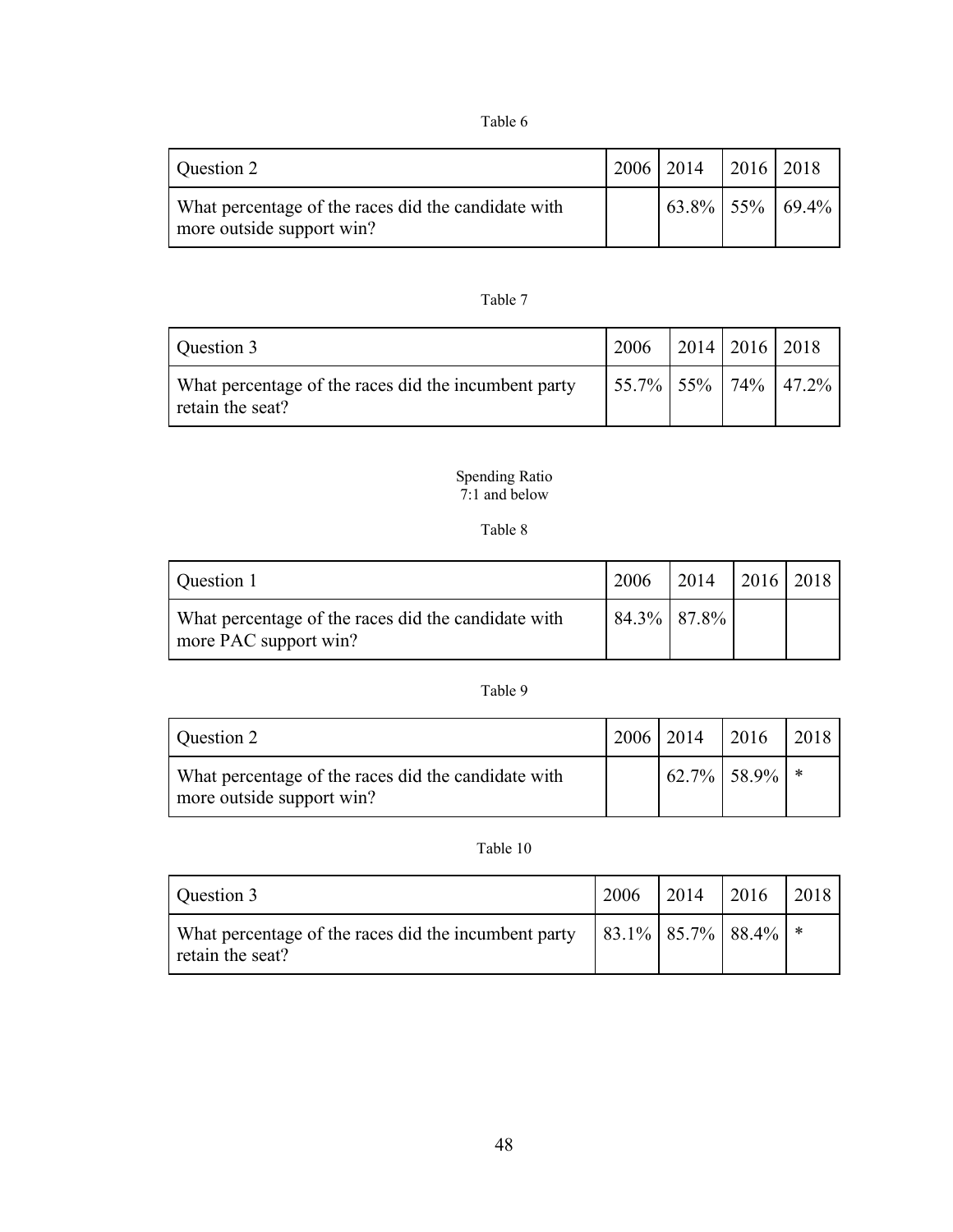#### Spending Ratio 3:1 and below

#### Table 11

| Question 1                                                                   | 2006 | $\vert 2014 \vert 2016 \vert 2018 \vert$ |  |
|------------------------------------------------------------------------------|------|------------------------------------------|--|
| What percentage of the races did the candidate with<br>more PAC support win? |      | $77.8\%$ 83.8%                           |  |

# Table 12

| Question 2                                                                       |  | $12006$   2014   2016 | 2018 |
|----------------------------------------------------------------------------------|--|-----------------------|------|
| What percentage of the races did the candidate with more<br>outside support win? |  | $64\%$ 55.4% *        |      |

### Table 13

| Question 3                                                               | $2006$   2014 |                             | 2016 | 2018 |
|--------------------------------------------------------------------------|---------------|-----------------------------|------|------|
| What percentage of the races did the incumbent party<br>retain the seat? |               | $176\%$   84.8%   85.1%   * |      |      |

# Discussion

 My thesis question is, in House of Representatives races since the *Citizens United* decision, are the candidates with the most Super PAC, 501 (c) nonprofits, and 527 groups support (in individual races) winning more often than the candidates with the most traditional PAC funding in House of Representatives races before the *Citizens United* decision, comparing 2006 to 2014? I started by comparing PAC support in 2006 to outside spending support in 2014.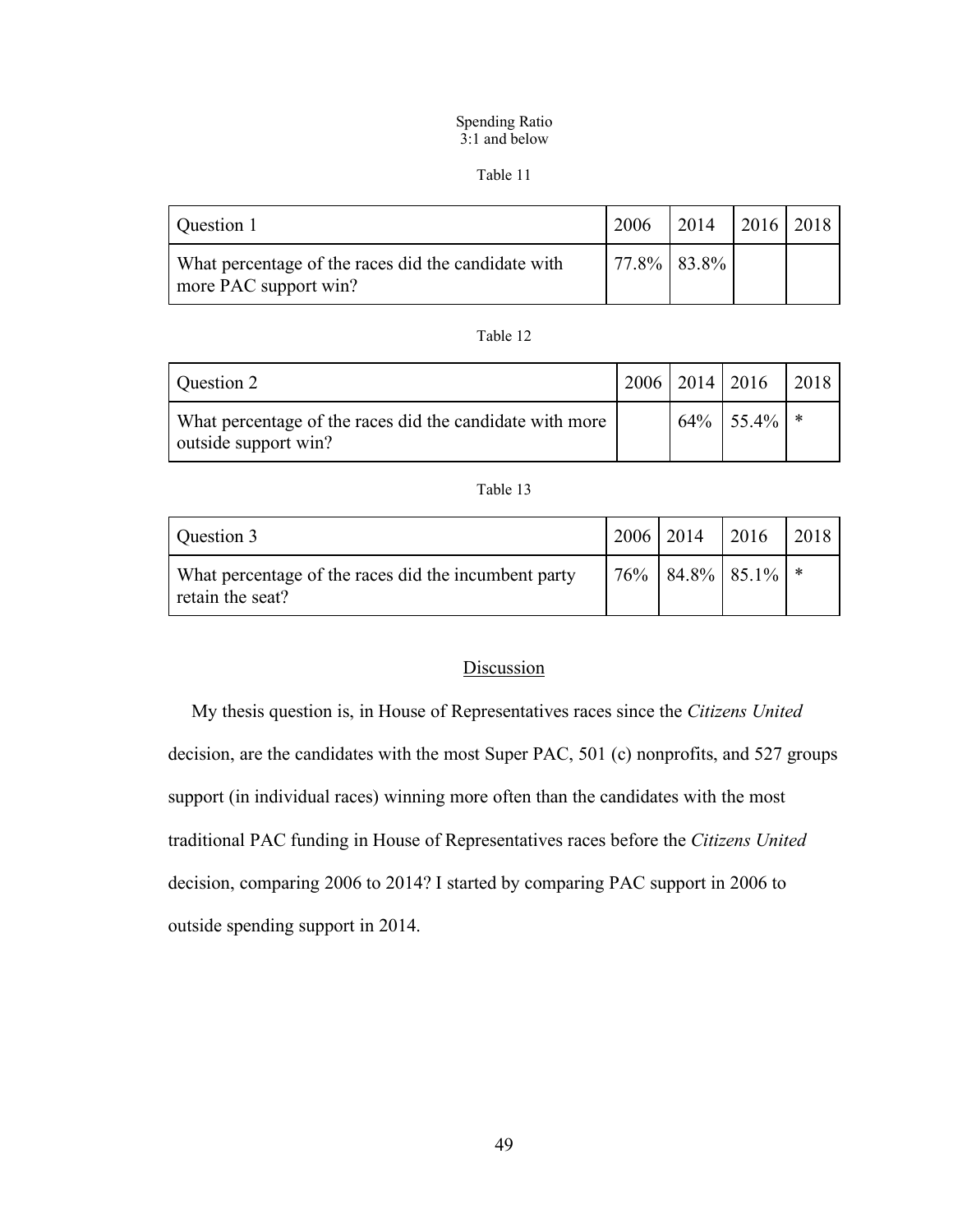| able |  |
|------|--|
|------|--|

|                                 | 2006                                                                            | 2014                                                                                |
|---------------------------------|---------------------------------------------------------------------------------|-------------------------------------------------------------------------------------|
|                                 | What percentage of the races did<br>the candidate with more PAC<br>support win? | What percentage of the races did<br>the candidate with more outside<br>support win? |
| Open Seats                      | 83.8%                                                                           | 68.3%                                                                               |
| Competitive                     | 60.6%                                                                           | 63.8%                                                                               |
| 7:1 and below<br>spending ratio | 84.3%                                                                           | 62.7%                                                                               |
| 3:1 and below<br>spending ratio | 77.8%                                                                           | 64%                                                                                 |

 I found that for open seats there was a 15.5 percentage point decrease, for competitive seats there was a 3.2 percentage point increase, and for spending ratio 7:1 and below there was a 21.6 percentage point decrease and 3:1 and below there was a 13.8 percentage point decrease. The results show outside support being less aligned than PAC support in 2006 with electoral winners in House of Representatives for races in the open seat and spending ratio categories. However, competitive seat winners were more aligned with the candidate with more outside support (2014) than PAC support (2006). I immediately noticed that in the open seat and spending ratio categories there was a greater than ten percentage point decrease while there was an increase in the competitive seat category. This trend appeared in many of the comparisons. I believe this is because the competitive seat races are all truly competitive, while the races in the open seat and spending ratio categories have significantly varying degrees of competitiveness.

 I chose open seats as a category for my data analysis because I believed that open seat races tended to be more competitive than races with an incumbent. I soon learned that many open seats are not competitive in any way, and in many the incumbent party easily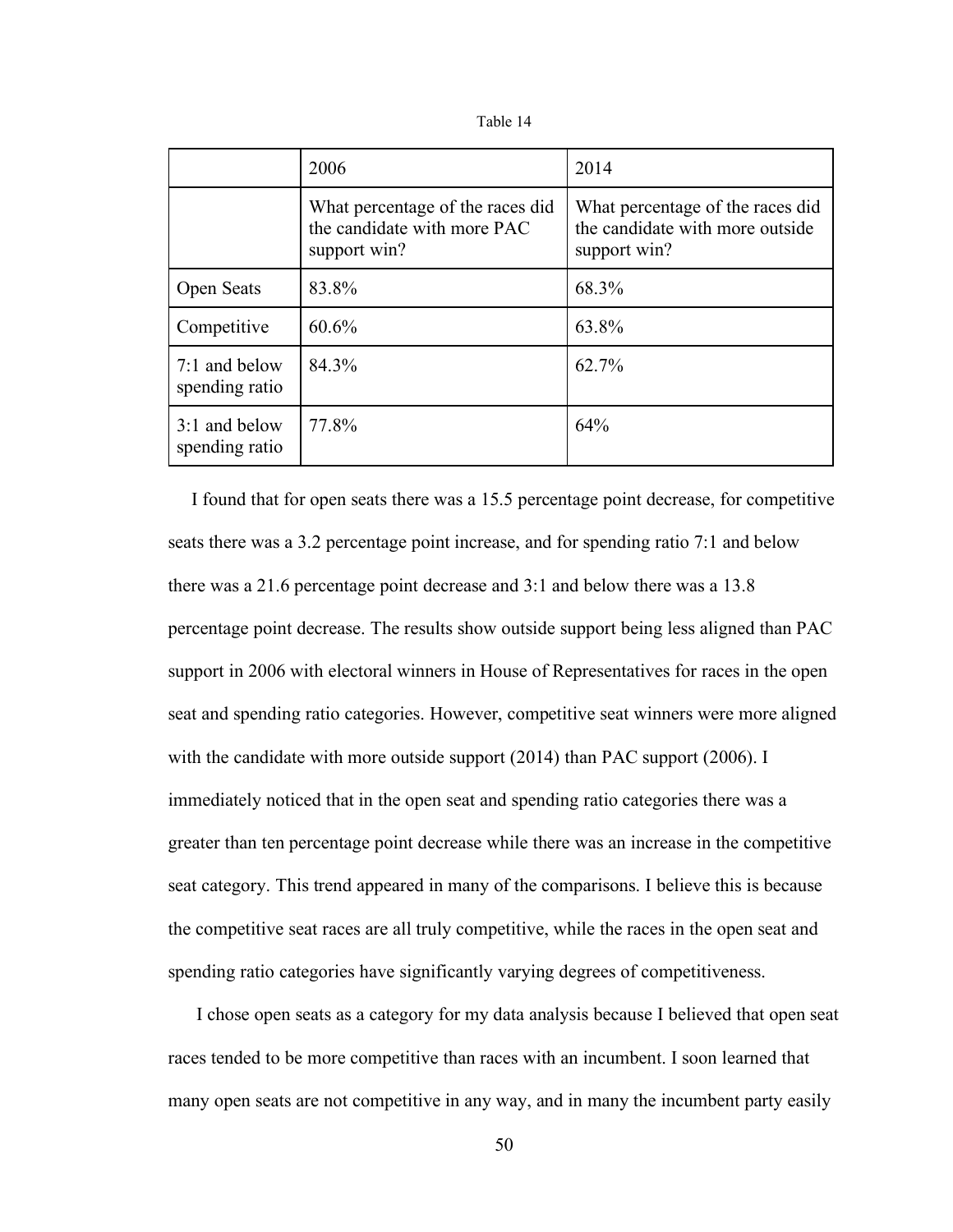retains the seat, because in reality, many of the open seat races were districts where one party had an overwhelming enrollment advantage over the other party. One aspect of the results of this comparison that confirmed my expectations was that the percentages for the 3:1 and below spending ratio group were less than the percentages for the 7:1 and below spending ratio group. This trend continued throughout the data analysis, I had expected it to be this way because the greater the variation in spending ratios, the less competitive (on the whole) I expected races to be.

 Comparing PAC support in 2006 to outside spending support in 2014 stands out because it compares different questions in different years. However, the rest of the comparisons are either: between years (but the same question), between the categories, or different questions but within the same year. After completing the comparison of PAC support in 2006 to outside spending support in 2014, my thesis committee suggested that I compare PAC support in 2006 to PAC support in 2014 to see if there was a significant change in the effectiveness of PAC support after the creation and proliferation of Super PACs.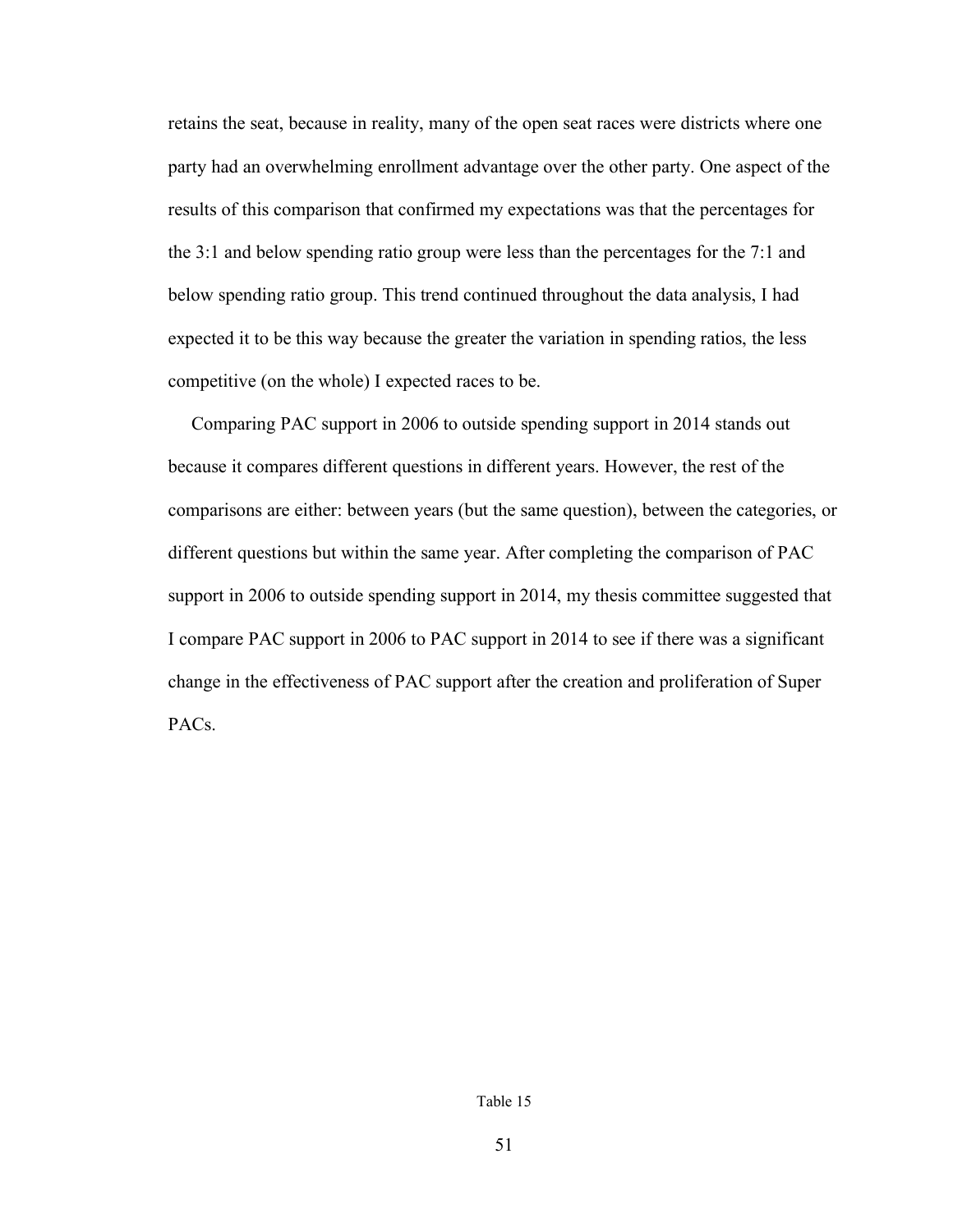|                                   | 2006                                                                            | 2014                                                                            |
|-----------------------------------|---------------------------------------------------------------------------------|---------------------------------------------------------------------------------|
|                                   | What percentage of the races<br>did the candidate with more<br>PAC support win? | What percentage of the races<br>did the candidate with more<br>PAC support win? |
| Open Seats                        | 83.8%                                                                           | 87.8%                                                                           |
| <b>Competitive Seats</b>          | 60.6%                                                                           | 55%                                                                             |
| $7:1$ and below<br>spending ratio | 84.3%                                                                           | 87.8%                                                                           |
| 3:1 and below<br>spending ratio   | 77.8%                                                                           | 83.%                                                                            |

 The results show a slight percentage increase from 2006 to 2014 in open seat races and spending ratio races; however, there is a percentage decrease for competitive seats. This means that PAC support became slightly closer aligned with winning candidates in 2014 than 2006 in open seat races and spending ratio races, but less aligned in competitive seat races. I believe this result is because outside spending (particularly Super PACs) became the primary vehicle for independent expenditures for truly competitive races. Therefore, the races that were left with lots of traditional PAC support were most likely not at all competitive, leading to an increase in the success of candidates with more PAC support. The winning percentage of candidate with more PAC support in (truly) competitive races in 2014 decreased because the successful candidates in those races were getting significant outside spending support. Again, the percentage increase/decrease for competitive seats was the opposite of the other categories. My speculation as to why that is the case is that the races in the competitive seats category were all truly competitive, while the other categories have a mixture of races from very competitive to not competitive at all.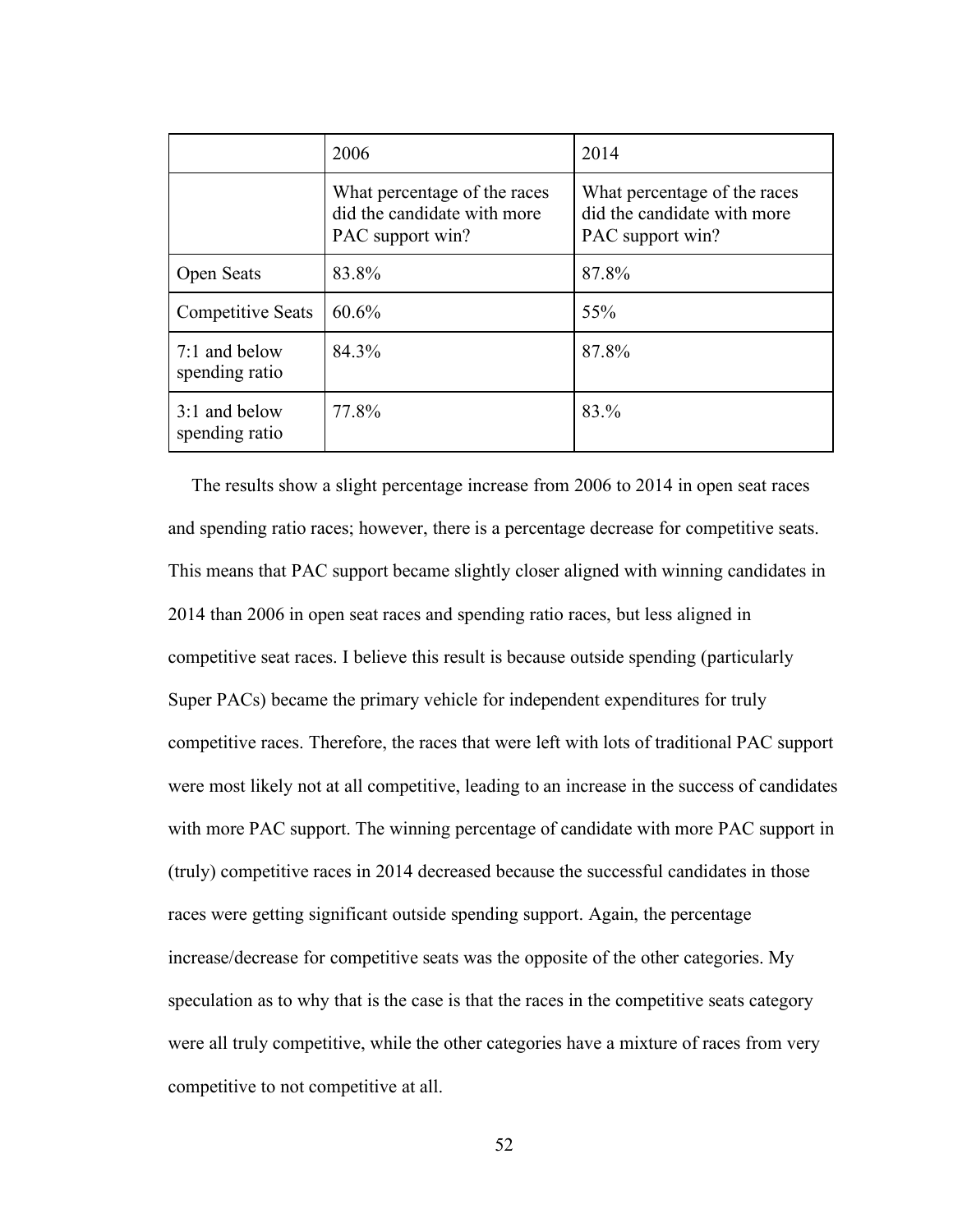Table 15 is important because it looks at the potential changes in the alignment of PAC support with winning candidates once Super PACs became an option for spending large sums of money on political campaigns. Studying the changes in the percentage of the races where the candidate with more PAC support won, gives a better understanding of what types of races/candidates PAC support is going to post-*Citizens United*. The results show that PAC support is less aligned with winning candidates in truly competitive races, possibly meaning that

outside support is becoming the primary way to influence truly competitive races.

|                                 | 2014                                                                            | 2014                                                                                |
|---------------------------------|---------------------------------------------------------------------------------|-------------------------------------------------------------------------------------|
|                                 | What percentage of the races<br>did the candidate with more<br>PAC support win? | What percentage of the races did<br>the candidate with more outside<br>support win? |
| Open Seats                      | 87.8%                                                                           | 68.3%                                                                               |
| <b>Competitive Seats</b>        | 55%                                                                             | 63.8%                                                                               |
| 7:1 and below<br>spending ratio | 87.8%                                                                           | 62.7%                                                                               |
| 3:1 and below<br>spending ratio | 83.8%                                                                           | 64%                                                                                 |

Table 16

 The table 16 results show a much greater winning percentage for candidate with more PAC support than outside support in the open seats category and both spending ratio categories. However for competitive seats, the candidates with more outside support had a greater winning percentage than the candidates with more PAC support. I would speculate that the reason for this is because traditional PAC support is going towards races that are less competitive (the open seats and spending ratio categories included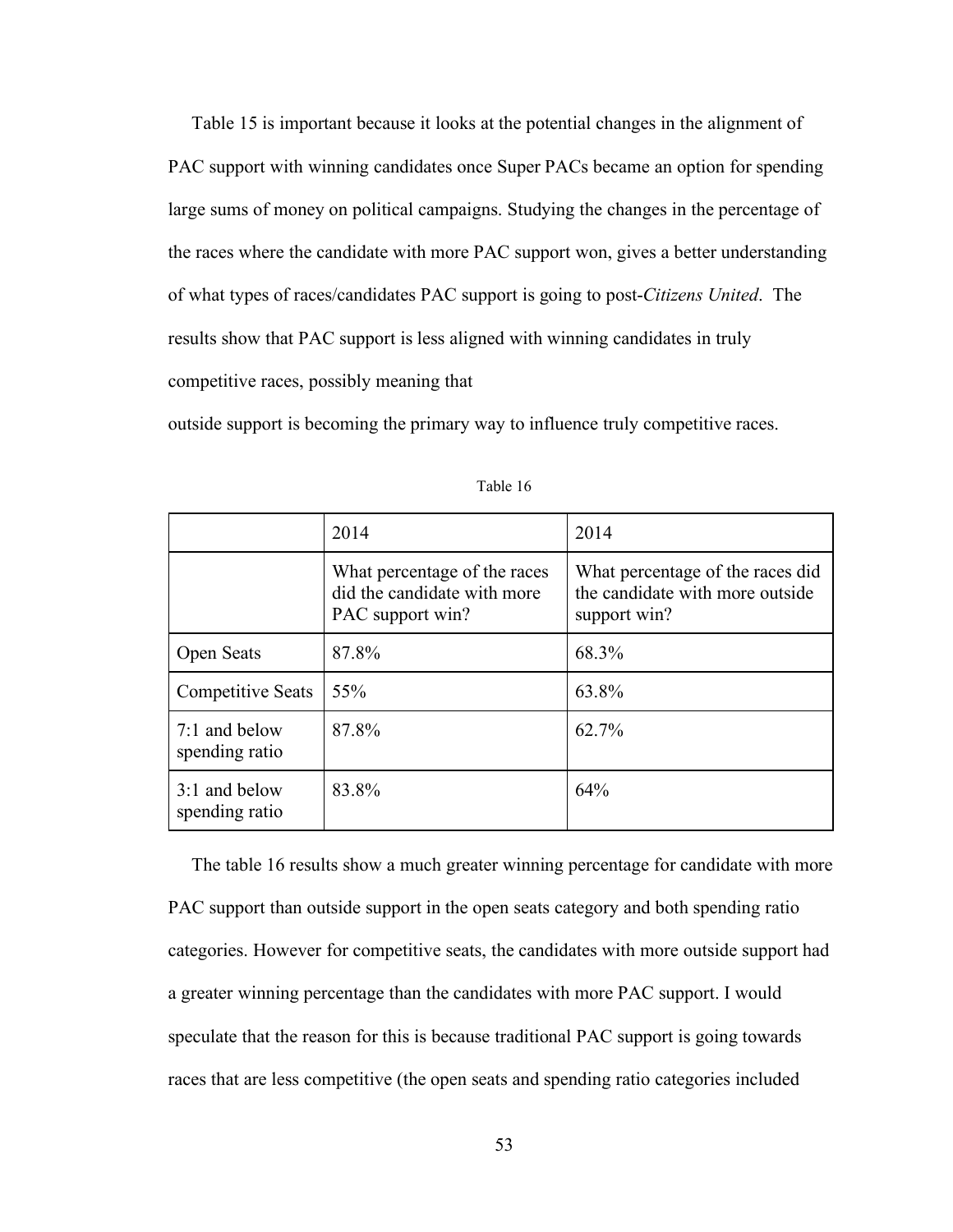races that greatly vary in competitiveness). This results in a very high winning percentage for candidates with more PAC support. While outside spending is being used by organizations to support truly competitive rates because there are fewer regulations of outside spending than traditional PACs. With outside support possibly being seen as a more effective tool to help challengers than traditional PAC support, the result is lower winning percentages in all four categories. For PAC support the percentages for all four categories are very similar to the incumbent party winning percentage (those results are listed in Table 18, right hand column). Overall, I believe that the key point is that in competitive races that winning percentage of the candidates with more outside support is greater (8.8 percentage points) than the candidates with more traditional PAC support.

 Table 16 is important because it shows a comparison of PAC support to outside support in the same election cycle. Looking at the alignment of PAC support and outside support with winning candidates in the four categories, gives a side by side comparison of their effectiveness in the post *Citizens United* era. The results are important because they show again, that outside support is more aligned with winning candidates in truly competitive races. It would be expected that the most competitive races would get the most attention from a majority of large donors looking to influence electoral outcomes. By showing that outside spending is more effective than traditional PAC support in those races, the comparison shows how outside spending in the post *Citizens United* era can be a powerful tool to influence U.S. House of Representative elections.

 After completing the data analysis for 2014 outside spending I did the same for 2016 and 2018 to see if the results were similar or not. It is important to note that 2016 was a presidential year which can impact the entire campaign finance picture for that election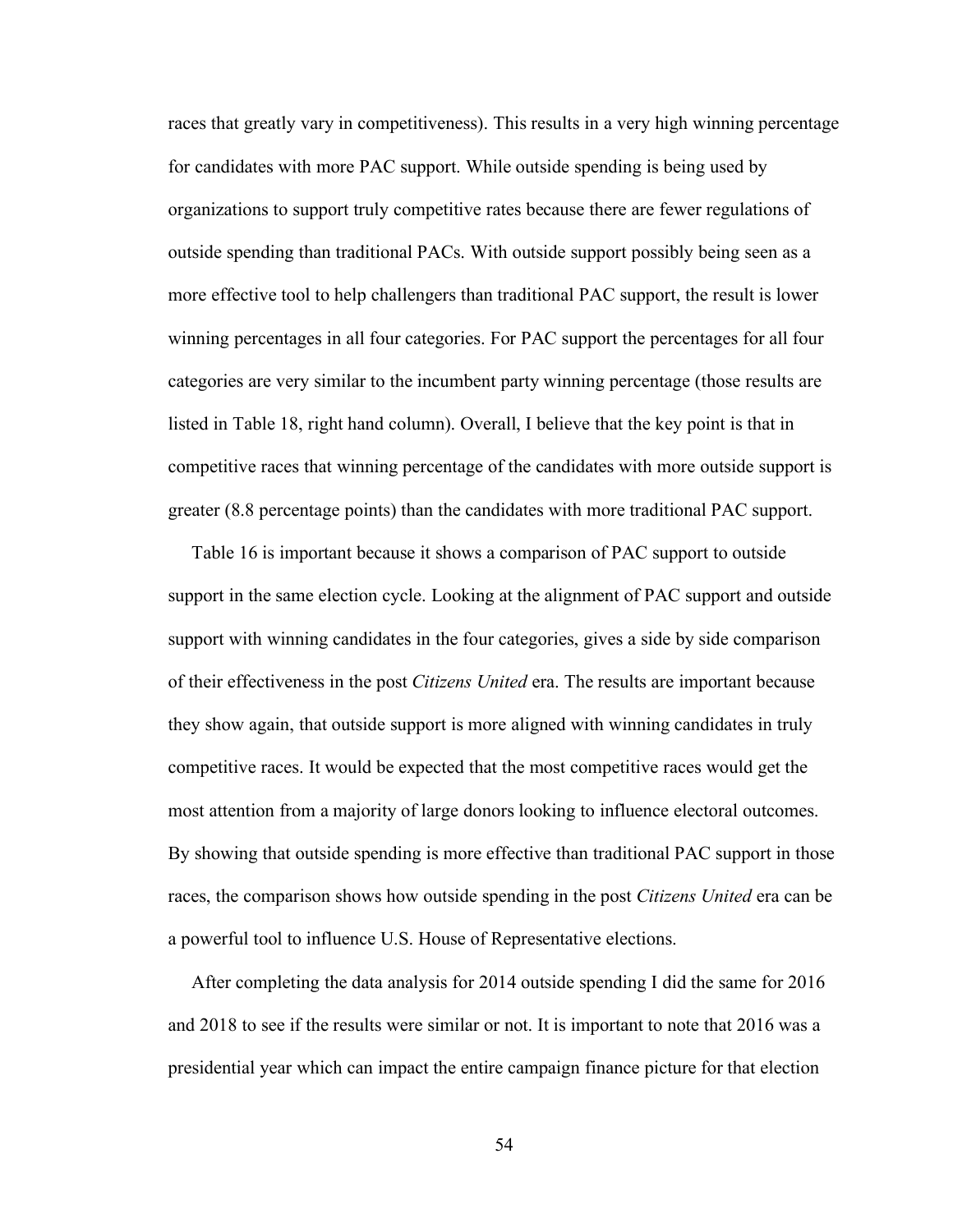cycle and the 2018 election cycle had its own unique characteristics because it was the midterm of a (deeply unpopular) president in his first term.

|                                 | 2014                                                                                   | 2016                                                                                   | 2018                                                                                   |
|---------------------------------|----------------------------------------------------------------------------------------|----------------------------------------------------------------------------------------|----------------------------------------------------------------------------------------|
|                                 | What percentage of<br>the races did the<br>candidate with more<br>outside support win? | What percentage of<br>the races did the<br>candidate with more<br>outside support win? | What percentage of<br>the races did the<br>candidate with more<br>outside support win? |
| <b>Open Seats</b>               | 68.3%                                                                                  | 75%                                                                                    | 80%                                                                                    |
| Competitive<br><b>Seats</b>     | 63.8%                                                                                  | 55%                                                                                    | 69.4%                                                                                  |
| 7:1 and below<br>spending ratio | 62.7%                                                                                  | 58.9%                                                                                  | $\ast$                                                                                 |
| 3:1 and below<br>spending ratio | 64%                                                                                    | 55.4%                                                                                  | $\ast$                                                                                 |

Table 17

 The table 17 results show percentage increases for open seats from 2014 to 2016 and 2016 to 2018, while there is a percentage decrease for all other categories. Although there are only three years of data available, the results for open seats show an upward trend in the winning percentage of the candidates with the most outside support (in individual races). This represents an increasing alignment of outside spending with winning candidates. I am curious as to whether or not that percentage will continue to rise, decrease, or stay relatively similar over the next couple election cycles. For competitive seats, it is interesting how the percentage decreases from 2014 to 2016 but then increase from 2016 to 2018. I am perplexed as to why the percentage would decrease in 2016 but then increase in 2018 (to an amount greater than 2016). The 2016 election cycle was a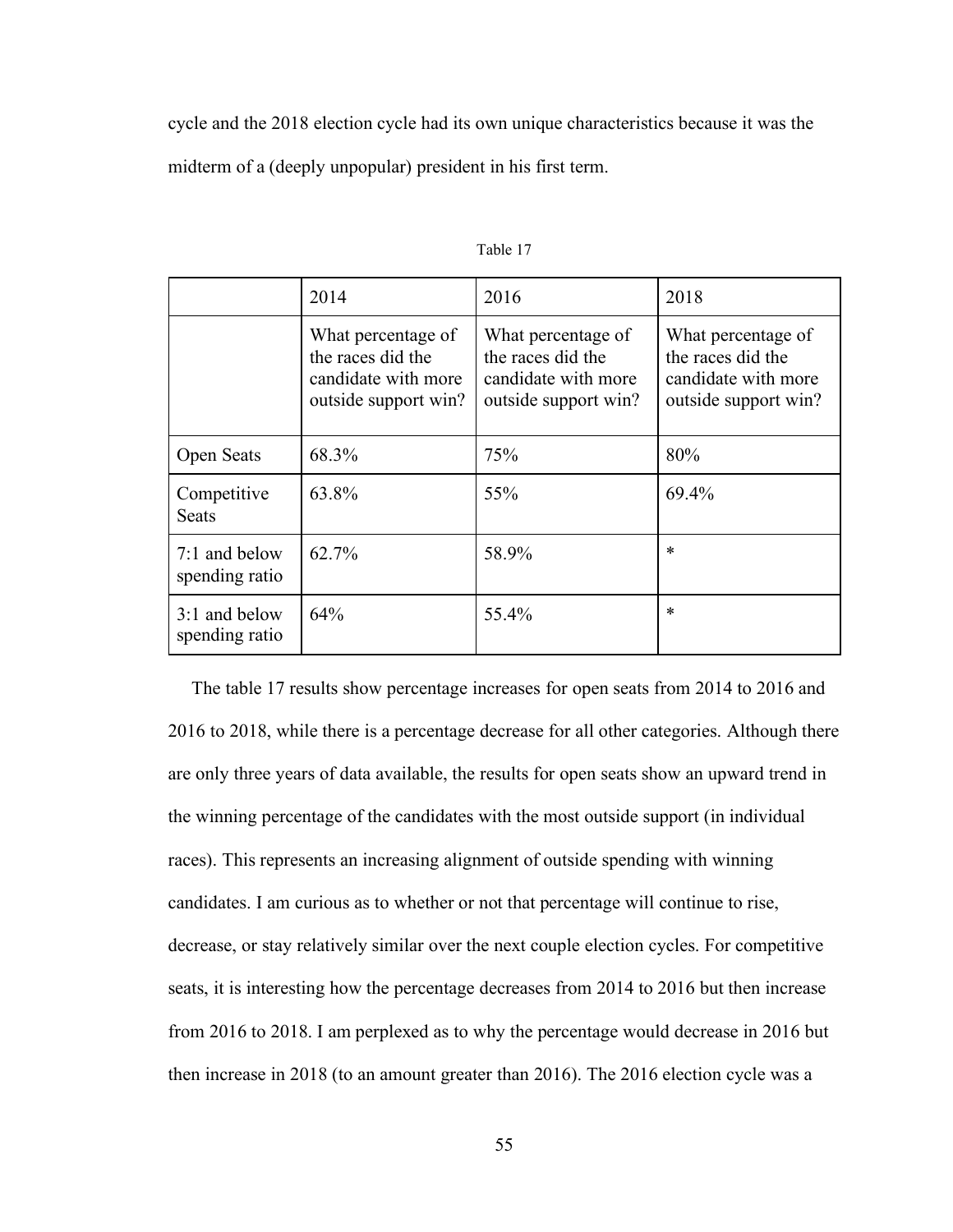presidential election cycle, which could be a reason for way the results were so different in 2016. If this is the case, will the percentage decrease again in 2020? Unfortunately spending ratio data was not yet available for 2018, so I could only complete the data analysis of the two spending ratio groups for 2014 and 2016. Both groups have slight decreases from 2014 to 2016 similar to the competitive seats category. Again, 2016 being a presidential election cycle could be a factor as to why the percentage decreases, but the decrease is interesting considering the widespread use of Super PACs (and other forms of outside spending) and the seemingly positive results for those entities in 2014.

 One aspect of the results that stood out to me in particular was that percentages in 2014 and 2016 for competitive seats and the 3:1 and below spending ratio seats were very similar. I think this is the case because there may be significant overlap between the competitive seats category and the 3:1 and below spending ratio category. After the competitive seats category I believe that the 3:1 and below spending ratio category would be the second most competitive category.

 Table 16 is important because it uses three years of outside spending data to look for trends in outside spending in the post *Citizens United* era. Not only is it important to investigate outside spending compared to traditional PAC spending, but looking for trends in outside spending (for the three years of available data) gives a better picture of the campaign finance situation post *Citizens United*. Finding a trend for the three years post *Citizens United*, would strengthen the results of the comparison between traditional PAC support and outside spending support. By showing an increase and then a decrease in the winning percentage for candidates with the most outside spending in competitive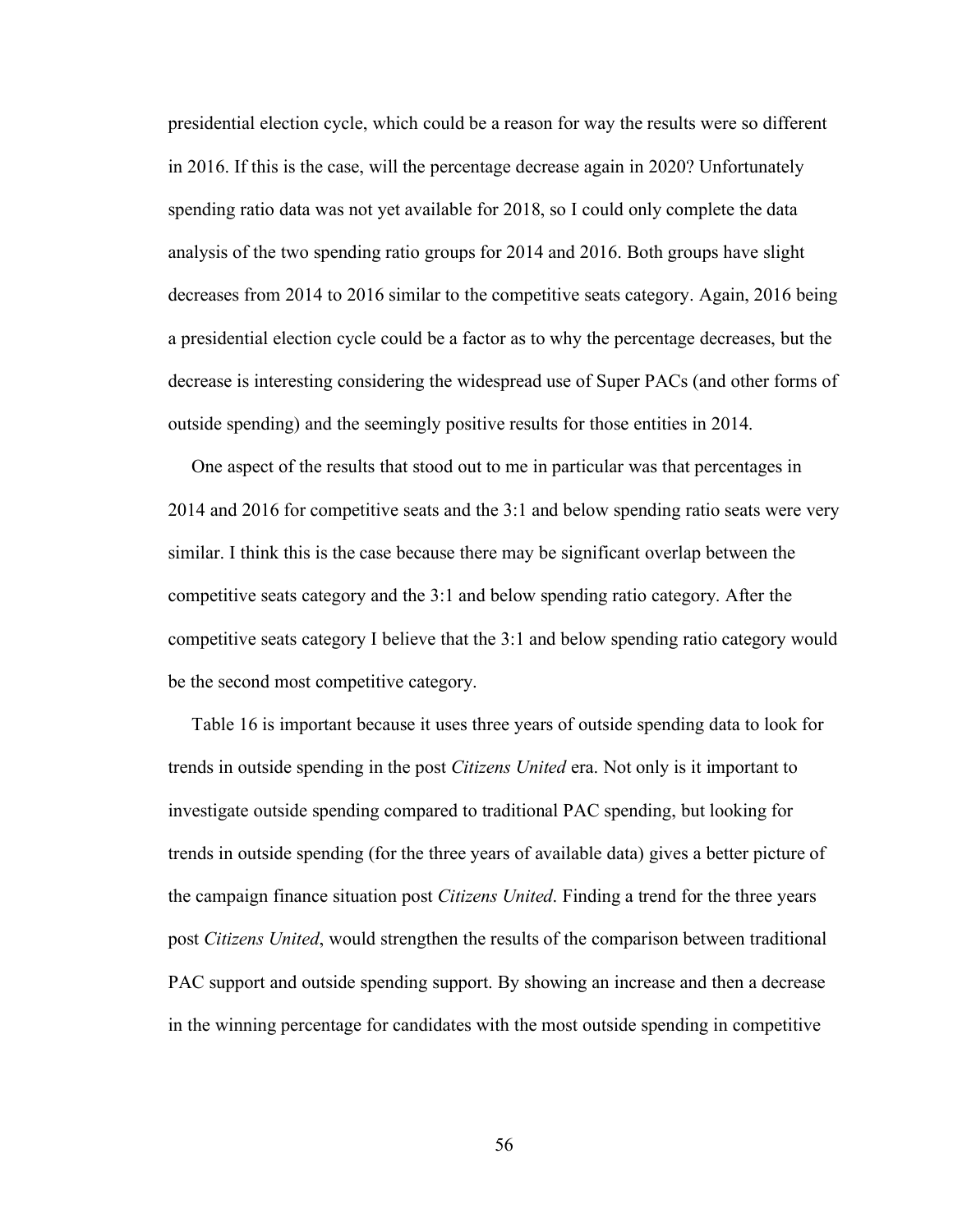races, the results show the importance of unique characteristic of election cycles to influence electoral outcomes.

 I became curious about the percentages of races (in the categories I was studying) where the incumbent party retained the seat. I was interested in this because I noticed that often when the incumbent lost, they had less outside spending support than the challenger. I choose to look at incumbent party rather than strictly incumbent candidate because one of the categories is open seats, therefore there are no incumbents in those races.

|                                 | 2006                                                                            | 2006                                                                        |
|---------------------------------|---------------------------------------------------------------------------------|-----------------------------------------------------------------------------|
|                                 | What percentage of the races did<br>the candidate with more PAC<br>support win? | What percentage of the races<br>did the incumbent party retain<br>the seat? |
| <b>Open Seats</b>               | 83.8%                                                                           | 80%                                                                         |
| <b>Competitive Seats</b>        | 60.6%                                                                           | 55.7%                                                                       |
| 7:1 and below<br>spending ratio | 84.3%                                                                           | 83.1%                                                                       |
| 3:1 and below<br>spending ratio | 77.8%                                                                           | 76%                                                                         |

| Table | -18 |
|-------|-----|
|-------|-----|

 In 2006 the results show only a slight difference between the winning percentage of candidates with more PAC support and the incumbent party winning percentage, for opens seats, competitive seats and both spending ratio groups. The winning percentage for both PAC support and incumbent party are quite high in the open seat and spending ratio categories. It is interesting to note that again the percentages for the competitive seats were substantially less than the other categories. The incumbent party winning percentage was substantially lower for competitive seats, this is not surprising since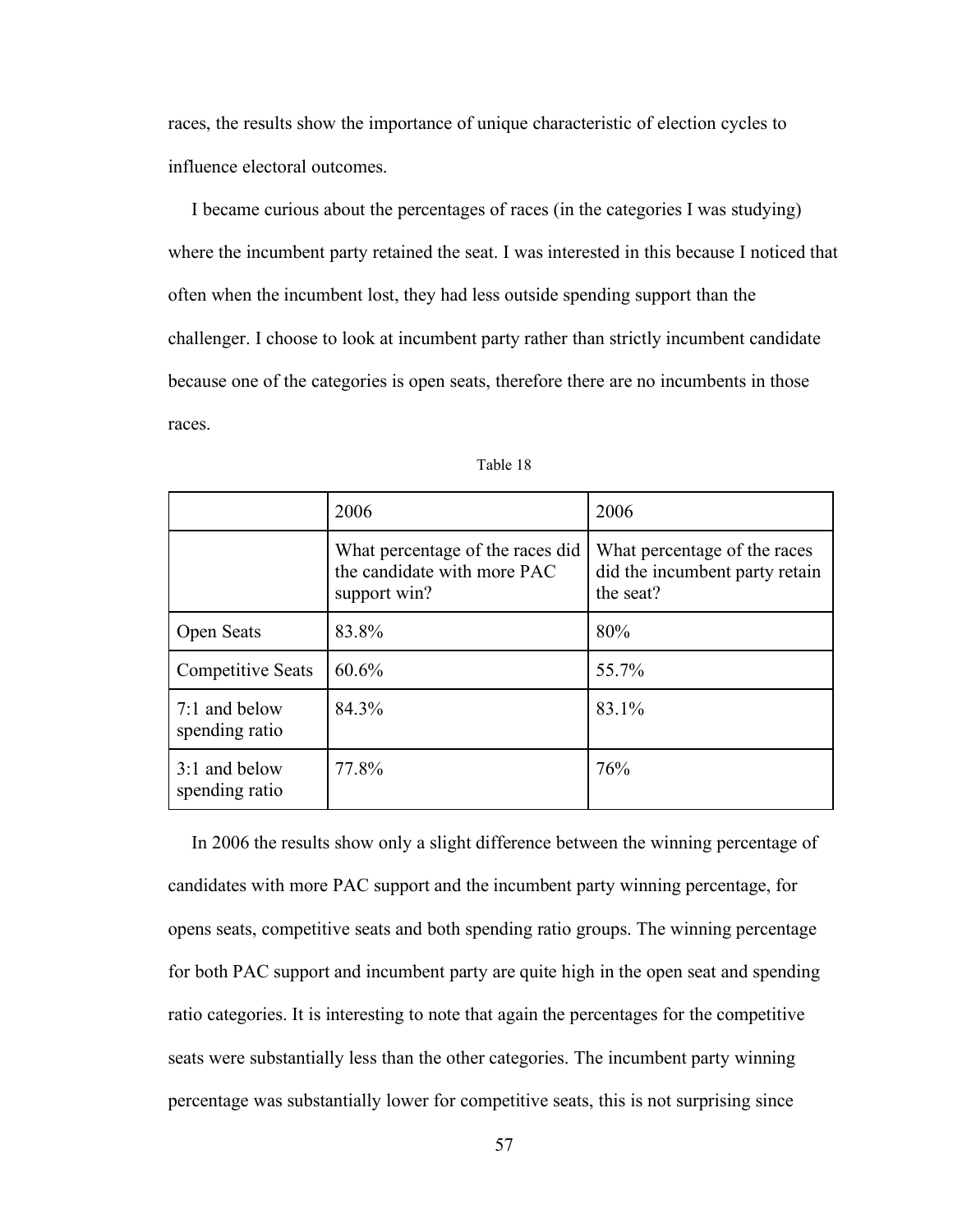competitive seats are often toss ups. The percentage of races where the candidate with more PAC support won are significantly lower in the competitive seats category than the other categories, I believe that is because there were many races where the incumbent (party) had less PAC support and lost. I believe this is to be expected because overall the incumbent usually has more PAC support (opensecrets.org) and usually wins the race (opensecrets.org). In all categories the PAC support winning percentage and incumbent party winning percentage are quite similar. For competitive seats, the PAC support winning percentage is 4.9 percentage points greater than incumbent party winning percentage, I would speculate that the difference (though not that exact number) represent the challengers who had more PAC support and won.

| abie |  |
|------|--|
|------|--|

|                                 | 2014                                                                                | 2014                                                                        |
|---------------------------------|-------------------------------------------------------------------------------------|-----------------------------------------------------------------------------|
|                                 | What percentage of the races did<br>the candidate with more outside<br>support win? | What percentage of the races<br>did the incumbent party retain<br>the seat? |
| <b>Open Seats</b>               | 68.3%                                                                               | 85.7%                                                                       |
| <b>Competitive Seats</b>        | 63.8%                                                                               | 55%                                                                         |
| 7:1 and below<br>spending ratio | $62.7\%$                                                                            | 85.7%                                                                       |
| 3:1 and below<br>spending ratio | 64%                                                                                 | 84.8%                                                                       |

 In 2014 the results show that the incumbent party winning percentage remains very high for races in the open seat and spending ratio categories. However, for competitive seats the incumbent party winning percentage is barely above 50% (nearly the same as 2006). Again I believe this is because the races in the competitive seats category are truly competitive, which would be expected to result in a larger percentage of challengers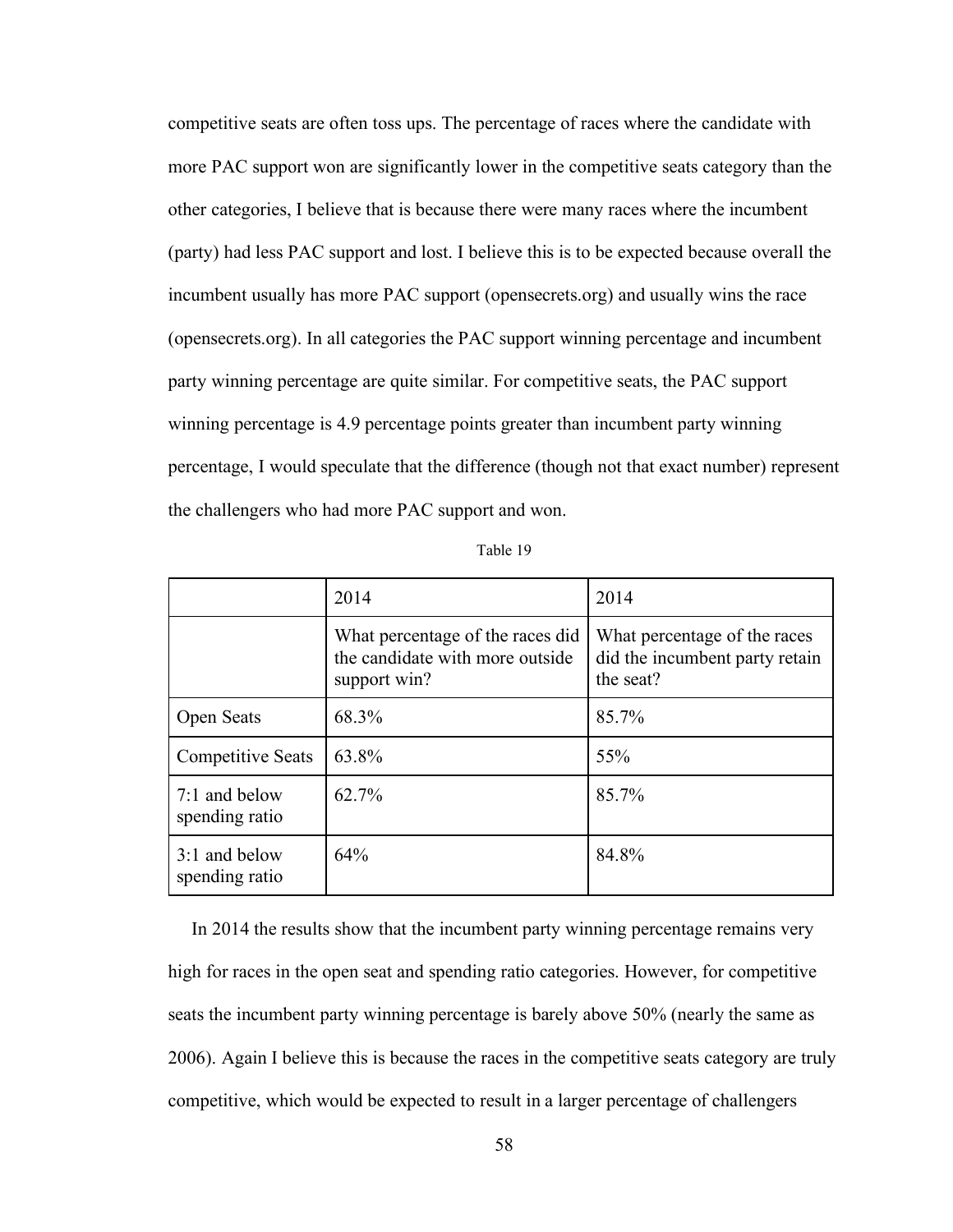winning than in the other categories. It is interesting that the candidates with more outside support had a greater winning percentage than the incumbent party in the competitive seats categories. In the other categories the incumbent party had a very high winning percentage, even though the winning percentage of candidates with the most outside support is around twenty percentage points lower. For the open seat and spending ratio categories, the incumbent party winning percentages were significantly greater than the winning percentage of the candidates with more outside support. This result shows that in those categories, incumbency is a greater indicator of success than outside support. However, it is very likely that in most races the incumbent party candidate had the most outside support.

| able <sup>1</sup><br>20 |
|-------------------------|
|-------------------------|

|                                 | 2016                                                                                | 2016                                                                        |
|---------------------------------|-------------------------------------------------------------------------------------|-----------------------------------------------------------------------------|
|                                 | What percentage of the races<br>did the candidate with more<br>outside support win? | What percentage of the races<br>did the incumbent party retain<br>the seat? |
| Open Seats                      | 75%                                                                                 | 90%                                                                         |
| <b>Competitive Seats</b>        | 55%                                                                                 | 75%                                                                         |
| 7:1 and below<br>spending ratio | 58.9%                                                                               | 88.4%                                                                       |
| 3:1 and below<br>spending ratio | 55.4%                                                                               | 85.1%                                                                       |

 In 2016 the incumbent party winning percentage is very similar to to the 2014 incumbent party winning percentage for the open seats category and both groups of the spending ratio category. Again the incumbent party winning percentage is significantly lower for the competitive seat races. However, the percentage has increased considerably form 2014, leaving a significant disparity between the winning percentage of the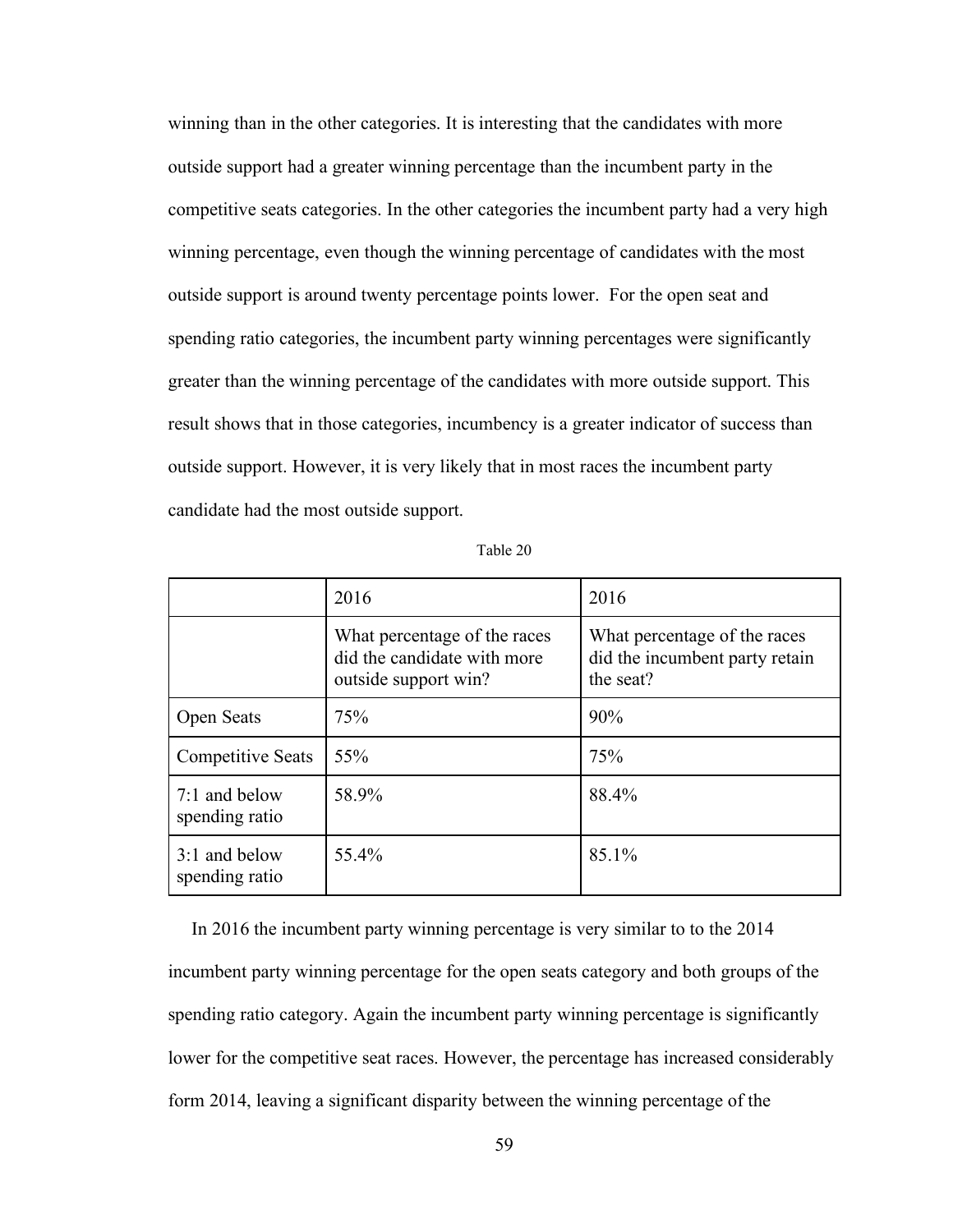candidates with more outside support than their opponents, and incumbent party winning percentage. The open seats category has the greatest outside support winning percentage and incumbent party winning percentage. Again, for the open seat and spending ratio categories, the incumbent party winning percentage was significantly greater than the winning percentage of the candidates with more outside support, showing that in those categories incumbency is a greater indicator of success than outside support. However, it is very likely that in many races the incumbent party candidate had the most outside support. Interestingly, for the competitive seats category the incumbent party winning percentage is much greater than the outside support winning percentage (this is very different than 2014). The 20 percentage point difference for competitive seats really stands out, it could potentially mean that in 2016 challengers had greater outside support than their incumbent opponents more than in previous election cycles, yet were less successful. There may be many reasons for the 20 percentage point difference for competitive seats in 2016, it could possibly be the result of 2016 being a presidential election, or a result of the individual characteristics of the competitive seat races in 2016.

|                                 | 2018                                                                                | 2018                                                                        |
|---------------------------------|-------------------------------------------------------------------------------------|-----------------------------------------------------------------------------|
|                                 | What percentage of the races<br>did the candidate with more<br>outside support win? | What percentage of the races did<br>the incumbent party retain the<br>seat? |
| Open Seats                      | 80%                                                                                 | 74%                                                                         |
| <b>Competitive Seats</b>        | 69.4%                                                                               | 47.2%                                                                       |
| 7:1 and below<br>spending ratio |                                                                                     |                                                                             |
| 3:1 and below<br>spending ratio |                                                                                     |                                                                             |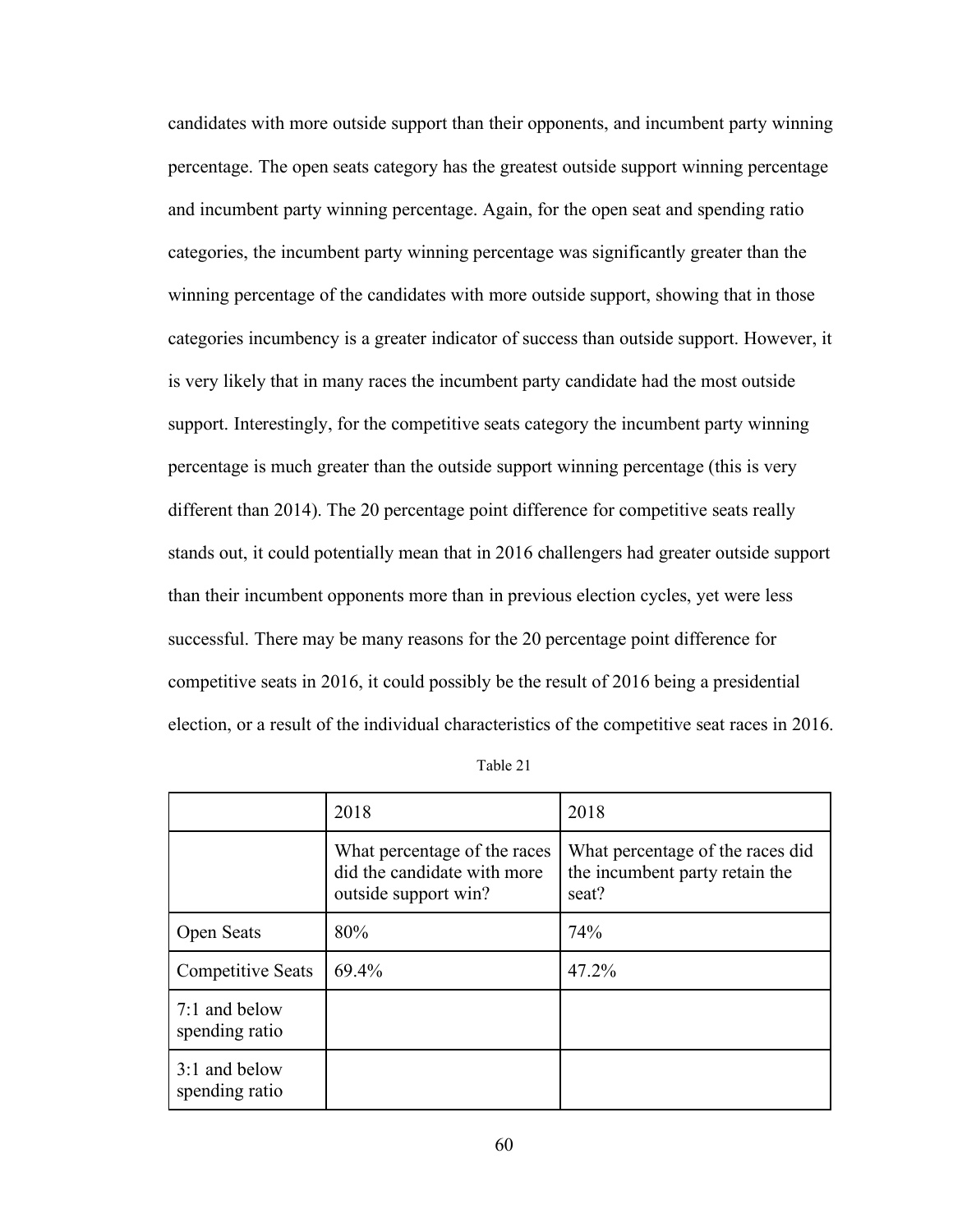In 2018, for open seats both the outside support winning percentage and the incumbent party winning percentage remain quite high. However, the outside support winning percentage is greater than incumbent party winning percentage which is different than 2014 and 2016. Again both percentages are significantly lower in the competitive seats category, with the incumbent party winning percentage being exceptionally lower. This may be because the 2018 midterms were the midterms in a president's first term which is a time when the president's party often loses many seats in the House of Representatives (McCarthy, 2017).

 It is not surprising that a number of the seats flipped were considered competitive seats, which would cause such a low incumbent party winning percentage in the 2018 competitive seat category. Because of the exceptionally low incumbent party winning percentage (for competitive seats) the outside support winning percentage was over twenty percentage points greater (nearly the opposite of 2016) showing that outside support could have played a significant role in helping challengers get their message to voters, contributing to their success. Unfortunately, for 2018 spending ratio data was not yet available so I could not answer the two questions in the table.

 Tables 17-20 are important because they look at similarities/differences between PAC or outside support and incumbent party winning percentage. The goal was to see if there were changes between the years and the within the categories. Financial support and incumbency are both factors that strongly influence electoral outcomes. The results show variance among years and categories, but the common theme is that competitive seats stand out compared to open seat and spending ratio seats. This reinforces the trend from among the many comparisons in this thesis that truly competitive seats should be looked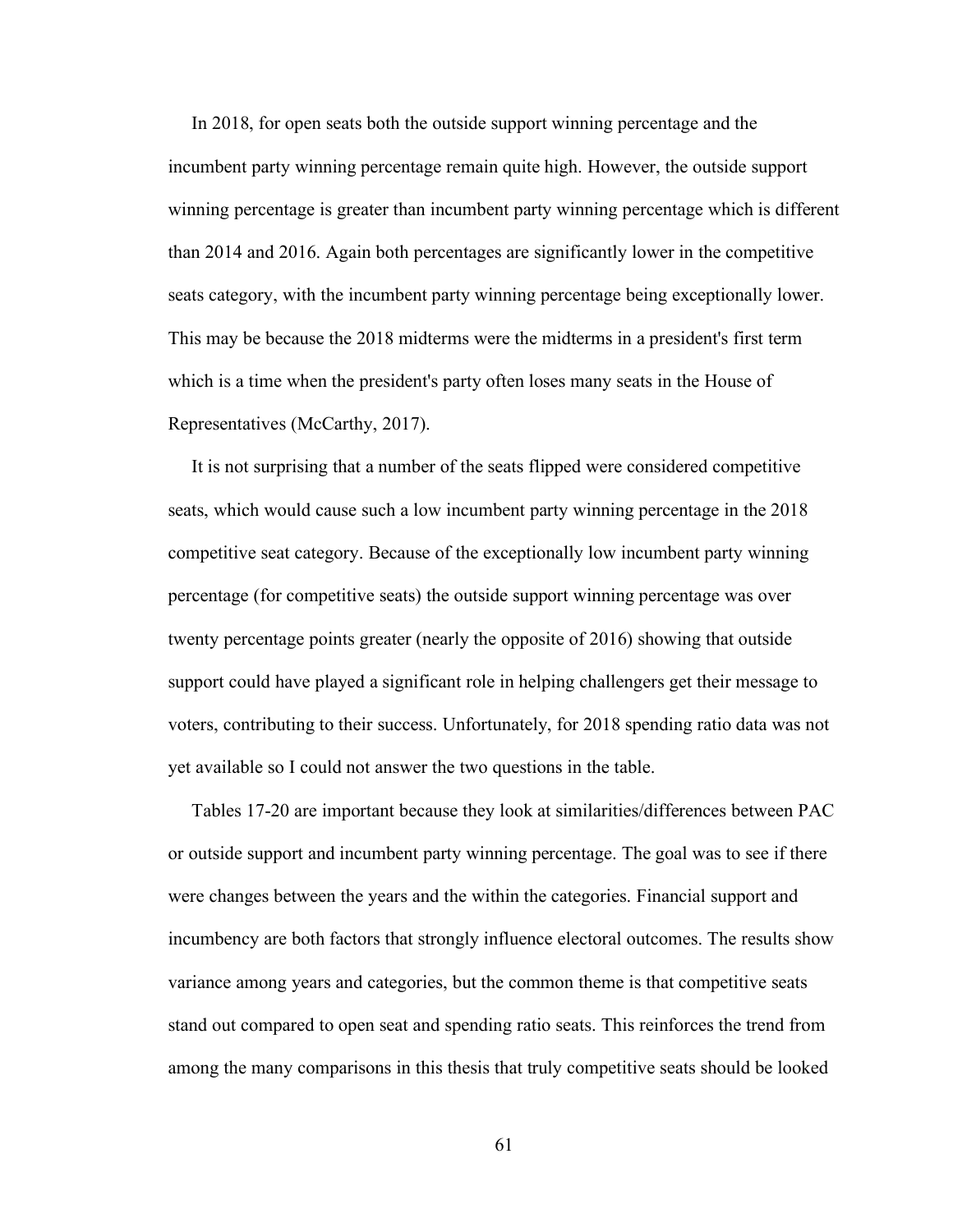at differently than the categories that included seats with a wide variety of

competitiveness.

|                                         | 2006                                                                                 | 2014                                                                                 | 2016                                                                                 | 2018                                                                                 |         |
|-----------------------------------------|--------------------------------------------------------------------------------------|--------------------------------------------------------------------------------------|--------------------------------------------------------------------------------------|--------------------------------------------------------------------------------------|---------|
|                                         | What<br>percentage of<br>the races did<br>the incumbent<br>party retain<br>the seat? | What<br>percentage of<br>the races did<br>the incumbent<br>party retain<br>the seat? | What<br>percentage of<br>the races did<br>the incumbent<br>party retain the<br>seat? | What<br>percentage of<br>the races did<br>the incumbent<br>party retain<br>the seat? | Average |
| <b>Open Seats</b>                       | 80%                                                                                  | 85.7%                                                                                | 90%                                                                                  | 74%                                                                                  | 82.4%   |
| Competitive<br><b>Seats</b>             | 55.7%                                                                                | 55%                                                                                  | 75%                                                                                  | 47.2%                                                                                | 58.2%   |
| $7:1$ and<br>below<br>spending<br>ratio | 83.1%                                                                                | 85.7%                                                                                | 88.4%                                                                                |                                                                                      | 85.7%   |
| $3:1$ and<br>below<br>spending<br>ratio | 76%                                                                                  | 84.8%                                                                                | 85.1%                                                                                |                                                                                      | 81.9%   |

Table 22

 For the open seat and spending ratio categories there is an increase for incumbent party winning percentage from 2006 to 2014 and 2014 to 2016. For competitive seats there is a slight decrease from 2006 to 2014 and then a dramatic increase from 2014 to 2016. Overall, the competitive seat percentages are less than the open seat and spending ratio races. Data were only available for open seats and competitive seats in 2018, for which both decreased dramatically. As I wrote below the previous table, I would speculate that the incumbent party winning percentages dropped dramatically in 2018 because it was the midterm of a president in their first term, which is an election cycle where the president's party usually does poorly. While there is some up and down, the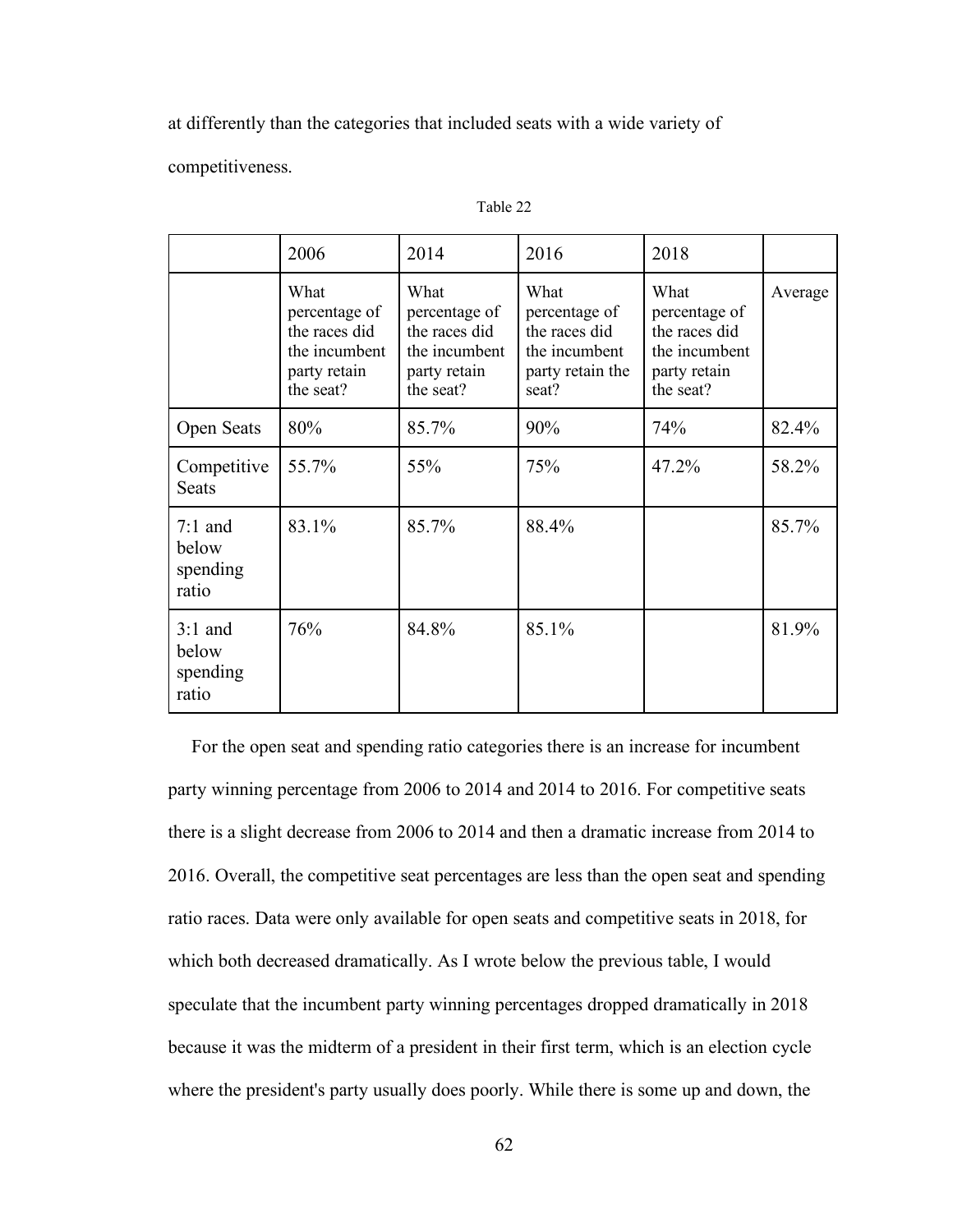incumbent party winning percentage in competitive seat races remains far below that of the other categories, implying that incumbency provides less of an advantage in those races, and therefore outside spending support could have a greater impact.

 Campaign finance is one of many aspects of American politics. In this thesis I investigated the impact of the *Citizens United* Supreme Court decision on electoral outcomes. *Citizens United* is one of a number of major campaign finance court decisions (which I described in the introduction and literature review chapters), whose impact is fiercely debated. My research looks at the possible impacts of the decision on strictly U.S. House of Representatives races, which was narrowed to three categories: open seats, competitive seats, and spending ratio (which was divided into two groups). I compared the winning percentages of the candidates (in individual races) with the most PAC support, to the candidates with the most outside spending support, from four election cycles: 2006, 2014, 2016, 2018. I investigated the impact of outside spending in U.S. House of Representatives compared to the role of traditional PAC support, so see if outside spending was more aligned with winning candidates than traditional PAC support.

 I believe that the key point from my findings is that outside spending was more aligned with winning candidates than PAC spending in the races in the competitive seats category. However, there was no significant difference in winning percentage for the open seats and spending ratio seats. The races in the competitive seats category were all truly competitive, whereas the races in the other categories greatly varied. Therefore, the outside spending was having an impact on electoral outcomes in those races that were truly competitive. While the number of U.S. House of Representatives races each election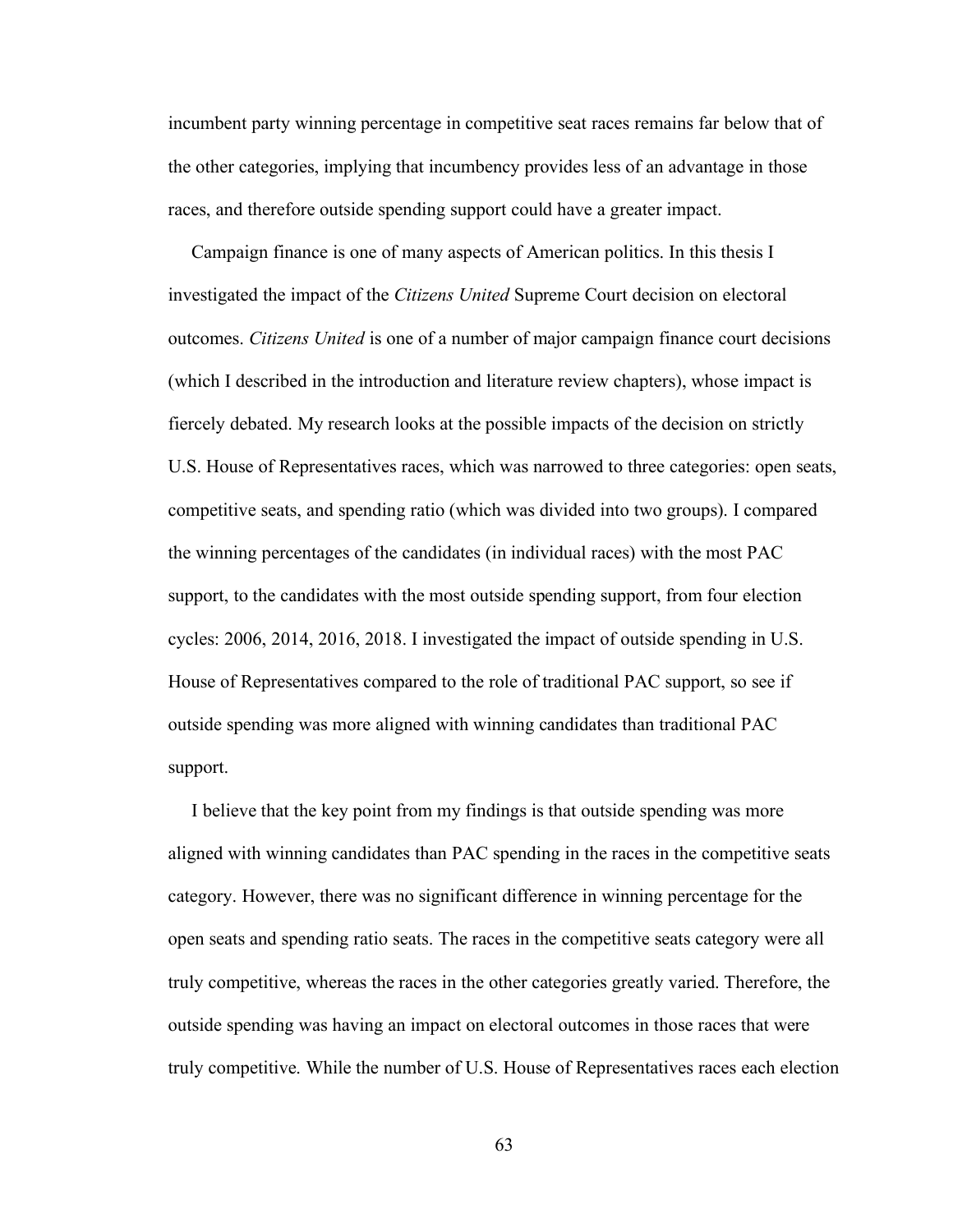that are truly competitive is small, they significantly affect the overall composition of the U.S. House of Representatives, because most races are not competitive because one candidate has a large advantage due to a number of factors. The ability of outside spending to be a major factor in determining electoral results, makes *Citizens United* a significant Supreme Court decision in shaping the role of money (specifically outside spending ) in U.S. House of Representatives elections.

#### Hypotheses

After reviewing the results of the data analysis I formed two hypotheses.

### Hypothesis 1

Super PACs (and other forms of outside spending) make it easier to inject large sums of money into U.S. House of Representatives races to support challengers; however, incumbent party reelection rates in open seat races and spending ratio races did not change substantially between 2006 and 2014.

 There are a couple of reasons why I believe this to be the case. First, the changes made to U.S. campaign finance law by the *Citizens United* decision (and the subsequent creation and proliferation of Super PACs) reduced the barriers to spending large sums of money on political campaigns. Since there is less regulation of Super PACs than other political organizations like traditional PACs, Super PACs are seen as a better vehicle to influence elections. There are many factors that influence and determine the outcome of an election. Due to the incumbency advantage the incumbent will often be favored. Which means that the challenger will need all the help they can get (especially financial) to have a legitimate chance at winning. The creation and proliferation of Super PACs brought about a new way (with minimal limitations) for donors to help challengers.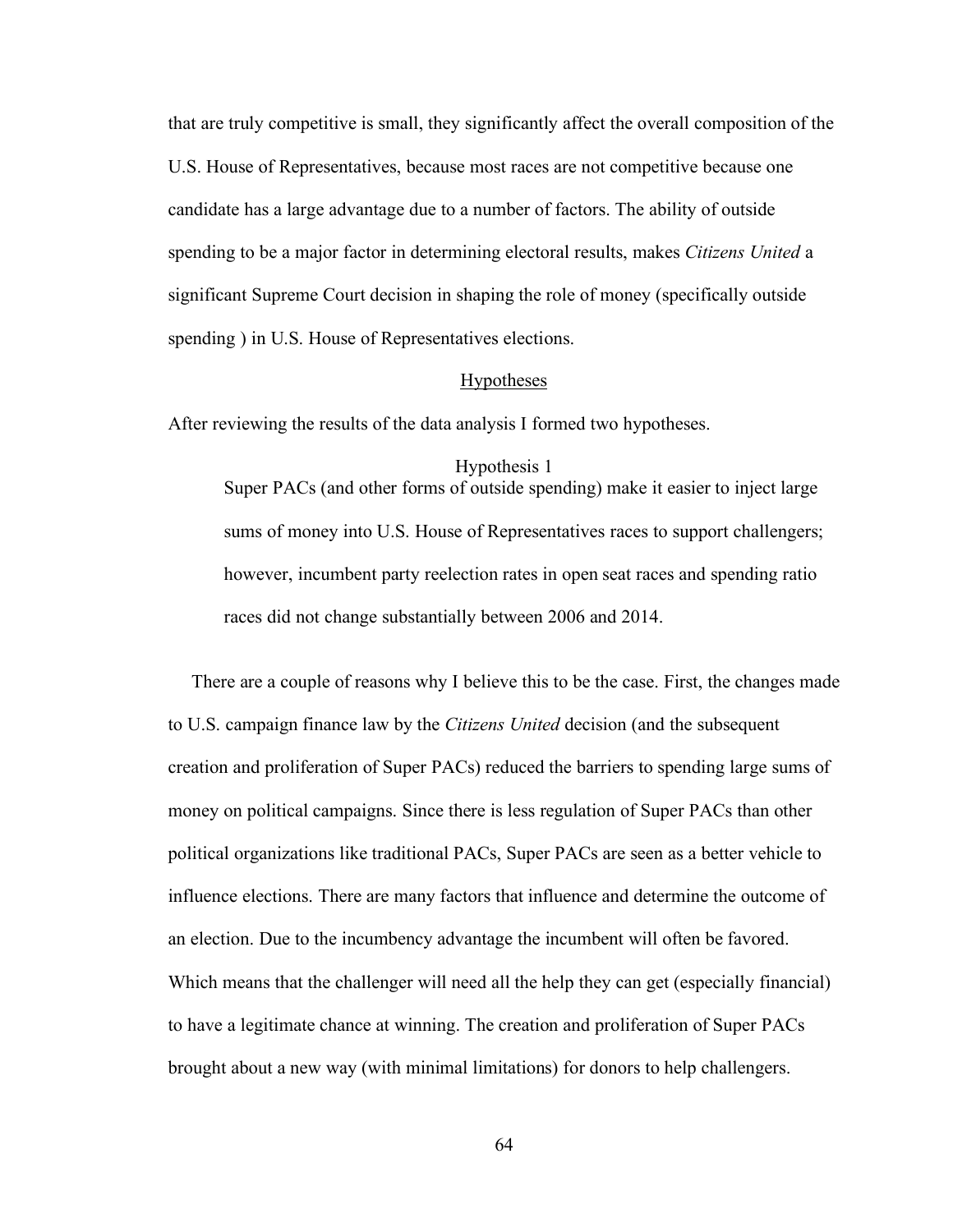The data results show a lower winning percentage for candidate with more outside support in 2014 than PAC support in 2006, but incumbent party winning percentage is relatively similar. This led me to believe that substantially more money was being spent to support challengers in 2014, but their winning percentage was not much better than in 2006. The significant changes to U.S. campaign finance law, mainly the creation and proliferation of Super PACs in 2014 which did not exist in 2006, means most of that support was most likely going through Super PACs.

#### Hypothesis 2

In races that are truly competitive, having more outside spending support can give a challenger a substantial boost, helping them unseat an incumbent. However, in races that are not truly competitive having more outside support does not substantially help a challenger unseat an incumbent.

 Outside support matters most in races that are truly competitive. Comparing 2006 to 2014 (PAC support to outside spending) in the categories with races varying in competitiveness (open seat and spending ratio categories) the candidates with more outside support had lower winning percentages than PAC support in 2006 in respective categories. However, the winning percentage increased in the competitive seats category. As the saying goes "Money in politics does not matter until it matters." In those competitive races every last dollar of financial support can impact the race, making that support all the more important. But in races that are either non-competitive or barely competitive, after a certain point, each extra dollar has little impact on the electoral outcome of the race. In some situations one candidate may have such an advantage that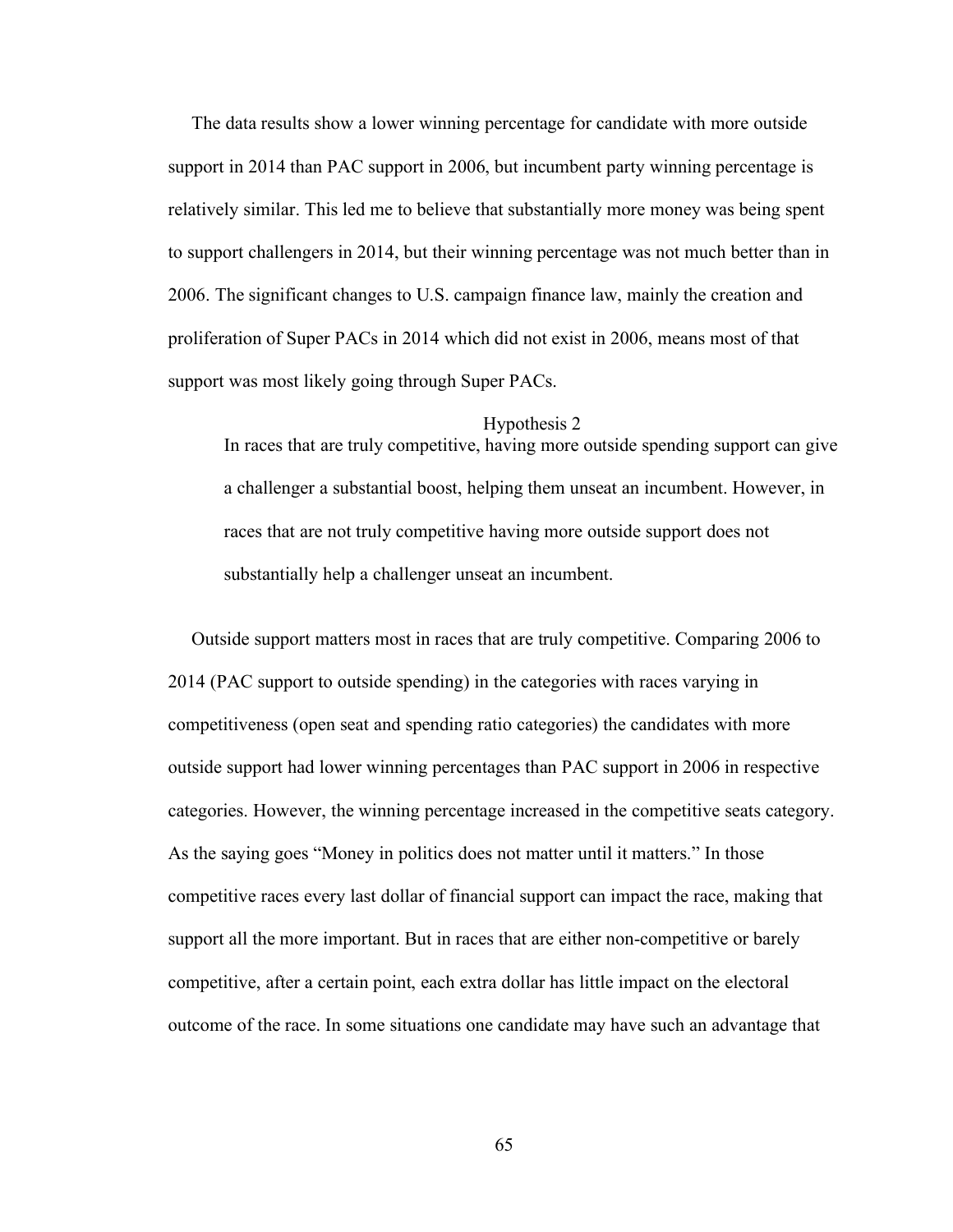no matter how much financial support the disadvantaged candidate gets they still have no chance of winning.

 There are many factors that influence the outcome of an election. If a candidate only has the advantage of the outside support factor, while the other candidate has the advantage in numerous factors (incumbency, name recognition, party enrollment totals etc…) than having an advantage in outside support will not significantly increase that candidate's chances of winning (if at all). However, in truly competitive races, where the candidates are relatively even in terms of advantages in factors that influence elections, then having more outside spending can increase a candidate's chances of winning, more than having the most traditional PAC support.

### **Limitations**

 In this final section of the data analysis chapter I will outline limitations and weaknesses of my research, and unexpected results. The major limitation/weakness is that the data analysis was all done by hand. I am not knowledgeable in any type of statistical data analysis process, therefore it was all done by hand. This has multiple consequences, foremost human error in the transferring of data and calculations. Additionally, the lack of spending ratio data for 2018, meant that I could not see if there was any trend for more than two years in that category.

 The main unexpected result is that I thought open seats would be competitive, this is one reason why I chose that as one of the categories for my data analysis. But I learned that open seats greatly vary in their competitiveness, some are truly competitive, some are not competitive, and most are somewhere in the middle (Frazier, 2018). I expected the lack of an incumbent to be a major factor that would make these races competitive,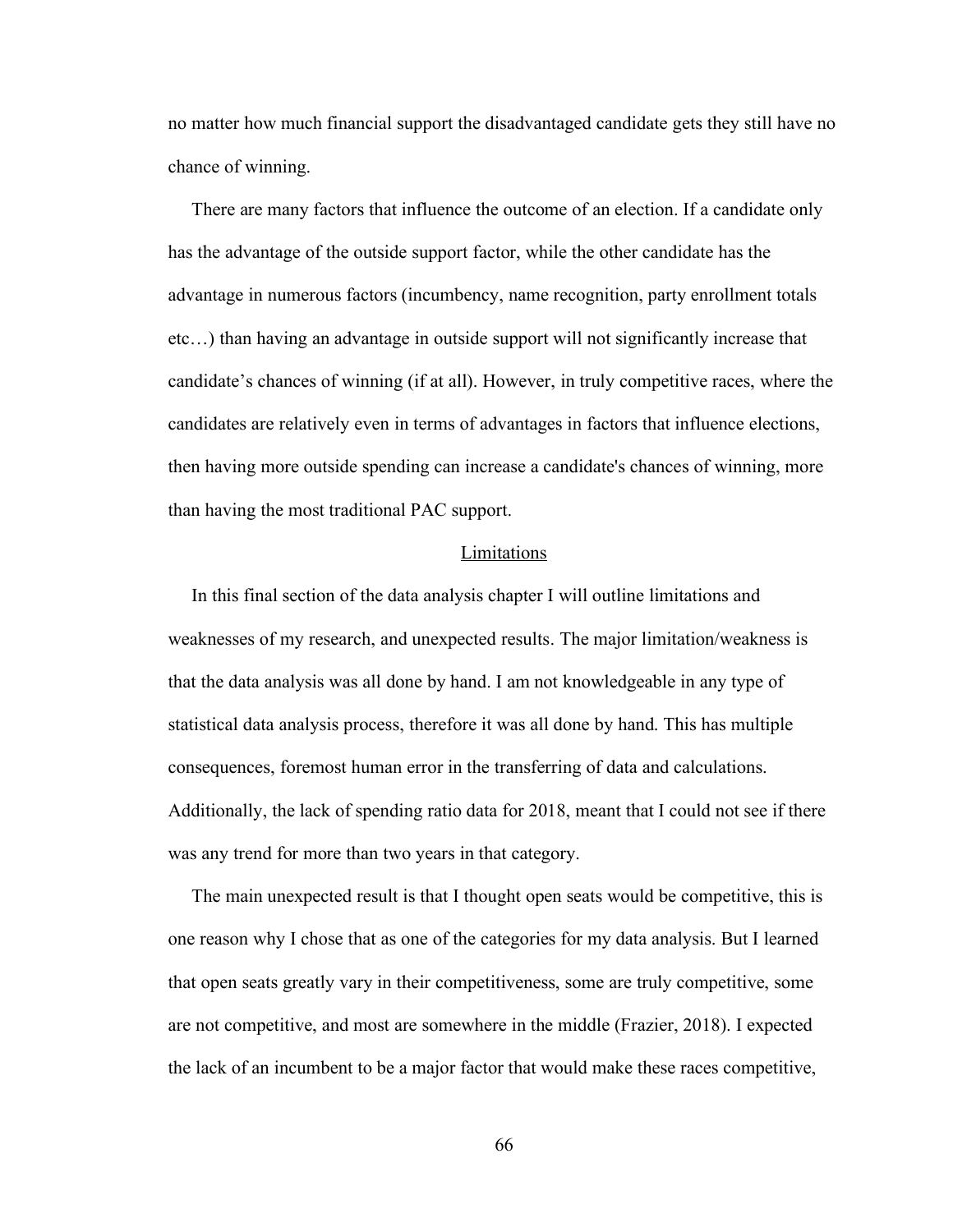however, I learned that many of the open seats were districts that were never competitive due to party breakdown of voter enrollment, therefore the incumbent party could easily retain the seat (Gonzales, 2013). The growing number of U.S. House of Representatives races that lack competitiveness is written about by Abramowitz, Alexander, and Gunning, in a 2006 study titled *Incumbency, Redistricting, and the Decline of Competition in U.S. House Elections.* They found that U.S. House of Representatives races are becoming less competitive overall because of internal migration, immigration, and ideological realignment. "Democratic districts have become more Democratic, Republican districts have become more Republican, and marginal districts have been disappearing as a result of powerful forces at work in American society" (Abramowitz, Alexander, and Gunning, 2006, p.77).

 Another unexpected result was that the winning percentage of the candidate with more outside support in competitive seat races decreased in 2016 but then dramatically increased in 2018 (to a percentage greater than 2014). It is possible that was a result of 2016 being a presidential election cycle, therefore it would be interesting to see what happens in 2020. Those

results really stood out to me, and I am confused as to what caused them.

 In my Data Analysis chapter I presented my results, and then discussed the results through comparisons. The comparisons are organized by year, question, or category. In most of the comparisons the open seats, and both spending ratio categories had similar results, while the competitive seats results were different. I believe this is because the open seats and spending ratio categories included races that greatly vary in their competitiveness, while the competitive seats category races are all truly competitive. In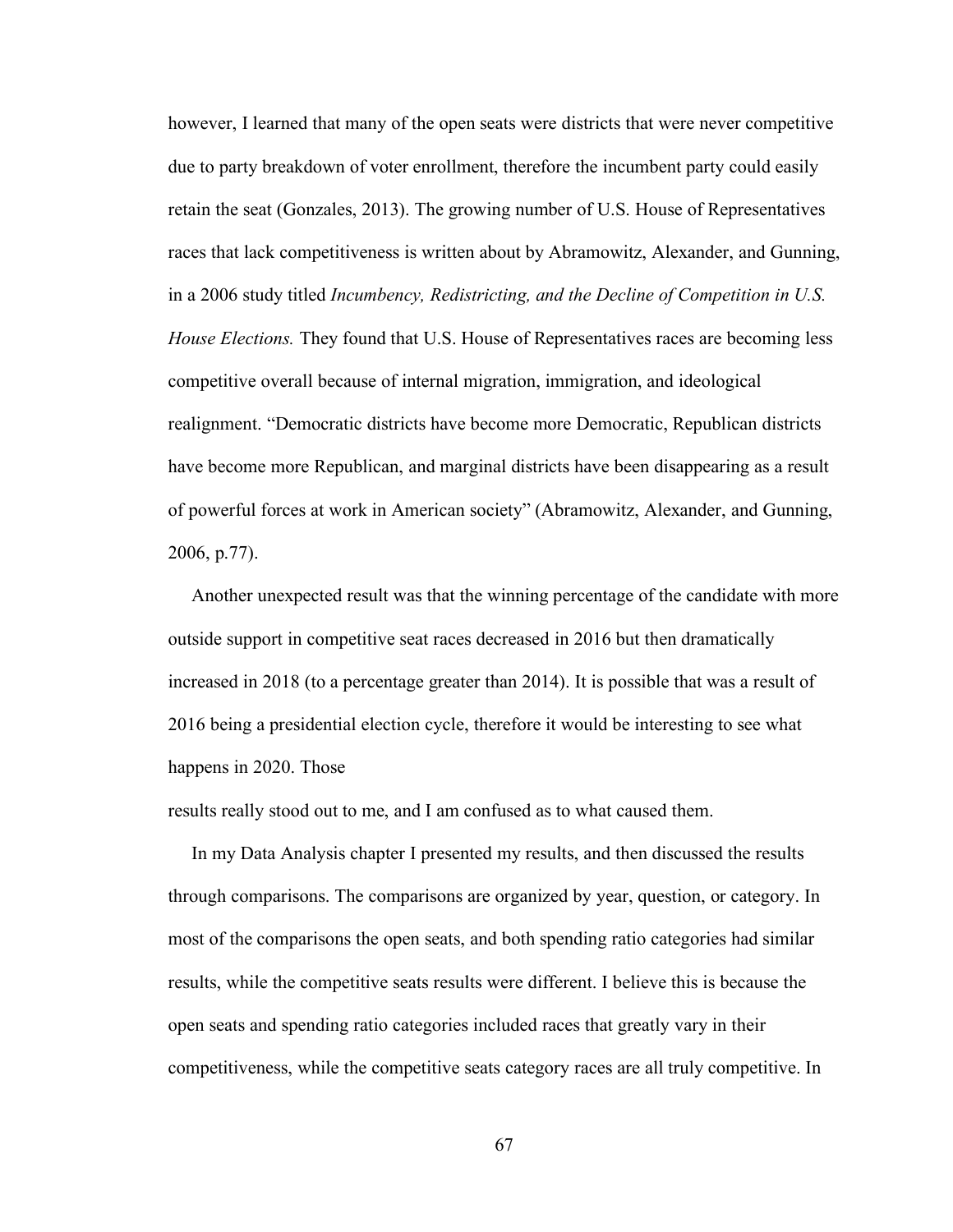the comparison between PAC support and outside support, the winning percentage would be greater for PAC support than outside support in the open seats and spending ratio categories, but greater for outside support in the competitive seats. For each comparison I discuss the results, importance, of the results, speculate about the results, and describe any unique characteristic of that particular election cycle. The discussion of the results leads to my two hypotheses, about outside spending helping challengers, and the ability of outside spending to play a crucial role in truly competitive races but being less effective in races where one candidate already has an overwhelming advantage. I finished the chapter with a discussion of limitations, weakness, and unexpected results.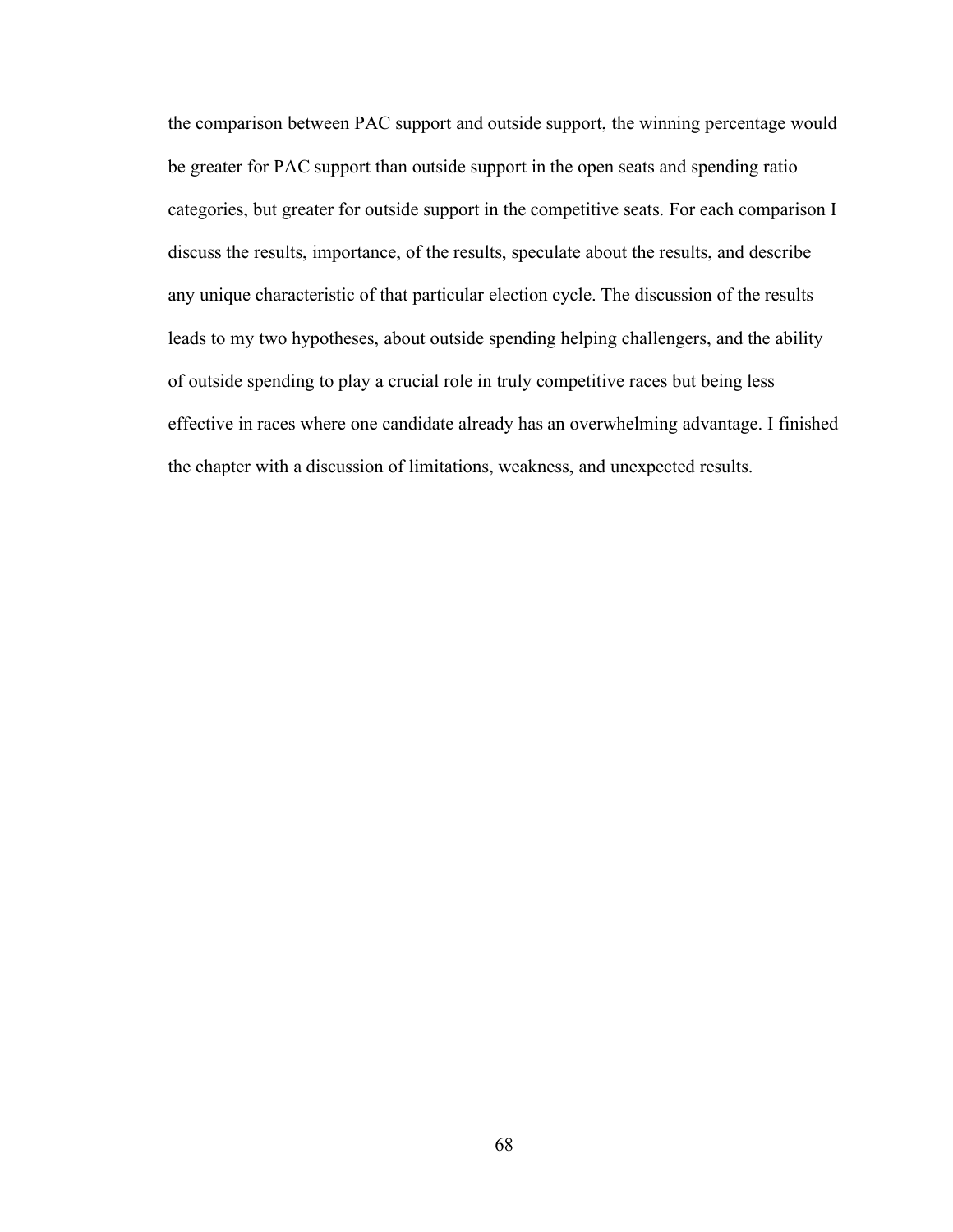## CHAPTER FIVE

## **CONCLUSION**

 In this thesis I investigated the impact of the *Citizens United* Supreme Court decision on electoral outcomes in U.S. House of Representatives races. My thesis question was, in House of Representatives races since the *Citizens United* decision, are the candidates with the most Super PAC, 501 (c) nonprofits, and 527 groups support (in individual races) winning more often than the candidates with the most traditional PAC funding in House of Representatives races before the *Citizens United* decision, comparing 2006 to 2014?

 I choose the topic of campaign finance and *Citizens United* because I am interested in the role that money plays in American elections. The *Citizens United* decision stands out because of the resulting creation and proliferation of Super PACs that allowed large sums of money to be injected into U.S. elections in support of and in opposition to, candidates and issues. Large donors can often have some degree of influence over politicians. Though Super PACs are not affiliated with a campaign, it is not difficult for candidates to find out who is financing advertisements for them or against their opponents. In some cases, Super PACs are run by former staffers (or even family members) of a candidate that they are supporting (opensecrets.org, 2017).

 I analyzed campaign finance data to answer three questions: What percentage of the races did the candidate with more PAC support win? What percentage of the races did the candidate with more outside support win? What percentage of the races did the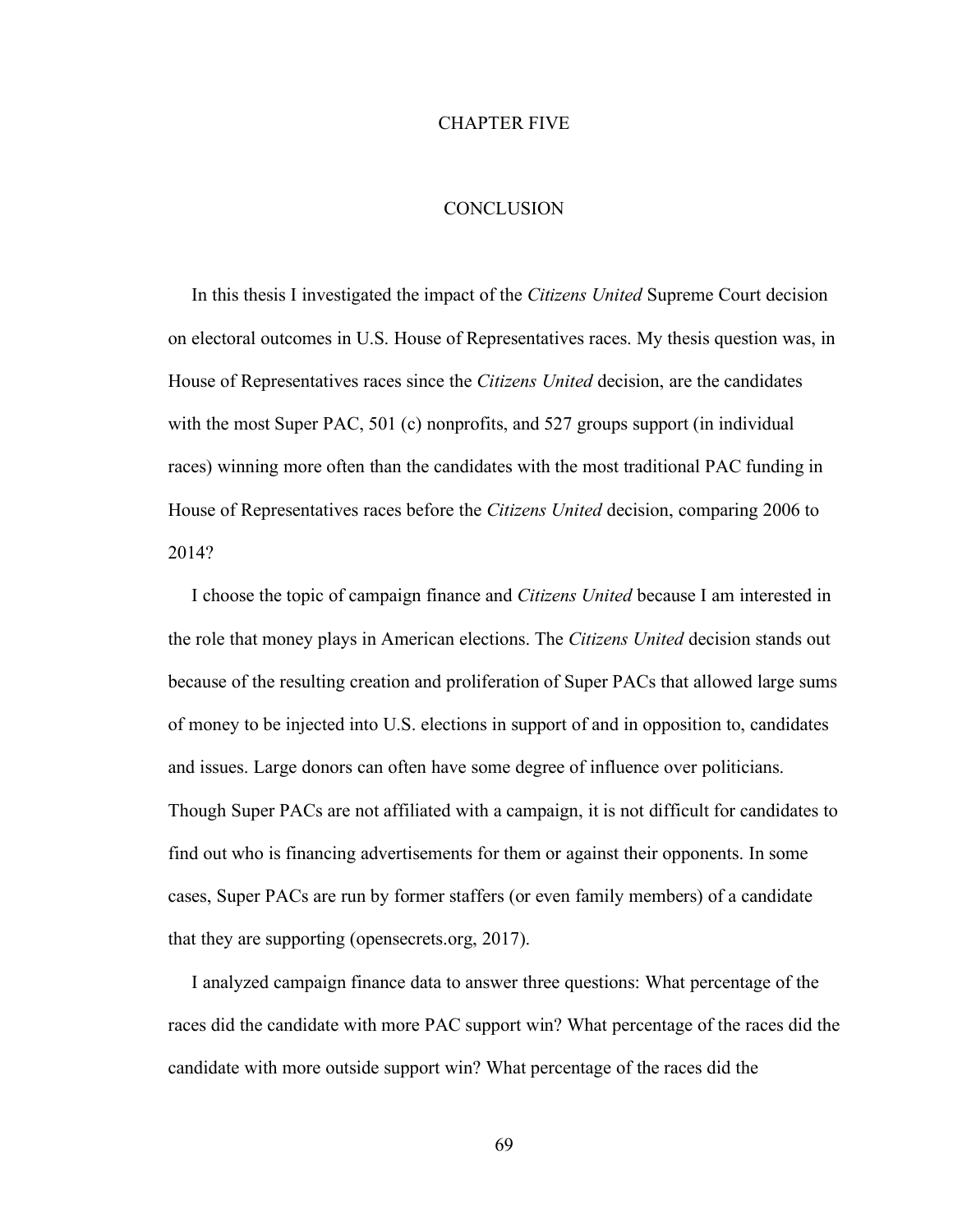incumbent party retain the seat? There were three categories of House races: open seat races, competitive races, and spending ratio races. The goal was to investigate a possible change in winning percentage from PAC support to outside spending support, by comparing the winning percentages from candidates with the most PAC support to candidates with the most outside support.

 The results from the data analysis were different for the competitive seat races than the open seat races and spending ratio races. This is because the competitive seat races were all truly competitive, while the other two categories were made up of seats varying in competitiveness. When comparing PAC support in 2006 to outside support in 2014, the results showed that in the competitive races the candidates with more outside support did win more than the candidates with more traditional PAC support, however, for the other categories there was actually a decrease in winning percentage. The comparison of PAC support in 2006 to PAC support in 2014 showed that in competitive races PAC support was less aligned with winning candidates, but more aligned in the other categories. Comparing 2014 PAC and outside support showed that outside support was more aligned with winning candidate than PAC support in competitive races, but the opposite was true in the other categories. The overall trend of outside support (2014, 2016, 2018) was an increase in winning percentage in open seats, while decreasing and then increasing in competitive seats. There were very mixed results for the incumbent party winning percentage comparisons. In some cases, the outside spending winning percentage was greater than the incumbent party winning percentage, but in other cases it was the opposite. The results really varied depending on the category and the year.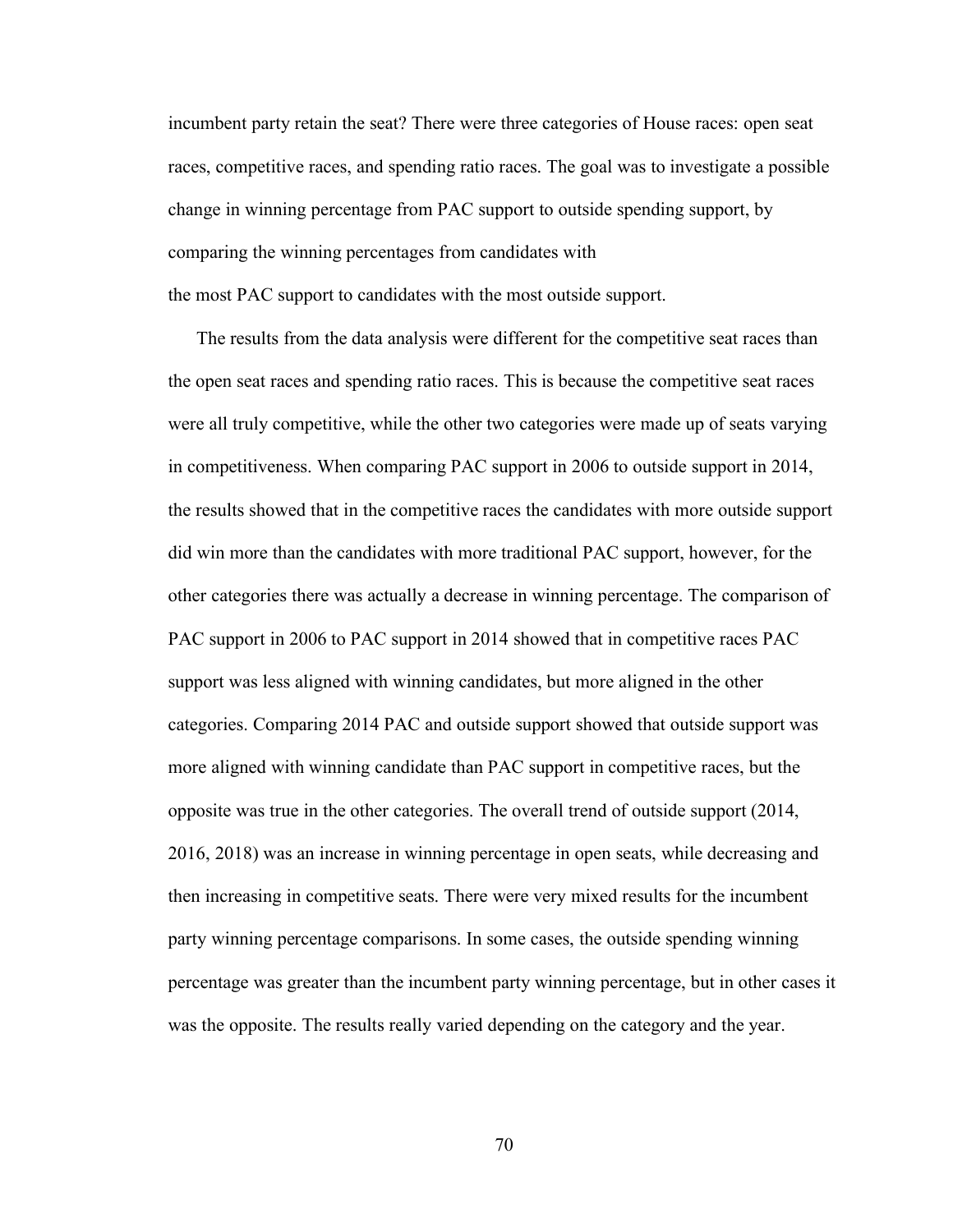To address my thesis question, I believe the best answer from the data analysis results is that in truly competitive races the candidates with more outside support have a greater winning percentage than the candidates with more traditional PAC support, in midterm elections (2014 and 2018). In 2016 the winning percentage for candidates with the most outside support was actually lower than PAC support in 2006, it is possible that 2016 is different because it was a presidential election. In open seat races and spending ratio races however, there was no significant change in winning percentage.

 The results led me to form two hypotheses. The first hypothesis is about the ability of outside spending to benefit challengers more so than incumbents. Incumbents almost always have large financial "war chest." However, the deregulated nature of outside spending (particularly Super PACs) may benefit challengers by allowing large sums of money from various organizations or donors to be spent in support of challengers, improving their chance of success on election day. The second hypothesis is about the effect of having more outside support than an opponent. Having more outside support can help a challenger unseat an incumbent, more so than having more traditional PAC support, but only in truly competitive races. In races that are not truly competitive having the advantage in only the outside spending factor does not provide a substantial boost. In races in which both candidates are evenly matched, having more outside support can increase a challenger's chances of winning the race. Both hypotheses point to ways in which the *Citizens United* decision can impact electoral outcomes in U.S. House of Representative races.

 Since it is very expensive to run federal political campaigns in the U.S., campaign finance play a major role in the overall election process. The larger funders can have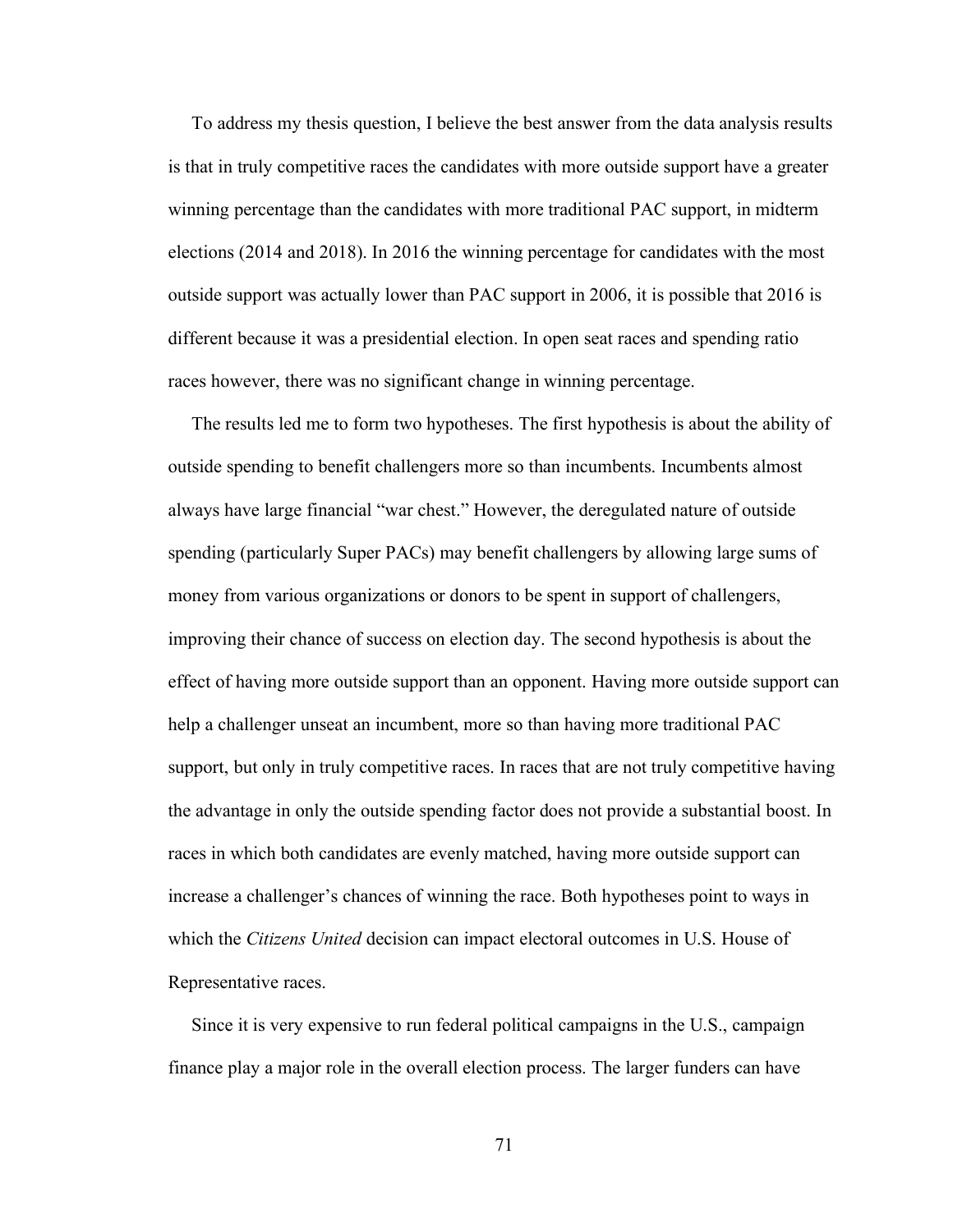influence over politicians. The *Citizens United* Supreme Court decision stands out because it held that the First Amendment allows corporations, non-profits, and labor unions, to provide independent expenditures to promote or attack political candidates, without government restrictions, thus effectively overturning a number of previous campaign finance Supreme Court rulings. The impact of the resulting creation and proliferation of Super PACs (which can raise an unlimited amount of money from corporations, unions, non-profits, and individuals) to spend on elections advocating for or against candidates, is what I investigated in this thesis.

 My data analysis results show the potential impact of the *Citizens United* decision on U.S. House of Representatives races. The increase in the winning percentage of candidates with the most PAC support compared to most outside spending support (but only in competitive races) shows that the *Citizens United* decision appears to have in some ways had an impact on electoral outcomes in U.S. House of representative races. By impacting actual electoral outcomes the *Citizens United* decision appears to have increased the strength and influence of outside spending on elections. The outside spending that goes through Super PACs is often large contributions from individuals, corporations, or labor unions. This means that these organization may gain more influence in American politics. The ability of political donors to gain influence over politicians leading to corruption, was one reason for the implementation of an extensive set of campaign finance regulations in the U.S., in the first place.

 The so what question asks why is my thesis important. It is important because it investigates how a major Supreme Court campaign finance decision can impact elections across the country. These are House of Representatives elections, sending members to the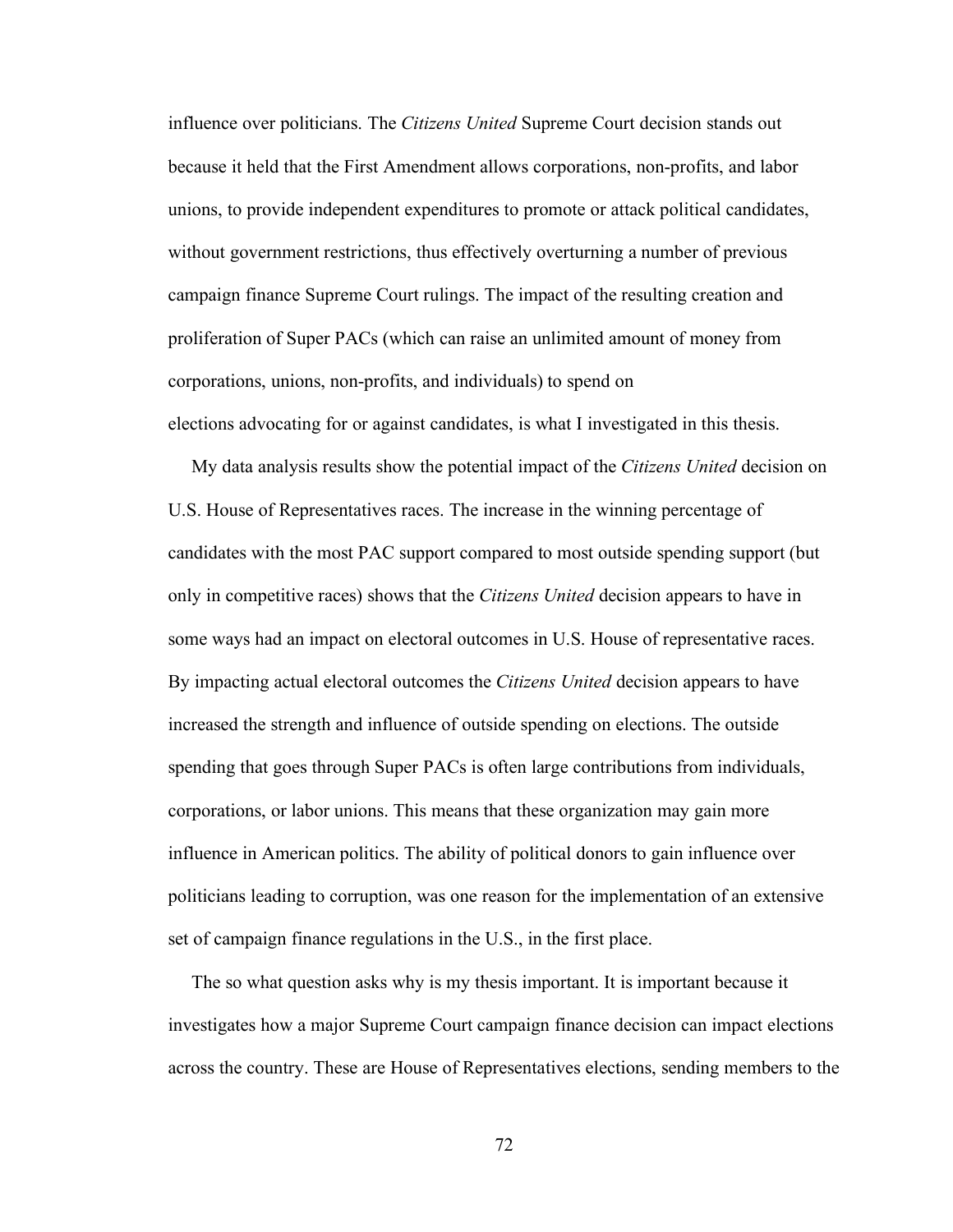House that will write policy that affects Americans across the country. Therefore, changing campaign finance law can cause a chain reaction impacting all aspects of the American political system. To investigate how the changes brought about by the *Citizens United* decision may be having real impacts on electoral outcomes is important because its looks at how Supreme Court campaign finance decisions can impact elections, in turn affecting the outcomes of those elections.

 After reviewing my data analysis process and the results I found a number of directions for future research, questions unanswered, and big picture questions. Directions for future research include more specific data analysis questions. For example, in Tables 16-20 I compare the results from two questions, PAC support and outside spending support to incumbent party winning percentage. Those questions could be combined, to find the success of incumbent party candidates with the most PAC support or outside spending support. Combining the questions to create a more specific category of races could be a way to more clearly determine the success of those incumbent party candidates with more PAC support or more outside support. The same could be done with challengers to see how challengers with more outside support or PAC support compared to challengers with less of that kind of support than their incumbent opponent.

 Another direction for future research would be using different House race categories. I used three categories: open seats, competitive, and spending ratio (which was broken into two groups, 7:1 and below and 3:1 and below). First, the spending ratio could be narrowed to 2:1 or even 1:1, the narrower the category gets the more competitive the races would be expected to be. In my data analysis the results showed the most impact on the competitive seats races, therefore narrowing the spending ratio category would be a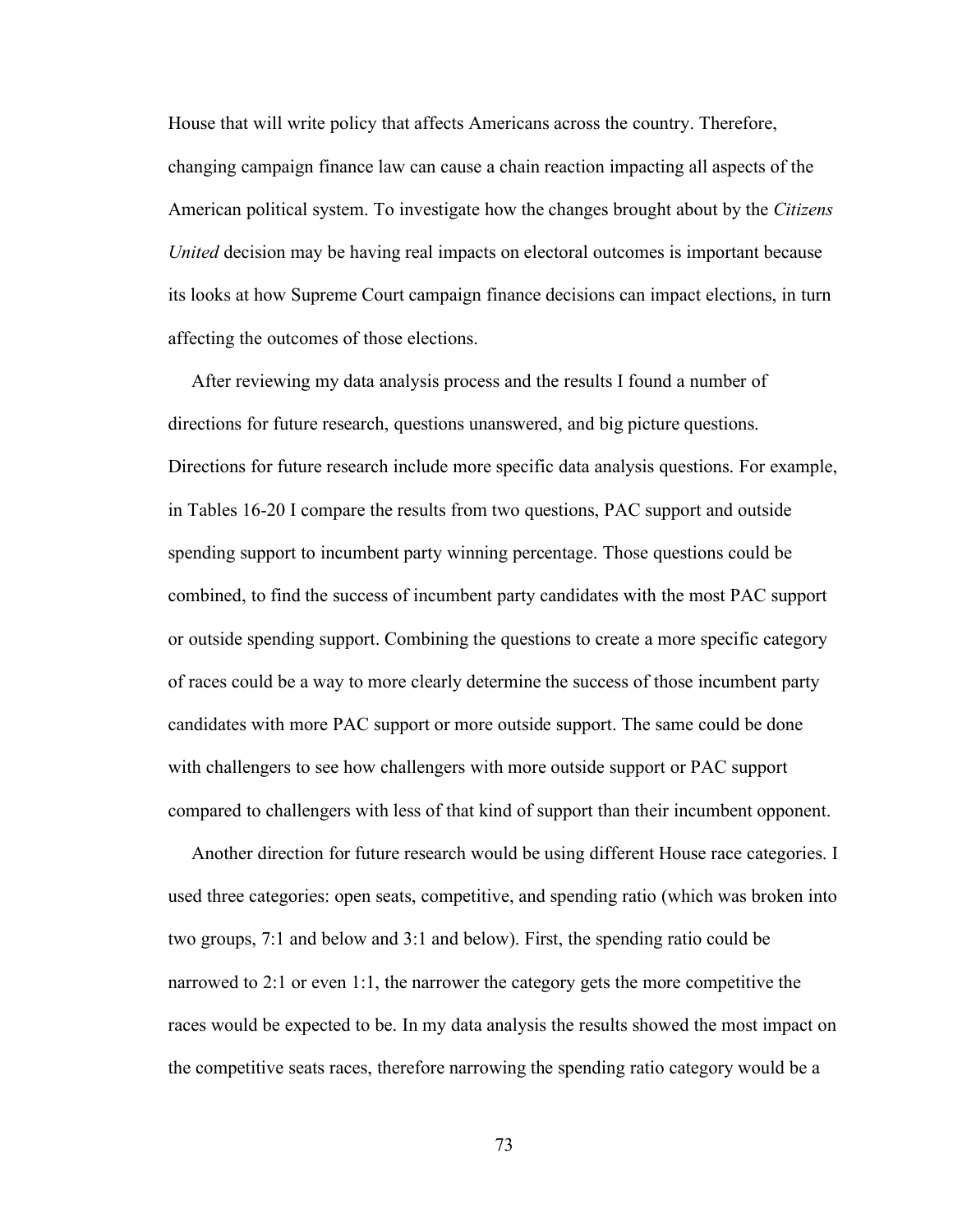different way to create a category of predominantly competitive races. Additionally, other categories would include political affiliation. Looking at the political parties separately could be used to investigate the relationship of each political party with PAC and outside spending, and to see their success at holding and/or flipping seats based on outside spending.

 A different direction for future research would be using data from future elections. In certain parts of the data analysis, the results were much different in 2016. I speculated that this could be because 2016 was a presidential election cycle, while all the other election cycles I analyzed were midterms. The 2020 elections are looming on the horizon, which will be a presidential year. It would be interesting to see if the results for 2020 would be similar to 2016, if so, that would put more weight behind the speculation that presidential elections impact electoral outcomes in regard to outside spending differently than midterm elections. Alternatively, the 2020 results might not be similar to 2016, but could still be very different from the midterm election cycles studied. Studying future elections would help to solidify trends in the data results, or if results varied, would show how the unique characteristic of each election cycle impacts the spending which can in turn impact electoral outcomes.

 I end this conclusion chapter, and therefore my thesis, with some big picture questions about campaign finance and *Citizens United* in relation to my thesis. First, did the *Citizens United* decision really help challengers? Future research could more closely investigate this question. Second, what could be the role of outside spending in the 2020 election? It will be interesting to see data from the 2020 election cycle on outside spending and winning candidates. Third, while the *Citizens United* decision appears to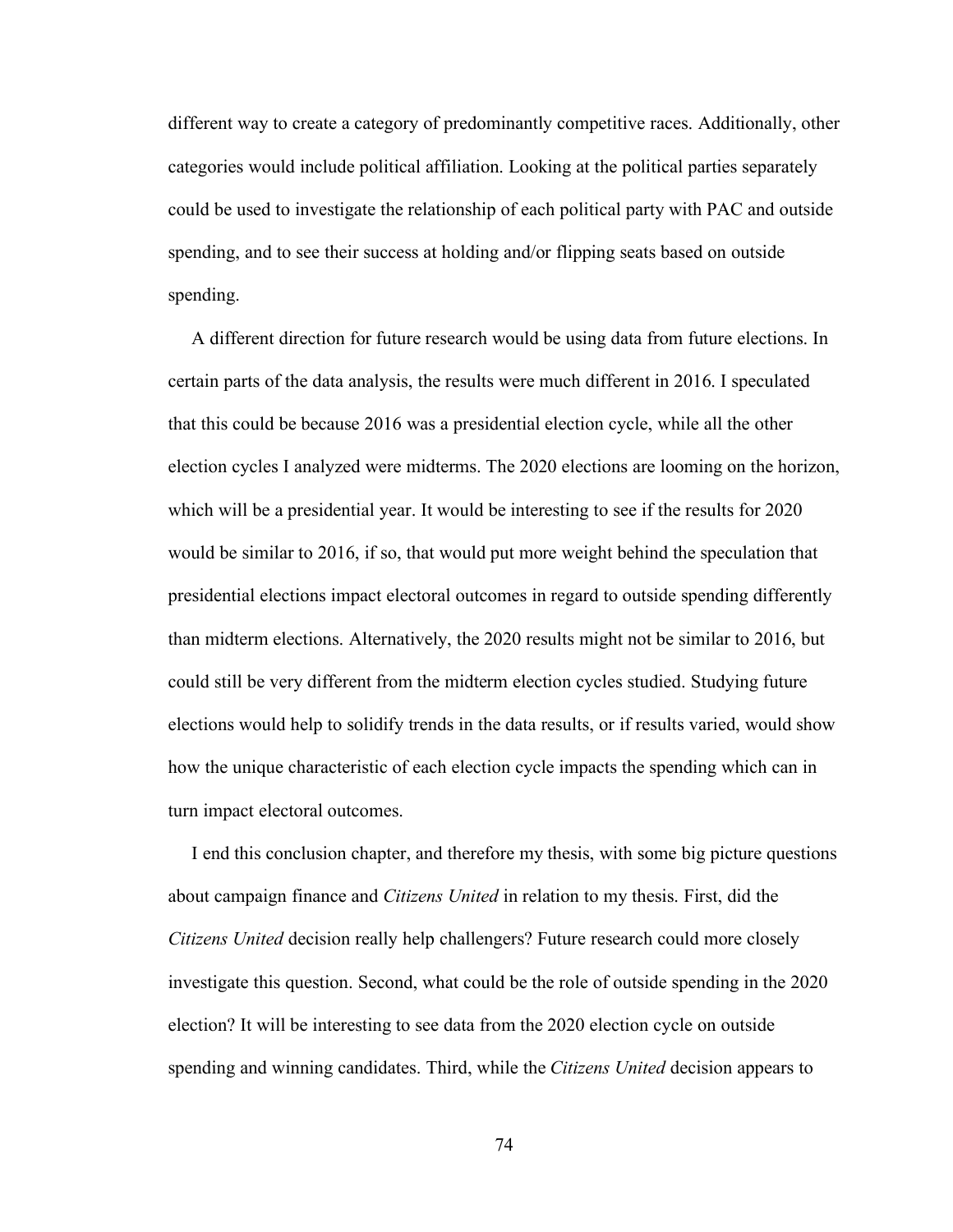have helped challengers who are already competitive, what are the prospects for it to increase the number of competitive races, through boosting challenger's chances of winning? Fourth, how does the impact of outside spending compare to unique electoral characteristics? The are many factors that impact electoral outcomes, with outside spending being just one factor, and different factors can be more important in different election cycles. Fifth, will there be congressional action to address outside spending and the *Citizens United* decision? There is a substantial amount of discontent over the amount of outside spending in U.S. elections by the public, but so far there does not seem to be much concern in Congress. Sixth, Could outside spending play a greater role in less competitive races in the future? All of these questions could lead to future research. But for now the *Citizens United* decision will remain to some degree an influencing factor in U.S. House of Representatives races. The extent of the impact of the *Citizens United* decision will continue to be researched and investigated.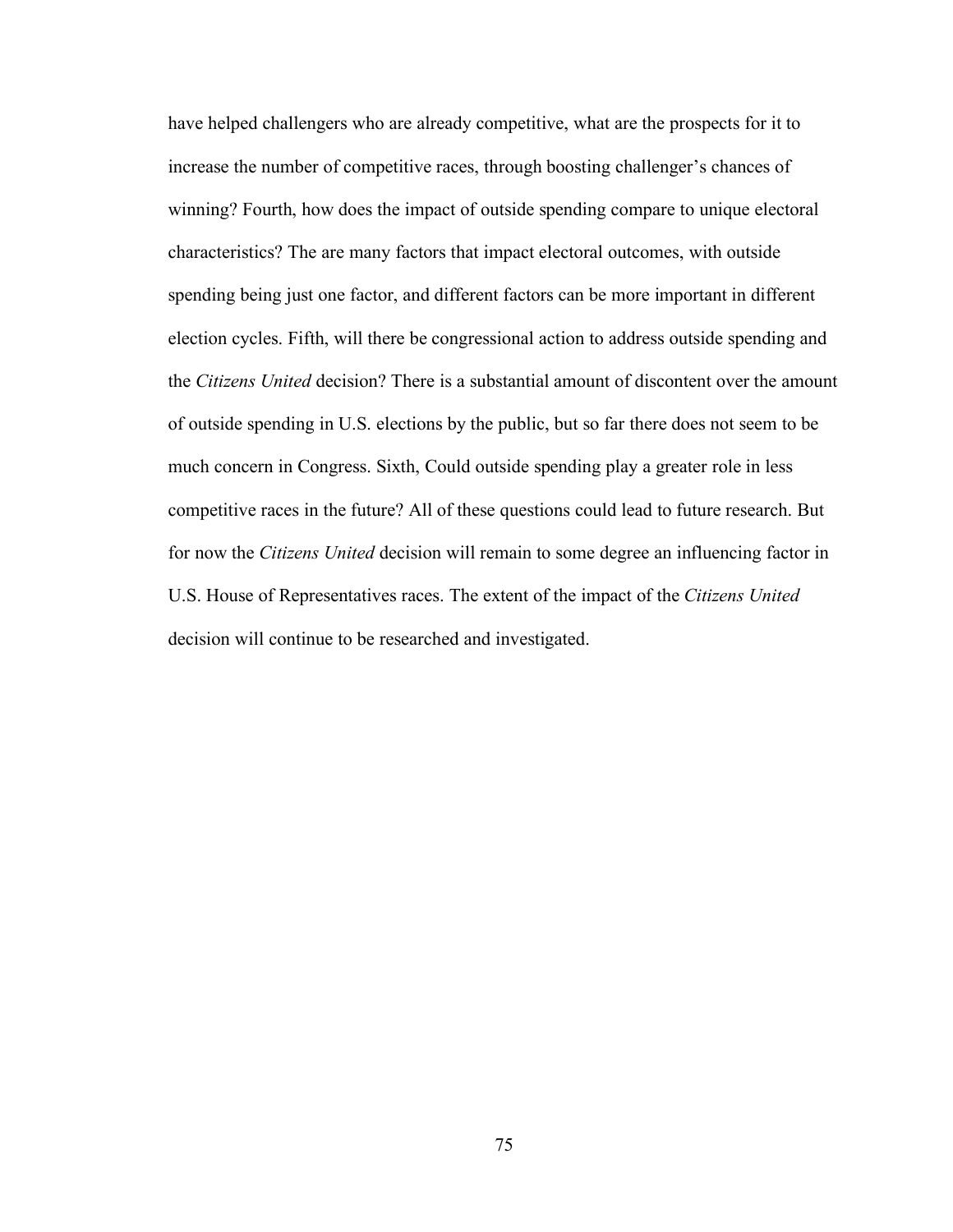## BIBLIOGRAPHY

- 2014 Outside Spending, by Candidate. (n.d.). Retrieved from https://www.opensecrets.org/outsidespending/summ.php?cycle=2014&disp=C&t ype=H
- Abraham, J. (2010). SAVING BUCKLEY: CREATING A STABLE CAMPAIGN FINANCE FRAMEWORK. Columbia Law Review,110(4), 1078-1122. Retrieved from http://www.jstor.org.prxy4.ursus.maine.edu/stable/27806642
- Abramowitz, A., Alexander, B., & Gunning, M. (2006). Incumbency, Redistricting, and the Decline of Competition in U.S. House Elections. The Journal of Politics, 68(1), 75-88. doi:10.1111/j.1468-2508.2006.00371.x
- Alexander, B. (2005). Good money and bad money: Do funding sources affect electoral outcomes? Political Research Quarterly, 58(2), 353-358. doi:http://dx.doi.org.prxy4.ursus.maine.edu/10.1177/106591290505800214
- Americans' Views on Money in Politics. (2015, June 02). Retrieved from https://www.nytimes.com/interactive/2015/06/02/us/politics/money-in-politicspoll.html? r=0&mtrref=undefined&gwh=5FE8CFF21006DA07F705F35B8B355 F72&gwt=pay
- Ashworth, Scott. "Campaign Finance and Voter Welfare with Entrenched Incumbents." The American Political Science Review, vol. 100, no. 1, 2006, pp. 55–68. JSTOR, JSTOR, www.jstor.org/stable/27644331.
- Austin v. Michigan Chamber of Commerce. (n.d.). Oyez. Retrieved March 23, 2019, from https://www.oyez.org/cases/1989/88-1569
- Beckel, M. (2012, November 30). Drug lobby gave \$750,000 to pro-Hatch nonprofit in Utah's U.S. Senate race – Center for Public Integrity. Retrieved from https://publicintegrity.org/federal-politics/drug-lobby-gave-750000-to-pro-hatchnonprofit-in-utahs-u-s-senate-race/
- Behind the Candidates: Campaign Committees and Outside Groups. (2017, December 6). Retrieved from https://www.opensecrets.org/pres16/outside-groups
- Bipartisan Campaign Reform Act of 2002. (2014, November 25). Retrieved from https://www.law.cornell.edu/wex/bipartisan\_campaign\_reform\_act\_of\_2002
- Britannica, T. E. (2010, February 11). Soft money. Retrieved from https://www.britannica.com/topic/soft-money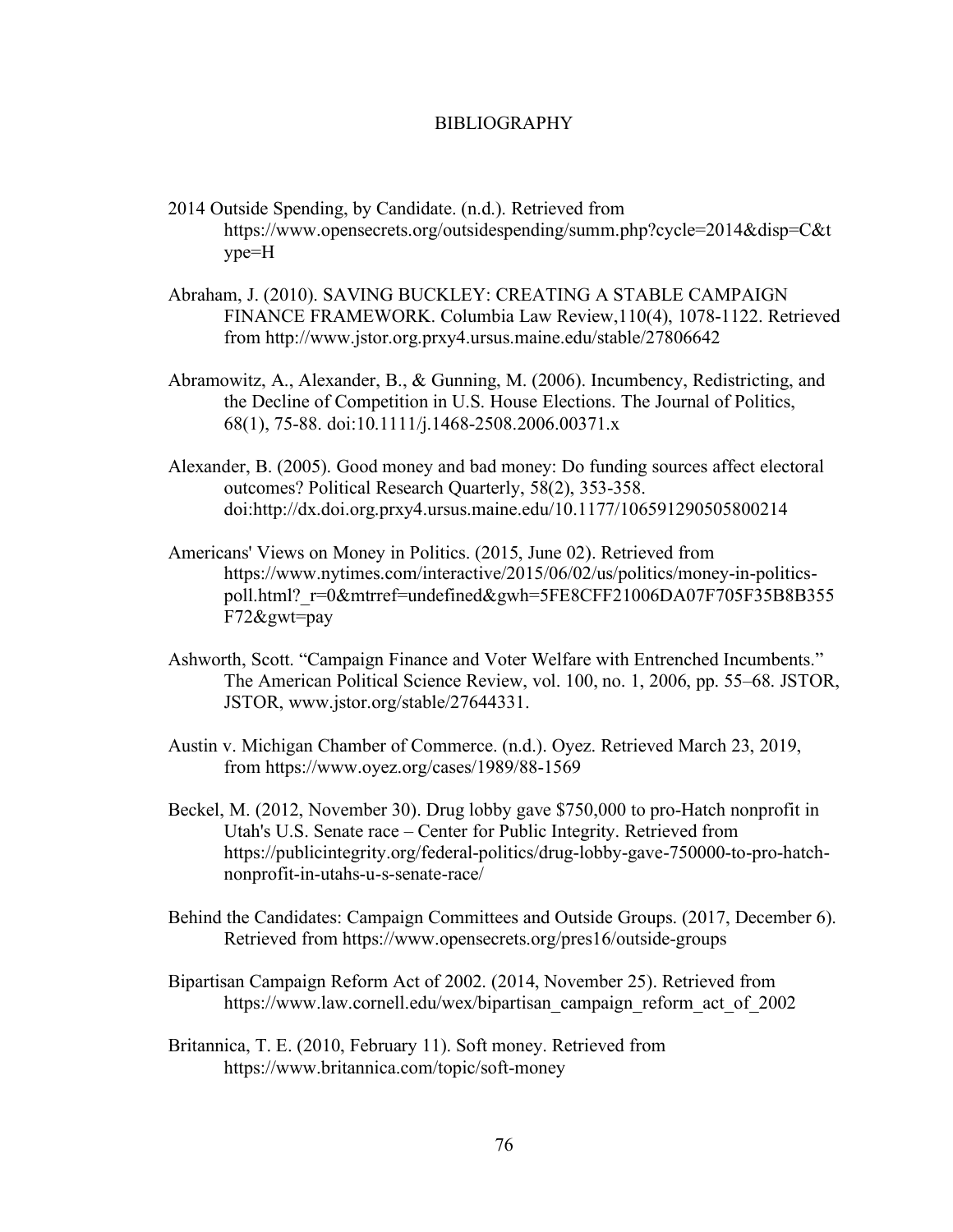- Buckley v. Valeo. (n.d.). Oyez. Retrieved March 23, 2019, from https://www.oyez.org/cases/1975/75-436
- Center for Politics. (n.d.). Mission & History. Retrieved from http://www.centerforpolitics.org/about.html
- Citizens United v. FEC. (2015, October 21). Retrieved from https://campaignlegal.org/cases-actions/citizens-united-v-fec
- Citizens United v. Federal Election Commission. (n.d.). Oyez. Retrieved March 23, 2019, from https://www.oyez.org/cases/2008/08-205
- Dowling, C. M., & Miller, M. G. (2016). Experimental evidence on the relationship between candidate funding sources and voter evaluations. Journal of Experimental Political Science, 3(2), 152-163. doi:http://dx.doi.org.prxy4.ursus.maine.edu/10.1017/XPS.2016.5
- Duignan, B. (2019, March 07). Citizens United v. Federal Election Commission. Retrieved from https://www.britannica.com/event/Citizens-United-v-Federal-Election-Commission
- Dwyre, Diana. "Campaign Finance Deregulation in the United States: What Has Changed and Why Does It Matter?" The Deregulatory Moment?: A Comparative Perspective on Changing Campaign Finance Laws, edited by Robert G. Boatright, University of Michigan Press, Ann Arbor, 2015, pp. 33–70. JSTOR, www.jstor.org/stable/10.3998/mpub.8083157.5.
- Exemption Requirements Political Organizations | Internal Revenue Service. (n.d.). Retrieved From https://www.irs.gov/charities-non-profits/politicalorganizations/exemption-requirements-political-organizations
- FEC. (n.d.). Mission and history. Retrieved from https://www.fec.gov/about/mission-andhistory/
- Federal Election Commission v. Wisconsin Right to Life, Inc. (n.d.). Oyez. Retrieved March 23, 2019, from https://www.oyez.org/cases/2006/06-969
- Frazier, E. (2018, October 23). Why partisanship determines election winners even without incumbents. Retrieved from https://www.fairvote.org/why\_partisanship\_determines\_election\_winners\_even without incumbents
- Gonzales, N. L. (2013, June 14). Whither the Competitive Open-Seat Race? Retrieved from https://www.rollcall.com/news/rothenblog/whither-the-competitive-openseat-race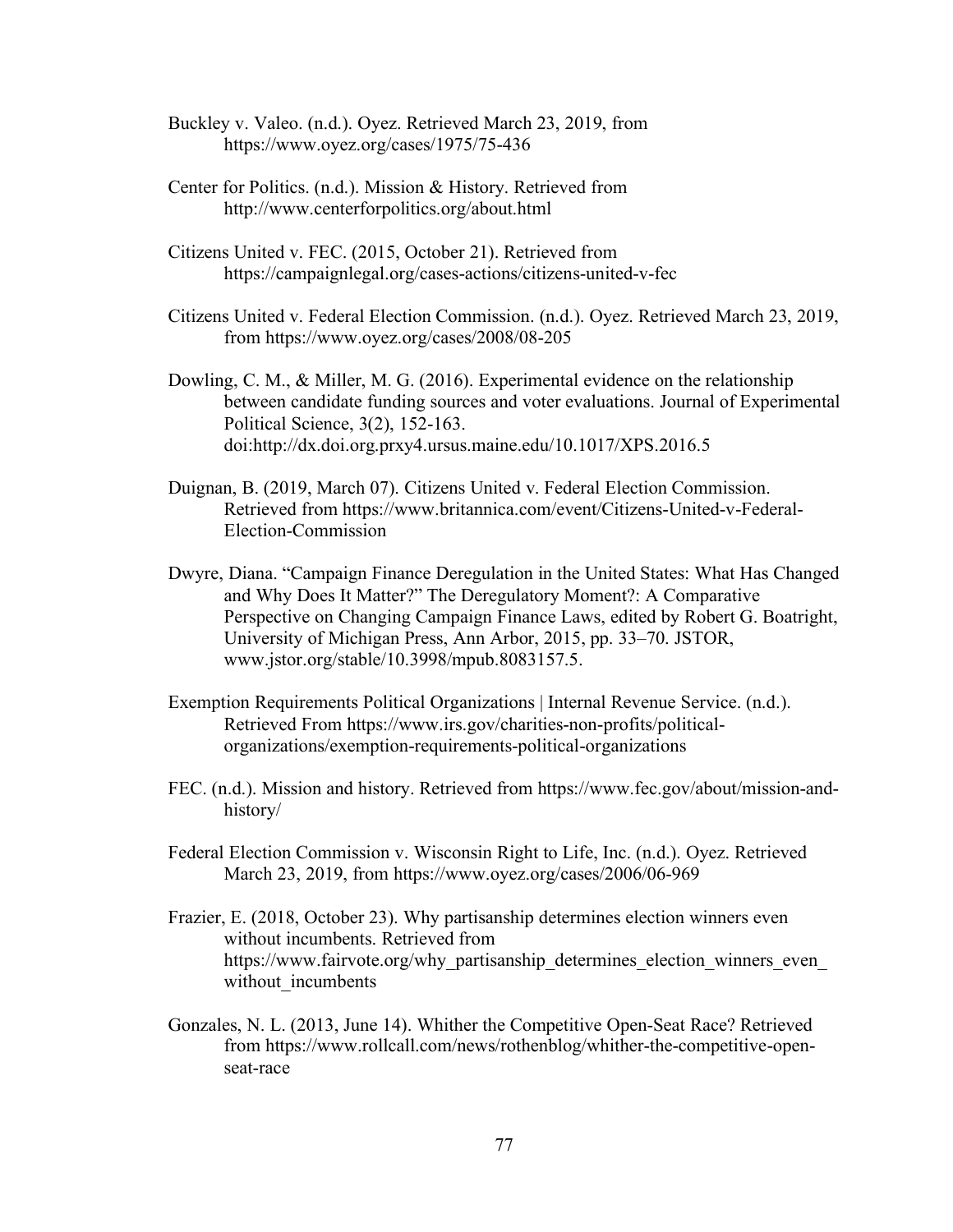- Hasen, Richard L. "'CITIZENS UNITED' AND THE ILLUSION OF COHERENCE." Michigan Law Review, vol. 109, no. 4, 2011, pp. 581–623. JSTOR, JSTOR, www.jstor.org/stable/25801846.
- Heberlig, Eric S., and Bruce A. Larson. "Parties, Incumbents, and Campaign Finance in American Politics." Congressional Parties, Institutional Ambition, and the Financing of Majority Control, University of Michigan Press, Ann Arbor, 2012, pp. 22–59. JSTOR, www.jstor.org/stable/10.3998/mpub.4060427.5.
- Heberlig, Eric S., and Bruce A. Larson. "U.S. House Incumbent Fundraising and Spending in a Post-Citizens United and Post-McCutcheon World." Political Science Quarterly, vol. 129, no. 4, 2014, pp. 613-642. ProQuest, http://www.library.umaine.edu/auth/EZProxy/test/authej.asp?url=https://searchproquest-com.prxy4.ursus.maine.edu/docview/1646393990?accountid=14583, doi:http://dx.doi.org.prxy4.ursus.maine.edu/10.1002/polq.12249.
- Hubbard, R. G., & Kane, T. (2013, September 13). In Defense of Citizens United. Retrieved from https://www.foreignaffairs.com/articles/united-states/2013-06- 11/defense-citizens united
- Hudson Jr, D. L. (n.d.). Citizens United v. Federal Election Commission. Retrieved from https://www.mtsu.edu/first-amendment/article/1504/citizens-united-v-federalelection-commission
- Ilsr. (2016, March 28). Campaign Finance Reform Buckley v. Valeo. Retrieved from https://ilsr.org/rule/campaign/2187-2/
- Jacobson, G. (2006). Measuring Campaign Spending Effects in U.S. House Elections. In Brady H. & Johnston R. (Eds.), Capturing Campaign Effects (pp. 199-220). Ann Arbor: University of Michigan Press. Retrieved from http://www.jstor.org.prxy4.ursus.maine.edu/stable/10.3998/mpub.132252.11
- Jones, C. A. (2017, August 18). Federal Election Campaign Act. Retrieved from https://www.britannica.com/topic/Federal-Election-Campaign-Act
- Kang, Michael S. "THE END OF CAMPAIGN FINANCE LAW." Virginia Law Review, vol. 98, no. 1, 2012, pp. 1–65. JSTOR, JSTOR, www.jstor.org/stable/41350237.
- Katz, D. M., & Vile, J. R. (n.d.). Austin v. Michigan Chamber of Commerce. Retrieved from https://mtsu.edu/first-amendment/article/122/austin-v-michigan-chamber-ofcommerce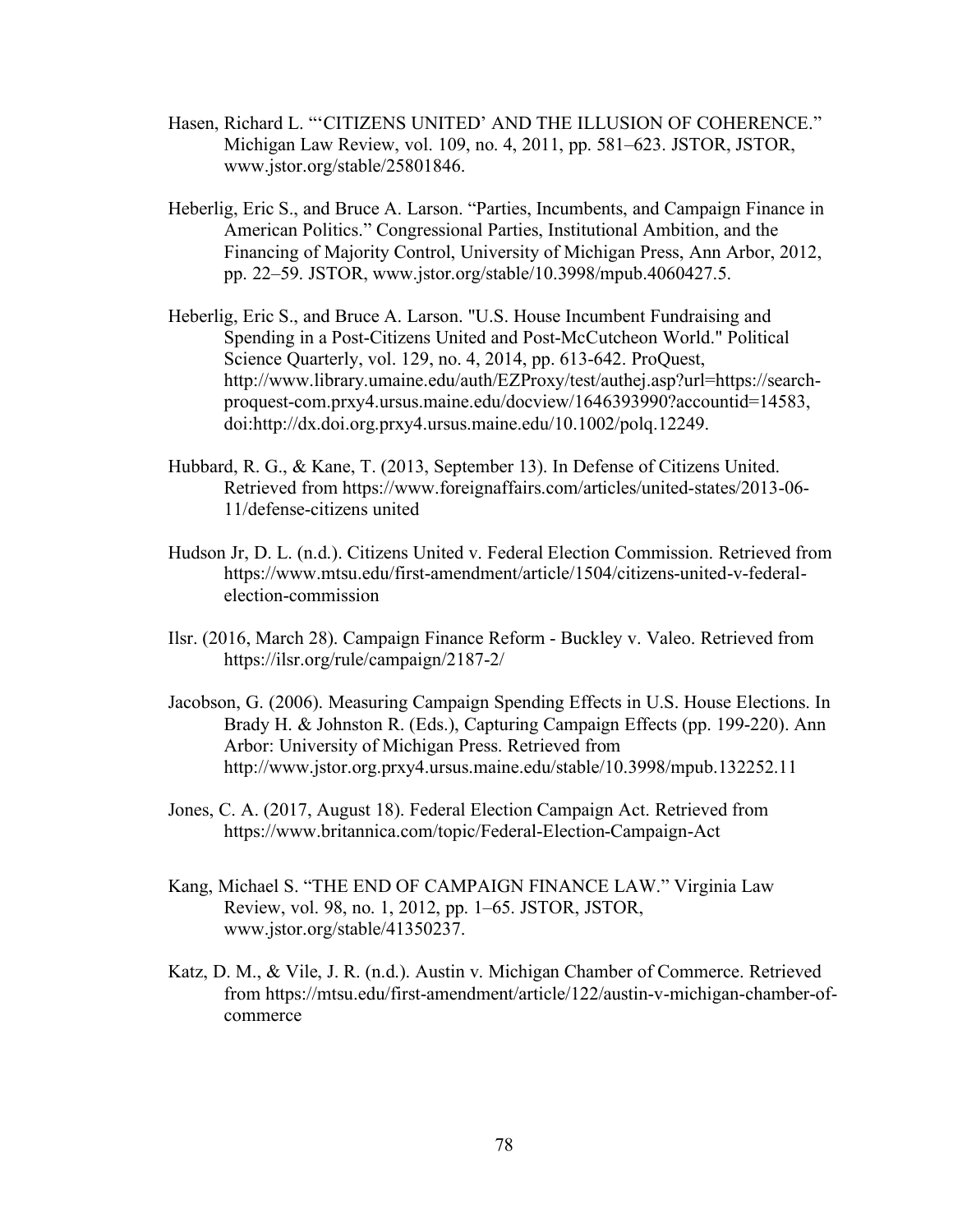- Kim, S. (2016, November 09). The price of winning just got higher, especially in the Senate. Retrieved from https://www.opensecrets.org/news/2016/11/the-price-ofwinning-just-got-higher-especially-in-the-senate/
- Krumholz, Sheila. "Campaign Cash and Corruption: Money in Politics, Post-Citizens United." Social Research, vol. 80, no. 4, 2013, pp. 1119-1134. ProQuest, http://www.library.umaine.edu/auth/EZProxy/test/authej.asp?url=https://searchproquest-com.prxy4.ursus.maine.edu/docview/1531926505?accountid=14583.
- Landsman, T. (2017, April 25). Shifts in Incumbency Advantage in the US House. Retrieved from https://www.fairvote.org/shifts\_in\_incumbency\_advantage\_in\_the\_us\_house
- Levitt, Justin. "Confronting the Impact of 'Citizens United.'" Yale Law & Policy Review, vol.29, no. 1, 2010, pp. 217–234. JSTOR, JSTOR, www.jstor.org/stable/41308528.
- Lioz, Adam, and Liz Kennedy. "Democracy at Stake: Political Equality in the Super PAC Era." Human Rights, vol. 39, no. 1, 2012, pp. 15–25. JSTOR, JSTOR, www.jstor.org/stable/23375637.
- Maguire, R. (2015, January 21). Five Realities Five Years After: The Post-Citizens United Landscape. Retrieved from https://www.opensecrets.org/news/2015/01/five-realities-five-years-after-thepost-citizens-united-landscape/
- Marx, G. (2010, January 22). What's the Impact of Citizens United? Retrieved from https://archives.cjr.org/campaign\_desk/whats\_the\_impact\_of\_citizens\_u.php
- McCarthy, N. (2018, October 9). Historically, The President's Party Performs Poorly In The Midterms [Infographic]. Retrieved from https://www.forbes.com/sites/niallmccarthy/2018/10/09/historically-thepresidents-party-performs-poorly-in-the-midterms-infographic/#5f8b53b96732
- McConnell v. Federal Election Commission. (n.d.). Oyez. Retrieved March 23, 2019, from https://www.oyez.org/cases/2003/02-1674
- Norden, L., Ramakrishna, S., & Frederick, S. (2017, December 14). How Citizens United Changed Politics and Shaped the Tax Bill. Retrieved from https://www.brennancenter.org/blog/how-citizens-united-changed-politics-andshaped-tax-bill
- Office of the White House Press Secretary. (1974, October 15). Federal Election Campaign Act Amendments - 1974. Retrieved from https://www.fordlibrarymuseum.gov/library/document/0019/4520542.pdf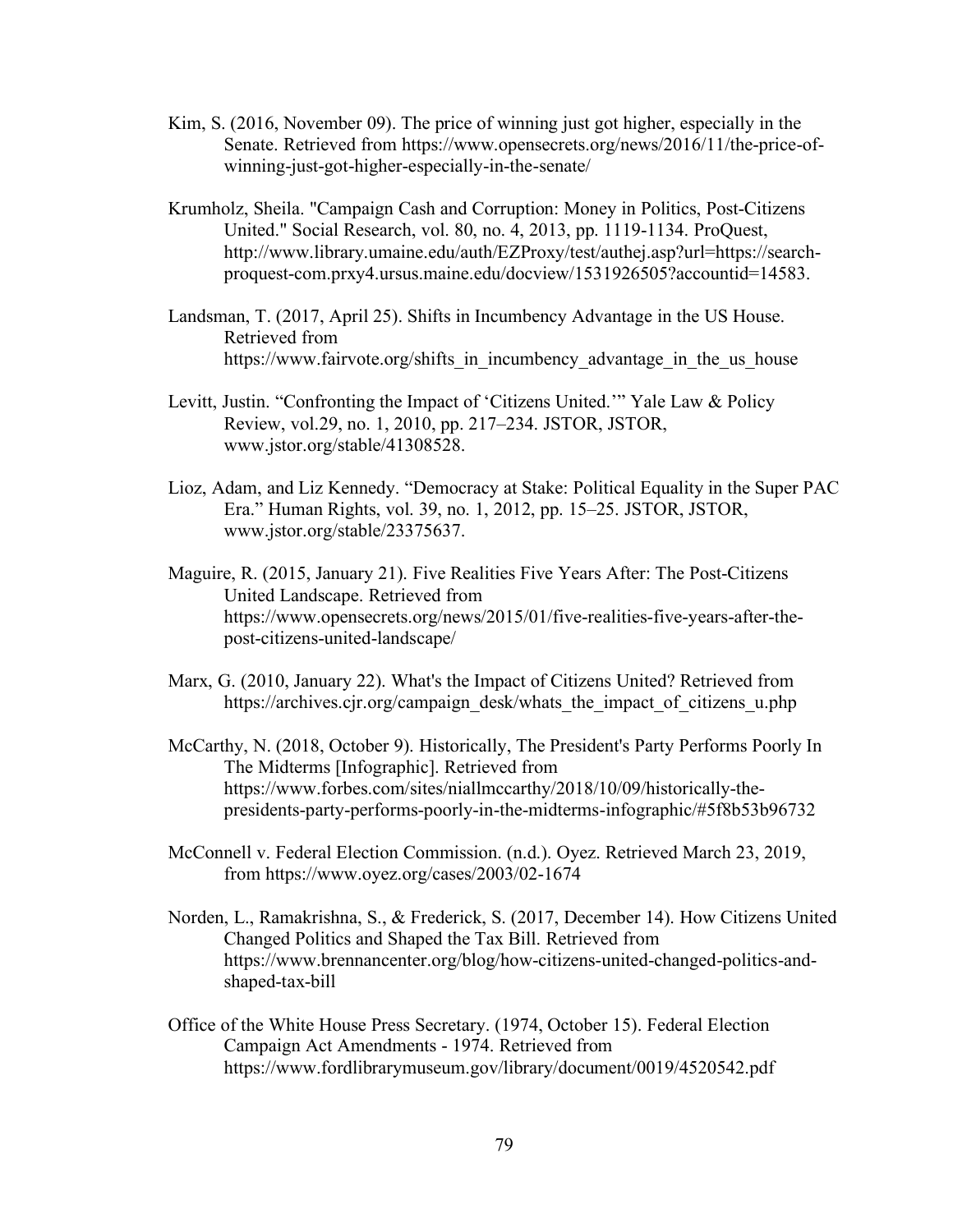- O'Neill, T. J. (n.d.). McConnell v. Federal Election Commission. Retrieved from https://www.mtsu.edu/first-amendment/article/145/mcconnell-v-federal-electioncommission
- Overby, P. (2012, June 07). There's More Secret Money In Politics; Justice Kennedy Might Be Surprised. Retrieved from https://www.npr.org/sections/itsallpolitics/2012/06/07/154526639/theres-moresecret-money-in-politics-despite-justice-kennedys-opinion
- PAC Dollars to Incumbents, Challengers, and Open Seat Candidates. (n.d.). Retrieved from https://www.opensecrets.org/overview/pac2cands.php?cycle=2006
- Persily N., Lammie K. (2004). Perceptions of corruption and campaign finance: When public opinion determines constitutional law. University of Pennsylvania Law Review, 153, 119-180.
- Reelection Rates Over the Years. (n.d.). Retrieved from https://www.opensecrets.org/overview/reelect.php
- Simpson, S. (2010, February 20). Citizens United and the Battle for Free Speech in America. Retrieved from https://www.theobjectivestandard.com/issues/2010 spring/citizens-united/
- Smith, B. A. (2015, January 16). Citizens United gives freedom of speech back to the people. Retrieved from http://blogs.reuters.com/great-debate/2015/01/16/citizensunited-gives-freedom-of-speech-back-to-the-people/
- Social Welfare Organizations. (n.d.). Retrieved from https://www.irs.gov/charities-nonprofits/other-non-profits/social-welfare-organizations
- SpeechNow.org v. FEC. (2015, June 24). Retrieved from https://campaignlegal.org/casesactions/speechnoworg-v-fec
- SpeechNow.org v. FEC, Keating v. FEC, Case Summary. (n.d.). Retrieved from https://classic.fec.gov/law/litigation/speechnow.shtml
- Stephanopoulos, Nicholas O. "ALIGNING CAMPAIGN FINANCE LAW." Virginia Law Review, vol. 101, no. 5, 2015, pp. 1425–1500. JSTOR, JSTOR, www.jstor.org/stable/24643400.
- Strickland, R. A. (n.d.). Bipartisan Campaign Reform Act of 2002. Retrieved from https://mtsu.edu/first-amendment/article/1055/bipartisan-campaign-reform-act-of-2002
- Sullivan, K. (2010, March 2). Summary of Citizens United v. Federal Election Commission. Retrieved from https://www.cga.ct.gov/2010/rpt/2010-R-0124.htm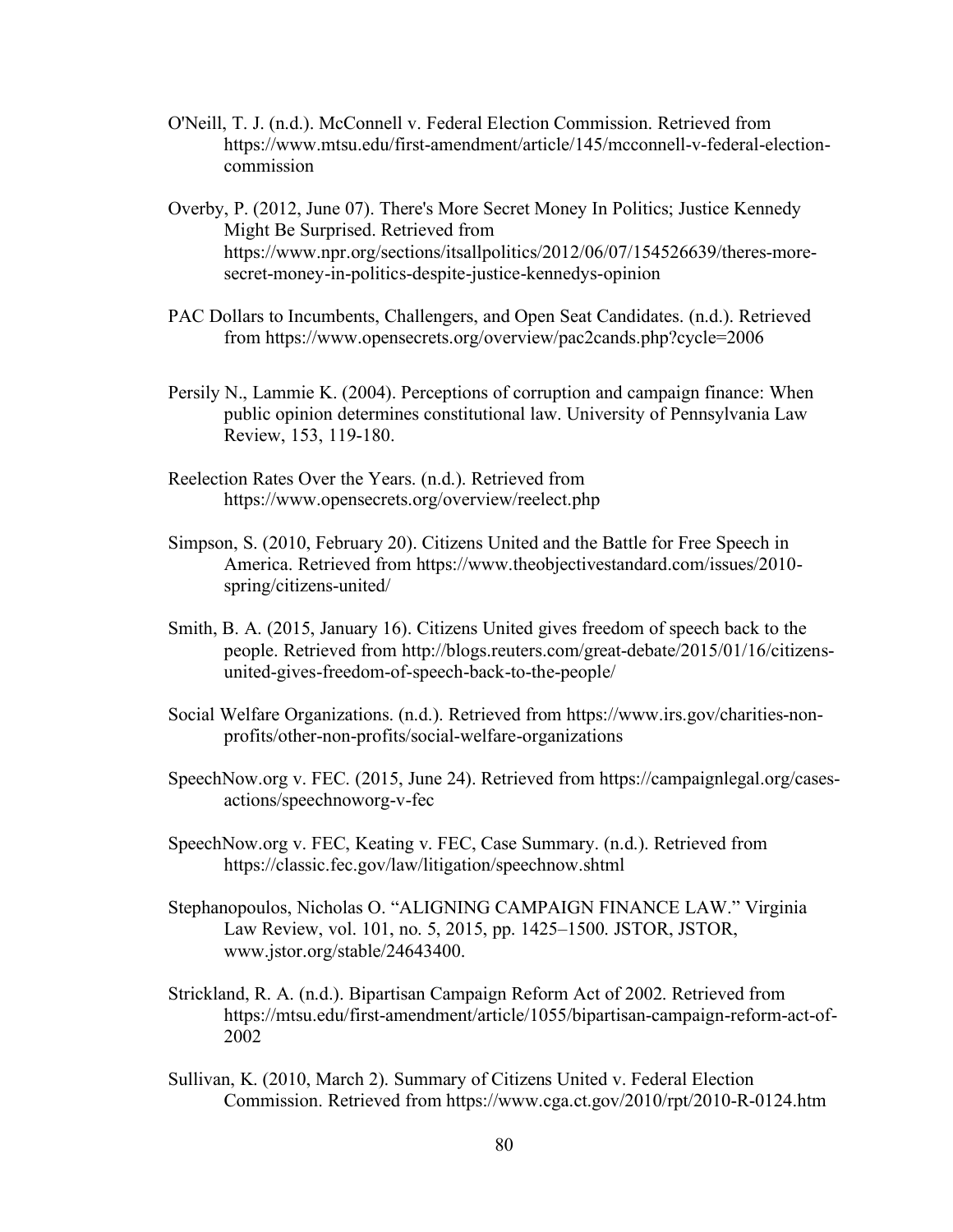- Summary of Supreme Court Decision in FEC v. Wisconsin Right to Life. (2007, July 05). Retrieved from https://www.brennancenter.org/analysis/summary-supreme-courtdecision-fec-v-wisconsin-right-life
- The Federal Election Campaign Laws: A Short History. (n.d.). Retrieved from https://transition.fec.gov/info/appfour.htm
- WEST, D. (2014). Can Rich Dudes Buy an Election? In Billionaires: Reflections on the Upper Crust (pp. 33-54). Brookings Institution Press. Retrieved from http://www.jstor.org.prxy4.ursus.maine.edu/stable/10.7864/j.ctt6wpbz4.4
- What is a PAC? (n.d.). Retrieved from https://www.opensecrets.org/pacs/pacfaq.php
- What's the difference between an advocacy group and PACs? (2015, February 10). Retrieved from https://www.nalc.org/government-affairs/politicalactivity/political-updates/whats-the-difference-between-an-advocacy-group-andpacs
- White, R. (2013). What counts as corruption? Social Research, 80(4), 1033-1056,1323. Retrieved from https://library.umaine.edu/auth/EZproxy/test/authej.asp?url=https://search.proque st.com/docview/1500950678?accountid=14583
- Zakaras, A. (2013). Expensive Speech, Illegitimate Power: Corporations and Free Expression. Polity, 45(4), 525-553. Retrieved from http://www.jstor.org.prxy4.ursus.maine.edu/stable/24540319